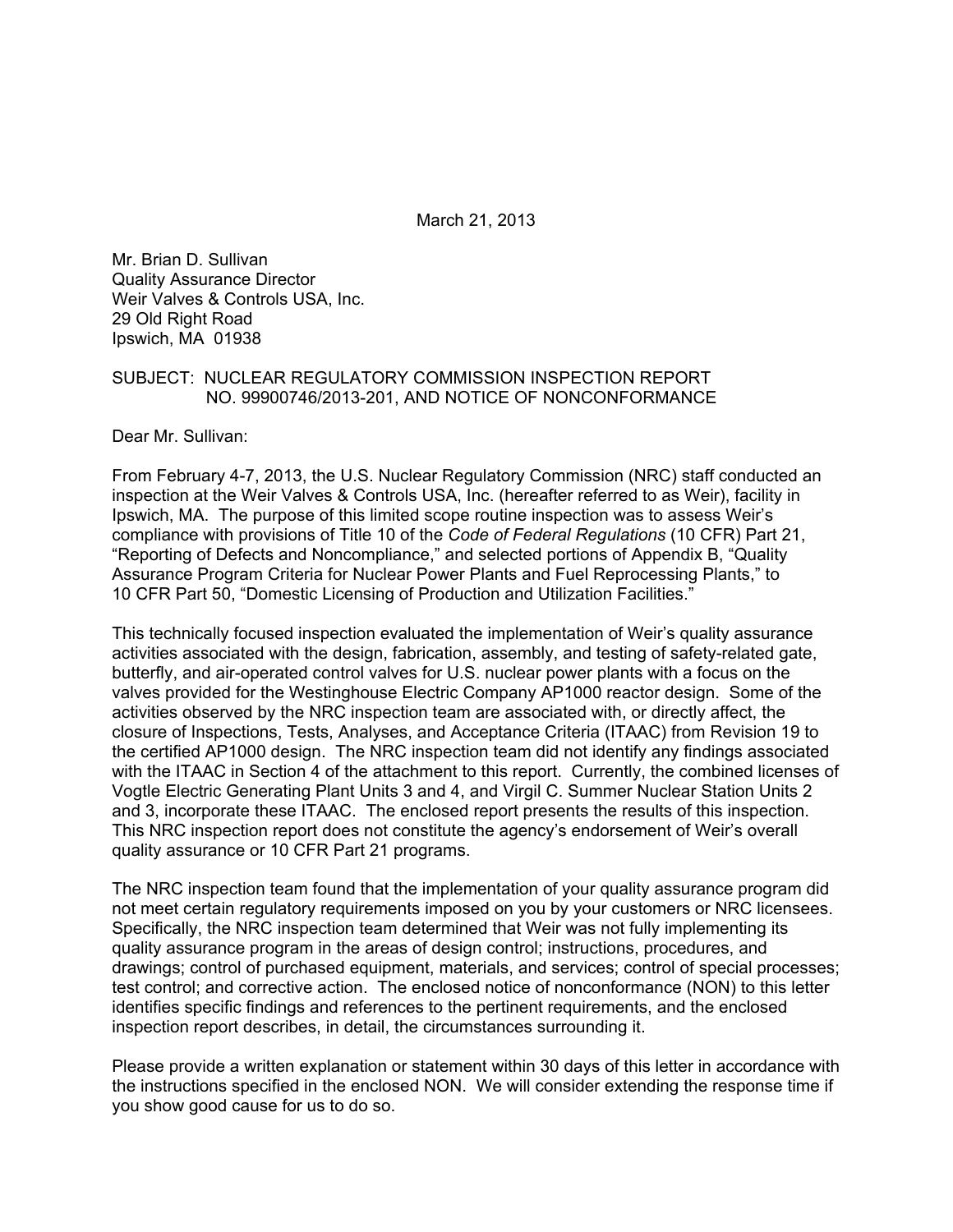B. Sullivan - 2 -

In accordance with 10 CFR 2.390, "Public Inspections, Exemptions, Requests for Withholding," of the NRC's "Rules of Practice and Procedure," the NRC will make available electronically for public inspection a copy of this letter, its enclosure, and your response through the NRC Public Document Room or from the NRC's Agencywide Documents Access and Management System, which is accessible at http://www.nrc.gov/reading-rm/adams.html.

To the extent possible (and if applicable), your response should not include any personal privacy, proprietary, or Safeguards Information so that the NRC can make it available to the public without redaction. If personal privacy or proprietary information is necessary to provide an acceptable response, please provide a bracketed copy of your response that identifies the information that should be protected and a redacted copy of your response that deletes such information. If you request that such material be withheld from public disclosure, you must specifically identify the portions of your response that you seek to have withheld and provide in detail the bases for your claim (e.g., explain why the disclosure of information would create an unwarranted invasion of personal privacy or provide the information required by 10 CFR 2.390(b) to support a request for withholding confidential commercial or financial information). If Safeguards Information is necessary to provide an acceptable response, please provide the level of protection described in 10 CFR 73.21, "Protection of Safeguards Information: Performance Requirements."

Sincerely,

#### */RA/*

Edward H. Roach, Chief Mechanical Vendor Branch Division of Construction Inspection and Operational Programs Office of New Reactors

Docket No. 99900746

Enclosures:

- 1. Notice of Nonconformance
- 2. Inspection Report No. 99900756/2013-201 and Attachment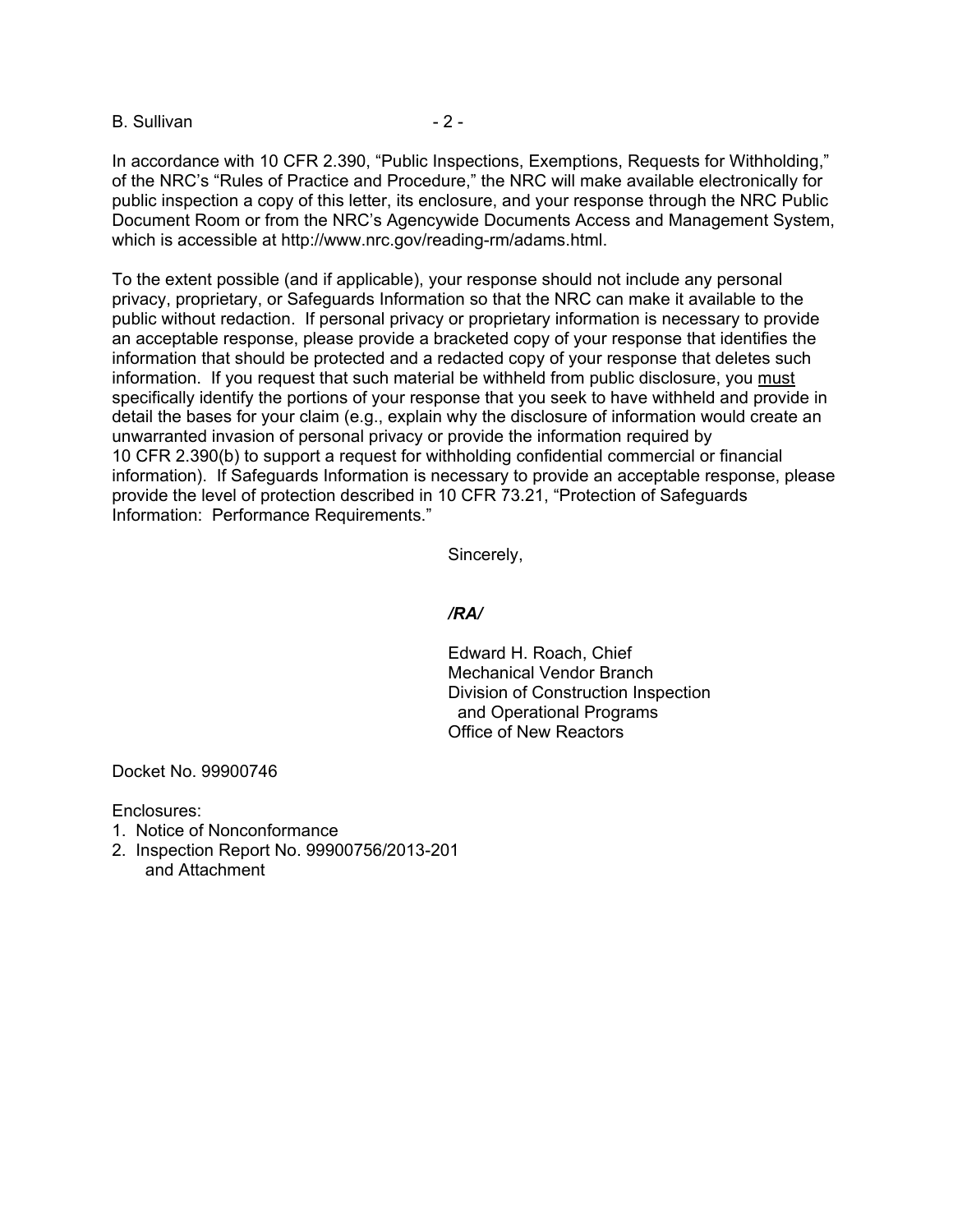B. Sullivan - 2 -

In accordance with 10 CFR 2.390, "Public Inspections, Exemptions, Requests for Withholding," of the NRC's "Rules of Practice and Procedure," the NRC will make available electronically for public inspection a copy of this letter, its enclosure, and your response through the NRC Public Document Room or from the NRC's Agencywide Documents Access and Management System, which is accessible at http://www.nrc.gov/reading-rm/adams.html.

To the extent possible (and if applicable), your response should not include any personal privacy, proprietary, or Safeguards Information so that the NRC can make it available to the public without redaction. If personal privacy or proprietary information is necessary to provide an acceptable response, please provide a bracketed copy of your response that identifies the information that should be protected and a redacted copy of your response that deletes such information. If you request that such material be withheld from public disclosure, you must specifically identify the portions of your response that you seek to have withheld and provide in detail the bases for your claim (e.g., explain why the disclosure of information would create an unwarranted invasion of personal privacy or provide the information required by 10 CFR 2.390(b) to support a request for withholding confidential commercial or financial information). If Safeguards Information is necessary to provide an acceptable response, please provide the level of protection described in 10 CFR 73.21, "Protection of Safeguards Information: Performance Requirements."

Sincerely,

### */RA/*

Edward H. Roach, Chief Mechanical Vendor Branch Division of Construction Inspection and Operational Programs Office of New Reactors

Docket No. 99900746

Enclosures:

- 1. Notice of Nonconformance
- 2. Inspection Report No. 99900756/2013-201 and Attachment

Docket No. 99900746

#### **DISTRIBUTION:**

KKavanagh TSakadales RRasmussen AP1000 CONTACTS RidsNroDcipCmvb RidsNroDcipCqab RidsNroDcip RidsNroDcipCevb Brian.Sullivan@weirgroup.com Todd.McKinney@weirgroup.com **ADAMS Accession No.:** ML13058A311 **NRC-001** 

| <b>OFFICE</b> | NRO/DCIP/CMVB  | NRO/DCIP/CMVB | NRO/DCIP/CMVB  | NRO/DCIP/CEVB | NRO/DSRA/BPTS |
|---------------|----------------|---------------|----------------|---------------|---------------|
| <b>NAME</b>   | YDiaz-Castillo | <b>SCrane</b> | <b>BClarke</b> | GNewman       | LWheeler      |
| <b>DATE</b>   | 03/19/2013     | 03/20/2013    | 03/19/2013     | 03/19/2013    | 03/19/2013    |
| <b>OFFICE</b> | RII/DCI/CIB3   | NRO/DCIP/CITB | NRO/DCIP/CAEB  | NRO/DCIP/CMVB |               |
| <b>NAME</b>   | <b>DFailla</b> | MKowal        | TFrye          | ERoach        |               |
| <b>DATE</b>   | 03/19/2013     | 03/20/2013    | 03/21/2013     | 03/21/2013    |               |

## **OFFICIAL RECORD COPY**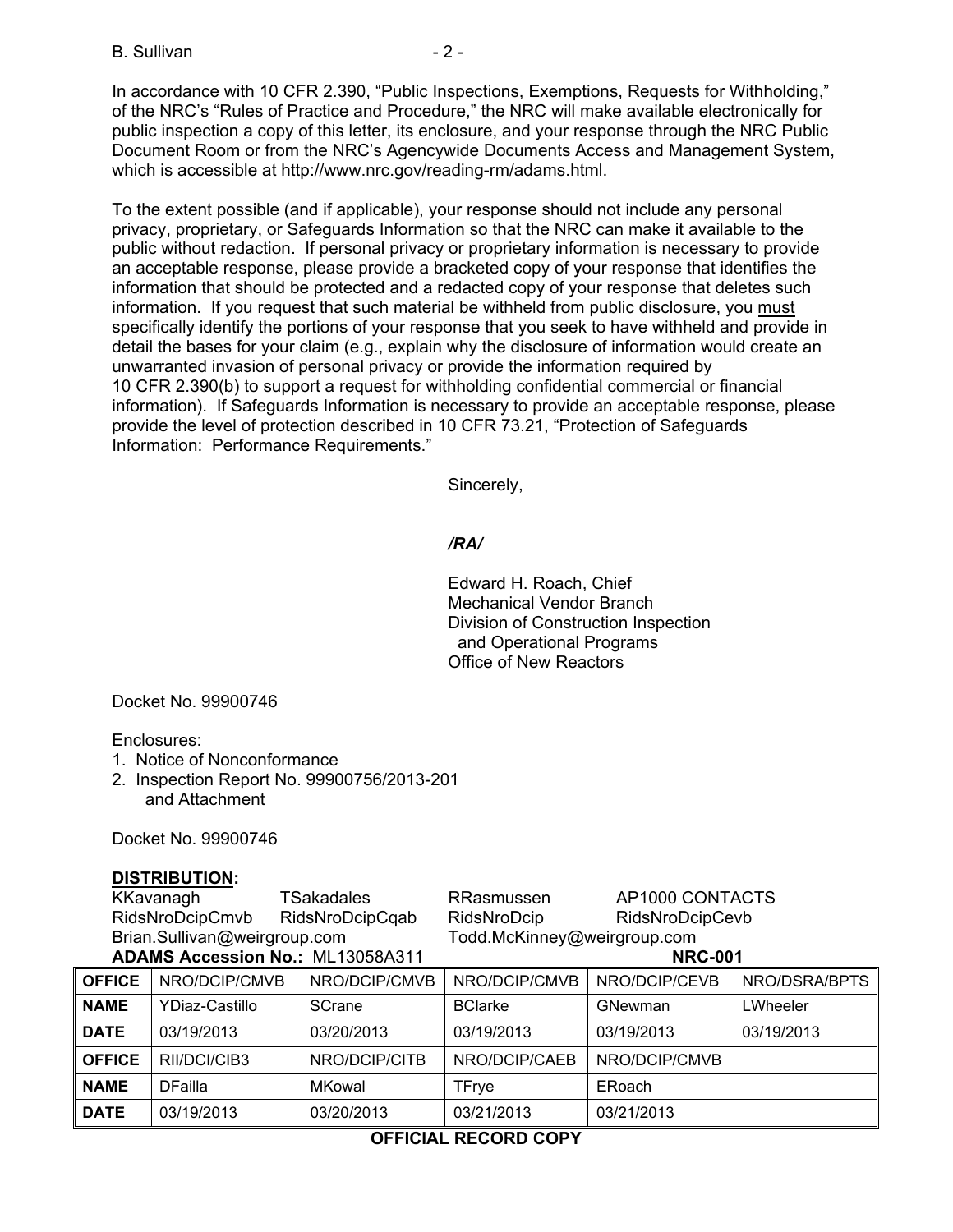#### **NOTICE OF NONCONFORMANCE**

Weir Valves & Controls USA, Inc. Docket No. 99900746 29 Old Right Road **Report No. 2013-201** Ipswich, MA 01938

Based on the results of a U.S. Nuclear Regulatory Commission (NRC) inspection conducted at the Weir Valves & Controls USA, Inc. (hereafter referred to as Weir), facility in Ipswich, MA, from February 4, 2013, through February 7, 2013, it appears that Weir did not conduct certain activities in accordance with NRC requirements that were contractually imposed upon Weir by its customers or NRC licensees:

A. Criterion III, "Design Control," of Appendix B, "Quality Assurance Program Criteria for Nuclear Power Plants and Fuel Reprocessing Plants," to Title 10 of the *Code of Federal Regulations* (10 CFR) Part 50, "Domestic Licensing of Production and Utilization Facilities," states, in part, that "measures shall also be established for the selection and review for suitability of application of materials, parts, equipment, and processes that are essential to the safety-related functions of the structures, systems and components."

Weir's procedure CP-E-18, "Control of Commercial Grade Items To Be Dedicated for Use in Nuclear Safety-Related Applications," Revision 6, dated August 29, 2012, states, in part, that "the design engineer will determine the critical characteristics that will ensure each safety-related function is maintained, and all identified critical characteristics must have a corresponding verification." In addition, the procedures states, in part, that "the justification for the selection of a lot size is documented by Weir Engineering [...] and filed with the Quality Records for the Customer Order."

Contrary to the above, as of February 7, 2013, Weir failed to establish adequate measures for the selection and review for suitability of application of materials, parts, equipment, and processes that are essential to the safety-related functions of certain structures, systems, and components.

Specifically:

- 1. Weir failed to adequately identify the acceptance methods (i.e., commercial-grade survey) to appropriately verify two of the critical characteristics (e.g., traceability and certificates of conformance) for the seat rings of a 20-inch gate valve.
- 2. Weir failed to perform an adequate engineering evaluation to document the sample population identified for the control of critical characteristics for a packing ring and a gasket spiral of a check valve and did not conduct a commercial-grade survey to verify that the supplier had lot and batch control to ensure traceability of material.
- 3. Weir failed to identify the appropriate critical characteristics (e.g., material composition) and the associated acceptance methods for a packing ring and a gasket spiral of a check valve and an actuator of a fuel-handling valve.

These issues have been identified as Nonconformance 99900746/2013-201-01.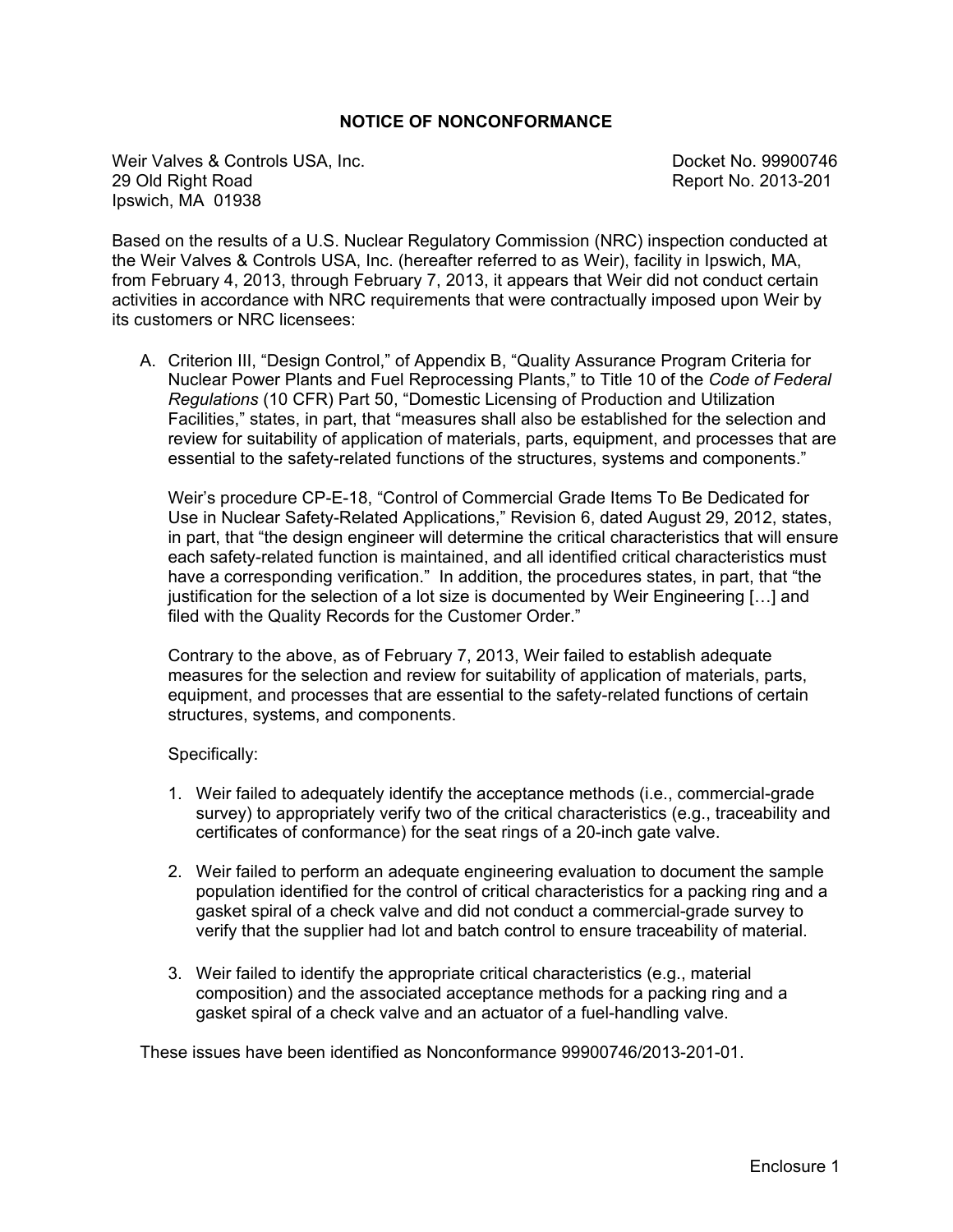B. Criterion V, "Instructions, Procedures, and Drawings," of Appendix B to 10 CFR Part 50, states, in part, that "activities affecting quality shall be prescribed by documented instructions, procedures, or drawings, of a type appropriate to the circumstances and shall be accomplished in accordance with these instructions, procedures, or drawings. Instructions, procedures, or drawings shall include appropriate quantitative or qualitative acceptance criteria for determining that important activities have been satisfactorily accomplished."

Contrary to the above, as of February 7, 2013, Weir failed to prescribe activities that affect quality in appropriate procedures and to accomplish activities that affect quality in accordance with instructions and procedures.

Specifically,

- 1. Weir failed to include the appropriate definitions from 10 CFR 21.3, "Definitions," applicable to the dedication of commercial-grade items in CP-E-18. CP-E-18 did not include the correct definitions for "commercial-grade item," "critical characteristic," and "dedication." Additionally, CP-E-18 allows for the dedication of commercial grade items even if one or more critical characteristics of the item cannot be verified, and it does not restrict the conduct of commercial-grade surveys as the basis for accepting commercial-grade items.
- 2. Weir failed to evaluate the use of out-of-calibration measuring and test equipment (M&TE) in accordance with Step 10.2.3 of QC-C-1, "Control of Measuring and Test Equipment," Revision 32, dated August 7, 2012, which states that "when M&TE are found to be nonconforming or defective, the Quality Technician generates a Nonconformance Report (NCR) for the piece of equipment, describing the nonconformance or nature of the defect. The NCR is forwarded to the Director, Quality Assurance, who shall review the M&TE logbook to identify items that have been accepted using this equipment since the last valid calibration date." Weir failed to generate an NCR for an outside micrometer (1M36) that was found to be out of calibration when the calibration vendor received it for calibration.
- 3. Weir failed to calibrate pressure gauges in accordance with its procedure CP-M-22 "Instruction for Calibration for Pressure Gauges with Dead Weight Tester," Revision 1, dated March 22, 2007, which states that "the pressure measured is the sum of the weights plus the Piston Weight Carrier." Weir incorrectly summed the weight of the piston weight carrier as 2 pounds per square inch (psi) instead of 3 psi, which could cause a 10-percent error in a 10-psi gauge.
- 4. Weir's quality assurance engineers failed to review and sign the test reports as required by Section 11, "Test Control," of Weir's Quality Assurance Manual, Revision 7, dated August 7, 2012, which states, in part, that "the QA Engineer signs and dates the Test Report to indicate that the pressure gauge has been recalibrated after the test. The QA Engineer monitors test performance to verify compliance with requirements. The QA engineer and ANI [authorized nuclear inspector] sign and date in the remarks portion of the Test Report for those tests that they witness."

These issues have been identified as Nonconformance 99900746/2013-201-02.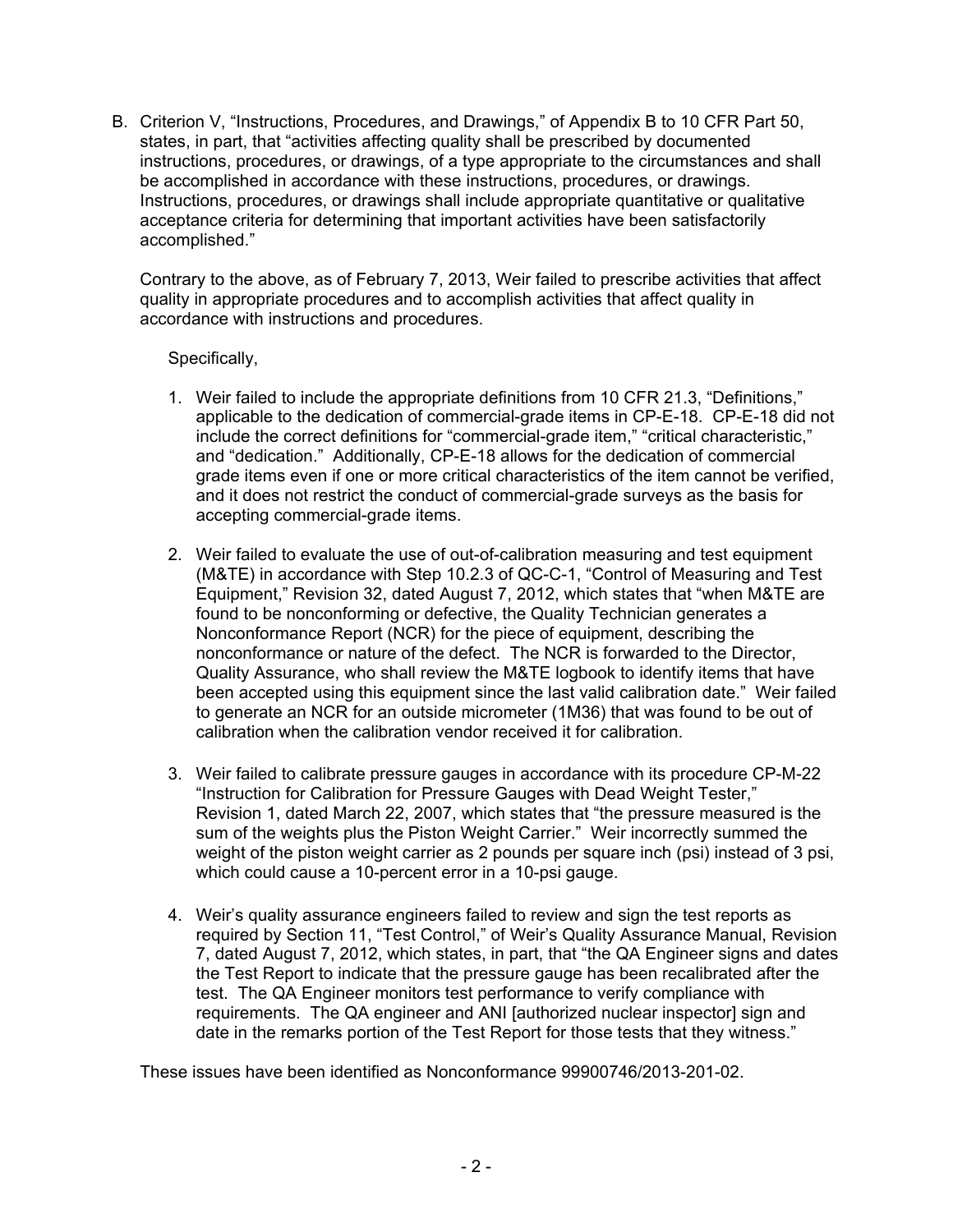C. Criterion VII, "Control of Purchased Material, Equipment, and Services" of Appendix B to 10 CFR Part 50, states, in part, that "measures shall be established to assure that purchased material, equipment, and services, whether purchased directly or through contractors and subcontractors, conform to the procurement documents. These measures shall include provisions, as appropriate, for source evaluation and selection, objective evidence of quality furnished by the contractor or subcontractor, inspection at the contractor or subcontractor source, and examination of products upon delivery. The effectiveness of the control of quality by contractors and subcontractors shall be assessed by the applicant or designee at intervals consistent with the importance, complexity, and quantity of the product."

Westinghouse Electric Company (WEC) design specifications APP-PV11-Z0-001, "Butterfly Valves, ASME Boiler and Pressure Vessel Code Section III, Class 2 and 3," Revision 7, dated May 25, 2012 and APP-PV14-Z0-001, "Air Operated Globe and Stop Check Valves, ASME Boiler and Pressure Vessel Code, Section III, Class 1, 2, and 3," Revision 5, dated May 25, 2012, define Regulatory Guide (RG) 1.28, "Quality Assurance Program Requirements (Design and Construction)," Revision 3, issued August 1985, as a quality requirement.

Section C.3.2 of RG 1.28, "Quality Assurance Program Requirements (Design and Construction)," Revision 3, dated August 1985, states that "the applicant or licensee should perform or arrange for annual evaluations of suppliers. This evaluation should be documented and should take into account, where applicable, (1) review of supplier furnished documents and records, such as certificates of conformance, nonconformance notices, and corrective actions, (2) results of previous source verifications, audits, and receiving inspections, (3) operating experience of identical or similar products furnished by the same supplier, and (4) results of audits from other sources, e.g., customer, ASME, or NRC audits."

Contrary to the above, as of February 7, 2013, Weir failed to verify the effectiveness of the control of quality by contractors and subcontractors. Specifically, Weir failed to perform annual evaluations of suppliers holding certificates of authorization from the American Society of Mechanical Engineers (ASME) Accreditation Program in accordance with the guidance in RG 1.28.

This issue has been identified as Nonconformance 99900746/2013-201-03.

D. Criterion IX, "Control of Special Processes," of Appendix B, to 10 CFR Part 50 states, in part, that "measures shall be established to assure that special processes, including welding, heat treating, and nondestructive testing, are controlled and accomplished by qualified personnel using qualified procedures in accordance with applicable codes, standards, specifications, criteria, and other special requirements."

Subsection NC-4427, "Shape and Size of Fillet Welds," of Section III, "Rules for Construction of Nuclear Power Plants Components," of the ASME Boiler and Pressure Vessel (B&PV) Code, 1998 Edition, 2000 Addenda, states, in part, that "a fillet weld in a single continuous weld may be less than the specified fillet weld dimension by not more than 1/16 in., provided that the total undersize portion of the weld does not exceed 10% of the length of the weld. Individual undersize weld portions shall not exceed 2 in. in length."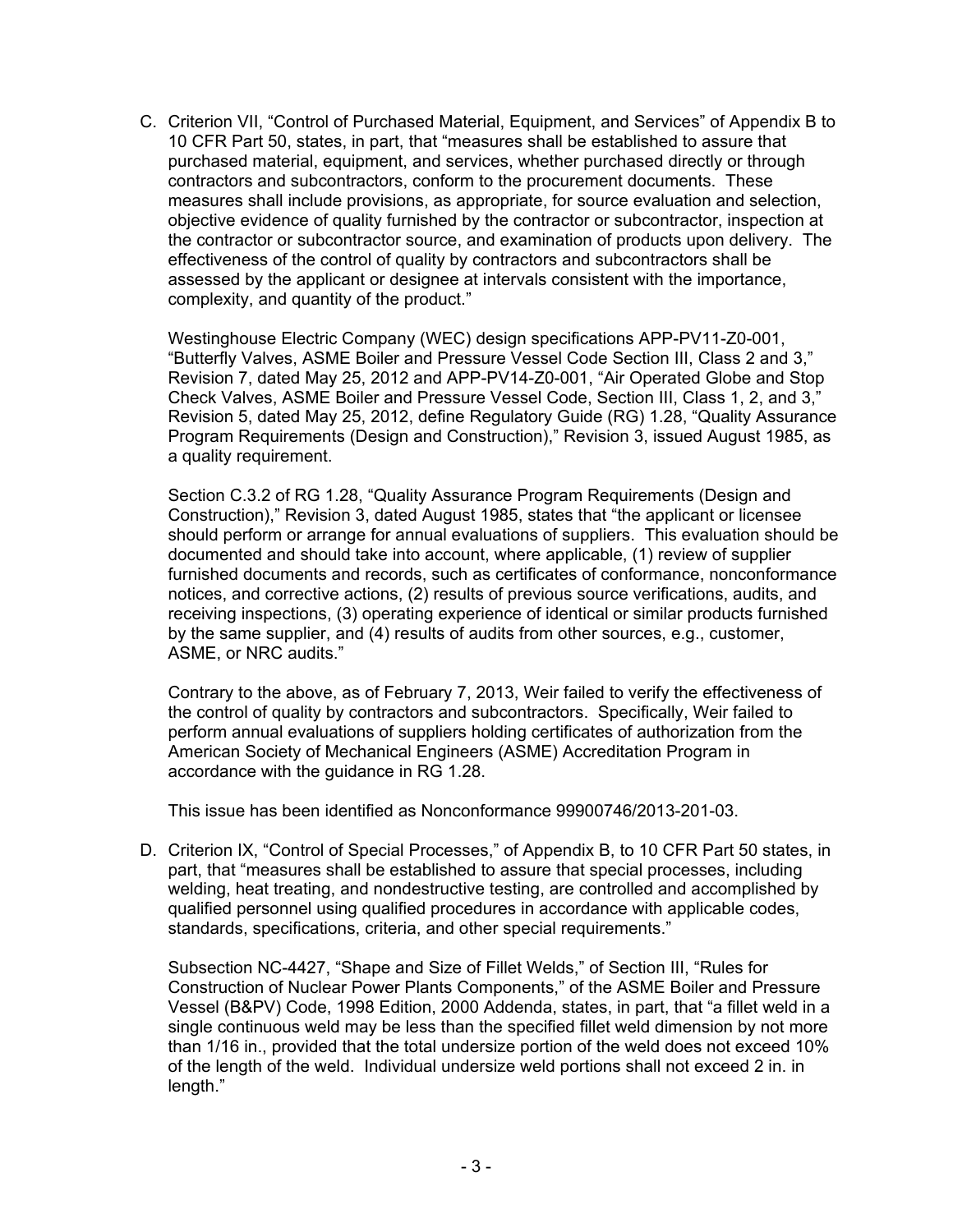Contrary to the above, as of February 7, 2013, Weir failed to ensure that nondestructive testing was controlled and accomplished in accordance with applicable codes. Specifically, Weir failed to perform visual inspections of the fillet welds to verify that they met the requirements in Subsection NC-4427 of Section III of the ASME B&PV Code, 1998 Edition, 2000 Addenda.

This issue has been identified as Nonconformance 99900746/2013-201-04.

E. Criterion XI, "Test Control," of Appendix B to 10 CFR Part 50, states, in part, that "test procedures shall include provisions for assuring that all prerequisites for the given test have been met, that adequate test instrumentation is available and used, and that the test is performed under suitable environmental conditions. Test results shall be documented and evaluated to assure that test requirements have been satisfied."

Step 2.1.1 of Weir's Test Procedure No. 321-54536, "Manual Valves," Revision 6, dated September 6, 2012, states, in part, that "water quality for testing shall comply with the following requirements," and proceeds to list the acceptance criteria for chloride ion, fluoride, conductivity, and pH.

Contrary to the above, as of February 7, 2013, Weir failed to verify that all test requirements have been satisfied. Specifically, Weir failed to verify that the water quality for the test fluid met the specification requirements for chloride ion, fluoride, conductivity, and pH in accordance with Test Procedure 321-54536. Weir was unable to determine chloride ion and fluoride concentration, and did not identify that conductivity and pH were out of tolerance.

This issue has been identified as Nonconformance 99900746/2013-201-05.

F. Criterion XVI, "Corrective Action," of Appendix B to 10 CFR Part 50, states, in part, that "measures shall be established to assure that conditions adverse to quality, such as failures, malfunctions, deficiencies, deviations, defective material and equipment, and nonconformances are promptly identified and corrected."

Contrary to the above, as of February 7, 2013, Weir failed to ensure that conditions adverse to quality were promptly identified and corrected.

## Specifically,

- 1. Weir failed to enter the following issue into its corrective action program as committed in the NRC's response to Weir's letter dated February 17, 2009, which states, in part, "As discussed with Mr. Webb of your staff on February 3, 2009, we find that your actions to determine the scope of the NON may have been too limiting. Although our finding articulated in the NON was limited to one example, WVC certificates of compliance (CofCs) received from other suppliers may also have been inadequately verified by WVC receipt inspectors. Mr. Webb committed to identifying other suppliers who provided CofCs to WVC, and committed to determine whether similar discrepancies were found. Your staff also committed to process any findings within WVC's corrective action process."
- 2. Weir failed to perform an extent of condition to evaluate the effect of improperly dedicated commercial testing services for items that had already been shipped. In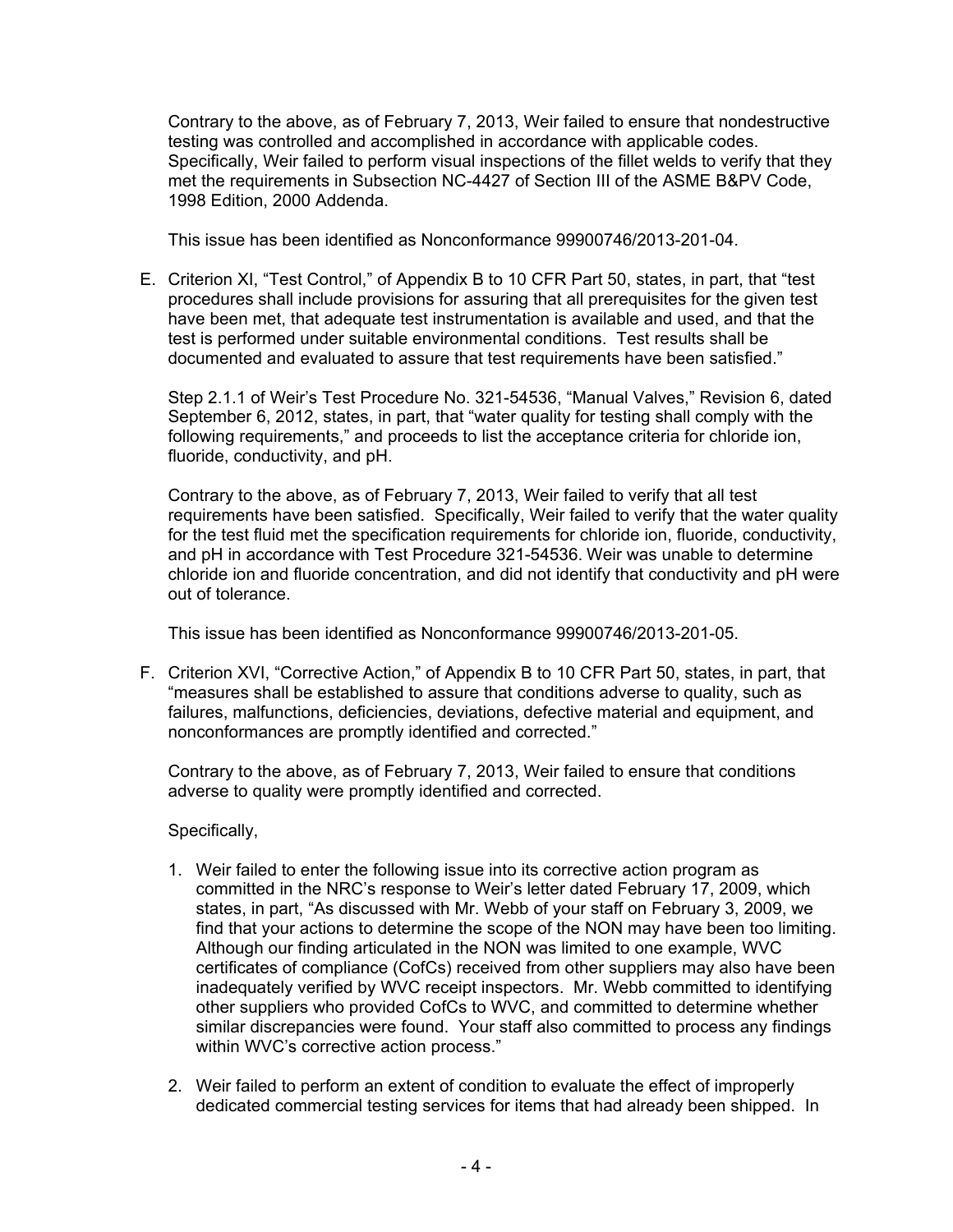response to an audit finding associated with the inadequate dedication of commercial grade testing services procured from Kalsi Engineering, Weir issued Corrective Action Report (CAR) No. 12-36A; revised the dedication procedure to address commercial services, surveys, and technical evaluations; and then reviewed open orders to verify that they included sufficient dedication plans with technical evaluations. However, CAR No. 12-36A did not direct the Weir staff to perform an extent of condition.

3. Weir failed to perform an extent of condition to evaluate how the inadequate dedication would affect the M&TE, where this equipment might have been used, and how it would affect safety-related components. In response to an audit finding associated with critical characteristics for the performance of a commercial-grade survey of Ledford Gage Laboratory Inc., Weir issued CAR No. 12-36B and revised the approved suppliers list (ASL) to identify those suppliers that were approved as commercial-grade suppliers in addition to those approved as ASME suppliers and suppliers under Appendix B to 10 CFR Part 50. In addition, Weir committed to conducting commercial-grade surveys on suppliers that required them. However, CAR No. 12-36B did not direct the Weir staff to perform an extent of condition. Furthermore, although Weir did revise its ASL by removing the commercial-grade calibration laboratories from the list, it did not complete the dedication of the affected M&TE and continued to use that equipment.

These issues have been identified as Nonconformance 99900746/2013-201-06.

Please provide a written statement or explanation to the U.S. Nuclear Regulatory Commission, ATTN: Document Control Desk, Washington, DC 20555-0001, with a copy to the Chief, Construction Mechanical Vendor Branch, Division of Construction Inspection and Operational Programs, Office of New Reactors, within 30 days of the date of the letter transmitting this Notice of Nonconformance. This reply should be clearly marked as a "Reply to a Notice of Nonconformance" and should include for each noncompliance: (1) the reason for the noncompliance or, if contested, the basis for disputing the noncompliance; (2) the corrective steps that have been taken and the results achieved; (3) the corrective steps that will be taken to avoid further noncompliance; and (4) the date when the corrective action will be completed. Where good cause is shown, the NRC will consider extending the response time.

Because your response will be made available electronically for public inspection in the NRC Public Document Room or from the NRC's Agencywide Documents Access and Management System, which is accessible from the NRC Web site at http://www.nrc.gov/readingrm/adams.html, to the extent possible, it should not include any personal privacy, proprietary, or Safeguards Information so that the NRC can make it available to the public without redaction. If personal privacy or proprietary information is necessary to provide an acceptable response, then please provide a bracketed copy of your response that identifies the information that should be protected and a redacted copy of your response that deletes such information. If you request that such material be withheld, you must specifically identify the portions of your response that you seek to have withheld and provide in detail the bases for your claim of withholding (e.g., explain why the disclosure of information would create an unwarranted invasion of personal privacy or provide the information required by 10 CFR 2.390(b) to support a request for withholding confidential commercial or financial information). If Safeguards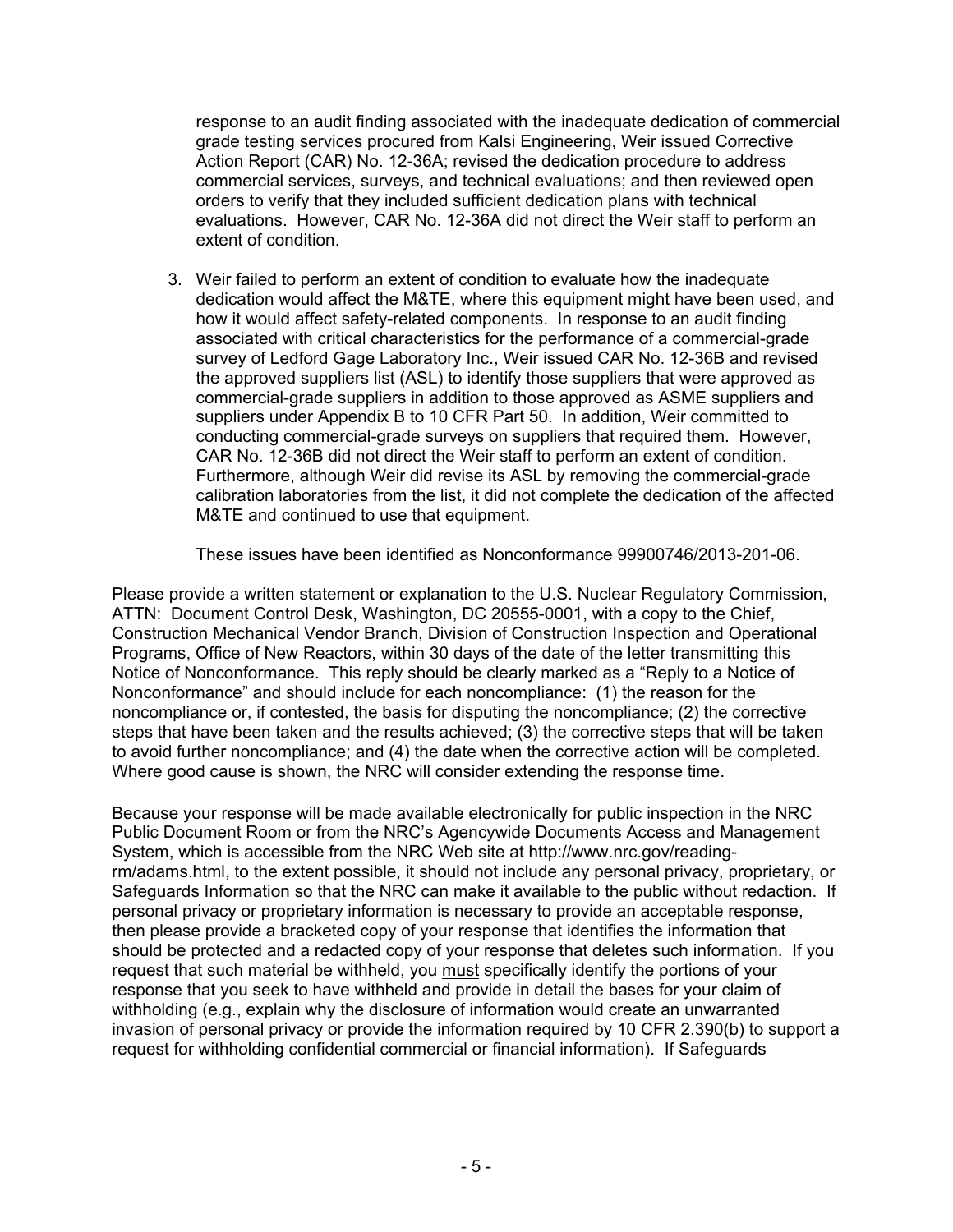Information is necessary to provide an acceptable response, please provide the level of protection described in 10 CFR 73.21, "Protection of Safeguards Information: Performance Requirements"

Dated this 21nd day of March 2013.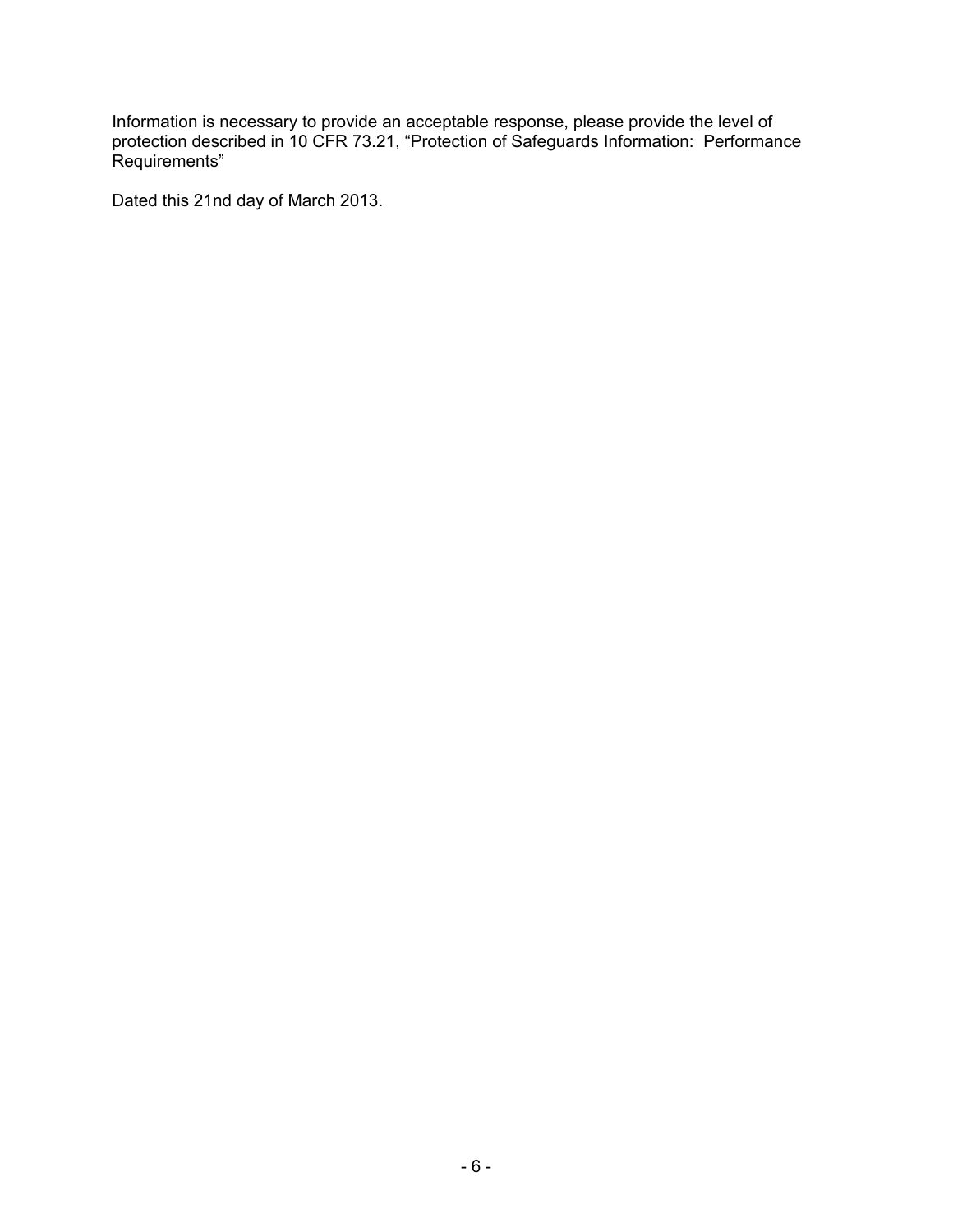#### **U.S. NUCLEAR REGULATORY COMMISSION OFFICE OF NEW REACTORS DIVISION OF CONSTRUCTION INSPECTION AND OPERATIONAL PROGRAMS VENDOR INSPECTION REPORT**

| Docket No.:                       | 99900746                                                                                                                                                                                                                                                                                                                     |                                                                                                   |                    |
|-----------------------------------|------------------------------------------------------------------------------------------------------------------------------------------------------------------------------------------------------------------------------------------------------------------------------------------------------------------------------|---------------------------------------------------------------------------------------------------|--------------------|
| Report No.:                       | 99900746/2013-201                                                                                                                                                                                                                                                                                                            |                                                                                                   |                    |
| Vendor:                           | Weir Valves & Controls USA Inc.<br>29 Old Right Road<br>Ipswich, MA 01938                                                                                                                                                                                                                                                    |                                                                                                   |                    |
| Vendor Contact:                   | Mr. Brian D. Sullivan<br><b>Quality Assurance Director</b><br>Telephone: 978-825-2531<br>Brian.Sullivan@weirgroup.com                                                                                                                                                                                                        |                                                                                                   |                    |
| <b>Nuclear Industry Activity:</b> | Weir Valves & Controls USA Inc. is under contract to fabricate<br>gate, butterfly and air-operated control valves for the<br>Westinghouse Electric Company AP1000 reactor design that will<br>be constructed at the Vogtle Electric Generating Plant, Units 3 and<br>4, and Virgil C. Summer Nuclear Station, Units 2 and 3. |                                                                                                   |                    |
| <b>Inspection Dates:</b>          | February 4-7, 2013                                                                                                                                                                                                                                                                                                           |                                                                                                   |                    |
| Inspectors:                       | Yamir Diaz-Castillo<br>Samantha Crane<br><b>Brent Clarke</b><br>Garrett Newman<br>Larry Wheeler<br>David Failla                                                                                                                                                                                                              | NRO/DCIP/CMVB<br>NRO/DCIP/CMVB<br>NRO/DCIP/CMVB<br>NRO/DCIP/CEVB<br>NRO/DSRA/BPTS<br>RII/DCI/CIB3 | <b>Team Leader</b> |
| Approved by:                      | Edward H. Roach, Chief<br><b>Mechanical Vendor Branch</b><br>Division of Construction Inspection<br>and Operational Programs<br>Office of New Reactor                                                                                                                                                                        |                                                                                                   |                    |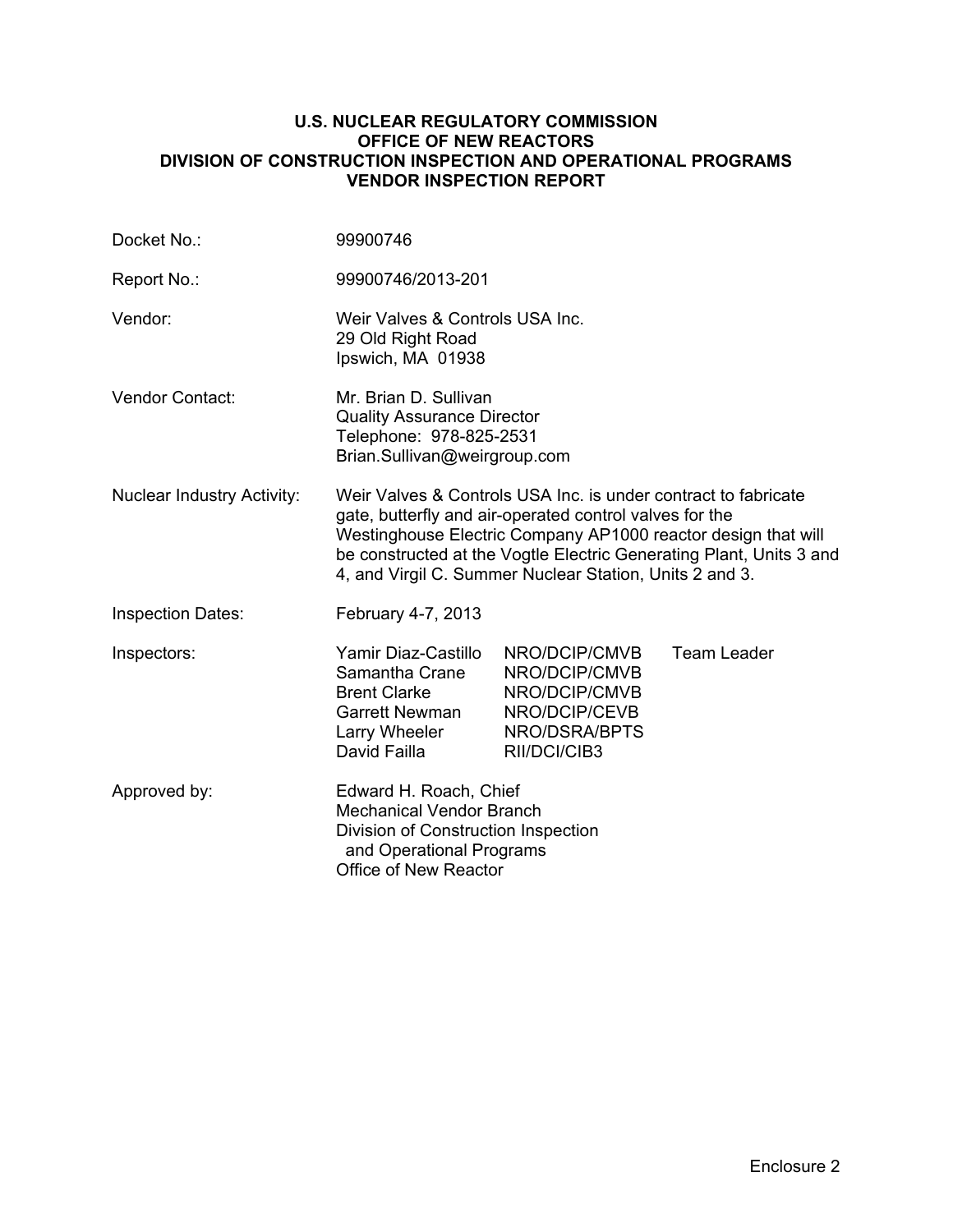### **EXECUTIVE SUMMARY**

#### Weir Valves & Controls USA Inc. 99900746/2013-201

The U.S. Nuclear Regulatory Commission (NRC) conducted this inspection to verify that Weir Valves & Controls USA Inc. (hereafter referred to as Weir), had implemented an adequate quality assurance (QA) program that complies with the requirements of Appendix B, "Quality Assurance Criteria for Nuclear Power Plants and Fuel Reprocessing Plants," to Title 10 of the *Code of Federal Regulations* (10 CFR) Part 50, "Domestic Licensing of Production and Utilization Facilities." In addition, the NRC inspection also verified that Weir implemented a program under 10 CFR Part 21, "Reporting of Defects and Noncompliance," that met the NRC's regulatory requirements. The NRC inspection team conducted the inspection at the Weir facility in Ipswich, MA, from February 4-7, 2013.

This technically focused inspection evaluated the implementation of Weir's QA program activities associated with the design, fabrication, assembly, and testing of the gate, butterfly and air-operated valves for the Westinghouse Electric Company (WEC) AP1000 reactor design. Some of the activities observed by the NRC inspection team are associated with or directly affect closure of inspections, tests, analyses, and acceptance criteria (ITAAC) from Revision 19 of the certified AP1000 design. The NRC inspection team did not identify any findings associated with the ITAAC contained in Section 4 of the attachment to this report. Currently, the combined licenses of Vogtle Electric Generating Plant (hereafter referred to as Vogtle), Units 3 and 4, and Virgil C. Summer Nuclear Station (hereafter referred to as V.C. Summer), Units 2 and 3, incorporate these ITAAC.

The NRC inspection team observed by the following specific activities:

- a Weir production meeting
- an O-ring dedication
- liquid penetrant examination of the hardfaced portion of a check valve disk for Susquehanna Steam Electric Station (hereafter referred to as Susquehanna) Unit 2
- final dimensional inspection of a swing check valve disc for Susquehanna Unit 2
- calibration check of 100, 500, and 900 pounds per square inch pressure gauges
- hydrostatic testing of a 6-inch motor-operated butterfly valve for Vogtle Units 3 and 4
- diagnostic stroke testing of a 3-inch motor-operated butterfly valve for Vogtle Units 3 and 4
- receipt inspection of body ring castings from PRL Industries, Inc.

In addition to observing these activities, the NRC inspection team verified that measuring and test equipment (M&TE) was properly identified, marked, calibrated, and used within its calibrated range. Furthermore, the NRC inspection team walked down Weir's assembly floor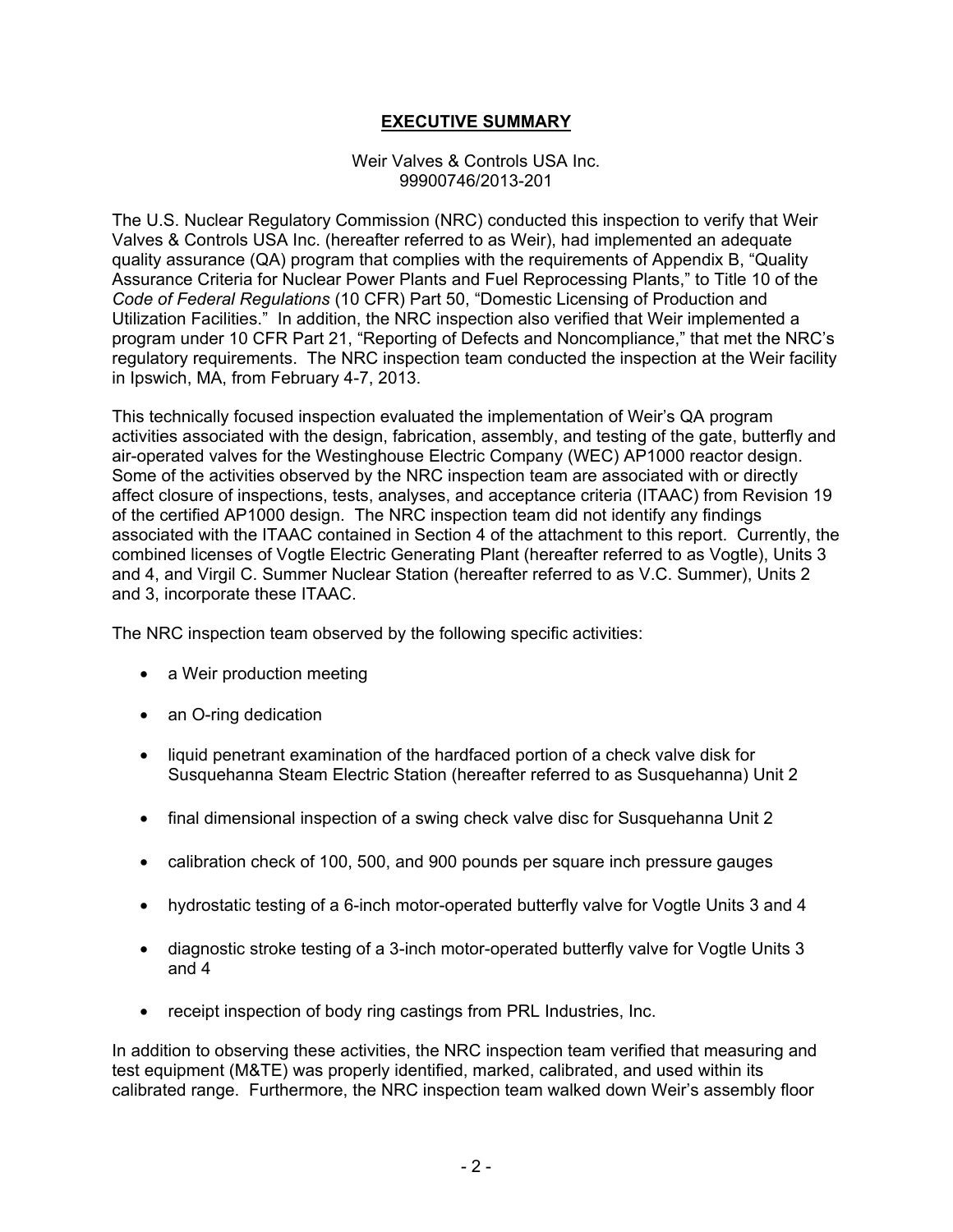and verified that nonconforming components were properly identified, marked, and segregated when practical, to ensure that they were not reintroduced into the manufacturing processes.

The following regulations served as the bases for the NRC inspection:

- Appendix B to 10 CFR Part 50
- 10 CFR Part 21

During the course of this inspection, the NRC inspection team implemented Inspection Procedure (IP) 43002, "Routine Inspections of Nuclear Vendors," dated April 25, 2011; IP 43004, "Inspection of Commercial-Grade Dedication Programs," dated April 25, 2011; and IP 36100, "Inspection of 10 CFR Part 21 and Programs for Reporting Defects and Noncompliance," dated February 13, 2012.

This NRC inspection was the second one conducted at Weir's facility in Ipswich, MA. The NRC conducted an inspection in December 2008 and documented the results of the inspection in Inspection Report 99900746/2008-201, dated December 17, 2008. The report documents one violation of NRC requirements and one nonconformance to NRC requirements that were contractually imposed on Weir by its customers. This inspection report documents the NRC's followup on Weir's implementation of corrective actions for these issues.

With the exception of the nonconformances described below, the NRC inspection team concluded that Weir's QA policies and procedures comply with the applicable requirements in 10 CFR Part 21 and Appendix B to 10 CFR Part 50, and that Weir's personnel are implementing these policies and procedures effectively. The results of this inspection are summarized below.

#### 10 CFR Part 21 Program

The NRC inspection team concluded that Weir is implementing its 10 CFR Part 21 program in accordance with the regulatory requirements in 10 CFR Part 21. Based on the limited sample of documents reviewed, the NRC inspection team also determined that Weir is implementing its policies and procedures associated with the 10 CFR Part 21 program. No findings of significance were identified.

#### Design Control and Commercial Grade Dedication

The NRC inspection team issued Nonconformance 99900746/2013-201-01 for Weir's failure to implement the regulatory requirements in Criterion III, "Design Control," of Appendix B to 10 CFR Part 50. Nonconformance 99900746/2013-201-01 cites Weir for failing to establish adequate measures for the selection and review for suitability of application of equipment that is essential to the safety-related functions of certain structures, systems, and components. Specifically, Weir (1) failed to adequately identify the acceptance methods (i.e., commercial-grade survey) to appropriately verify two of the critical characteristics (e.g., traceability and certificates of conformance) for the seat rings of a 20-inch gate valve, (2) failed to perform an adequate engineering evaluation to document the sample population identified for the control of critical characteristics for a packing ring and a gasket spiral of a check valve and did not verify through the performance of a commercial-grade survey that the supplier had lot and batch control to ensure traceability of material, and (3) failed to identify the appropriate critical characteristics (e.g., material composition) and the associated acceptance methods for a packing ring and a gasket spiral of a check valve and an actuator of a fuel-handling valve.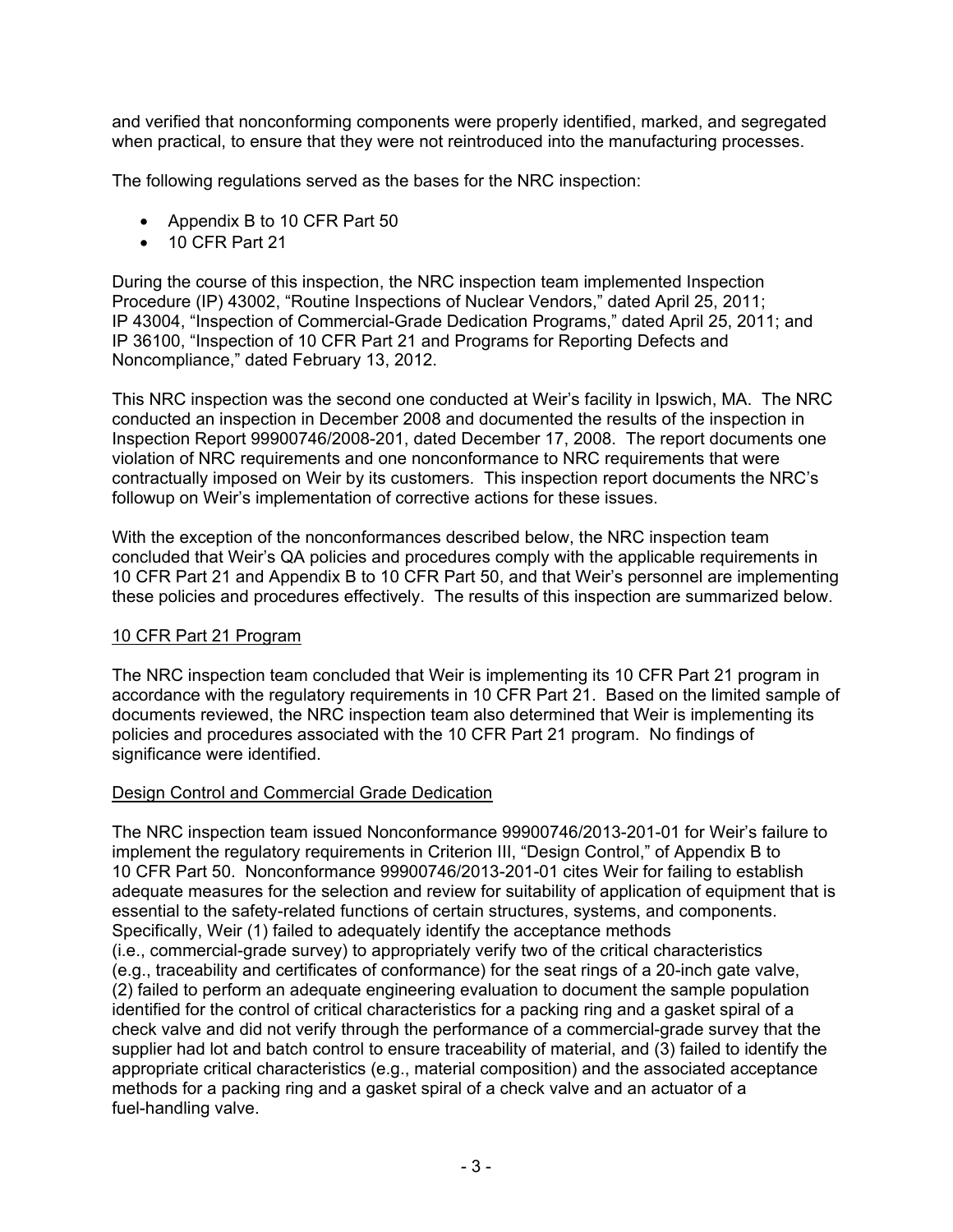The NRC inspection team issued Nonconformance 9990746/2013-201-02 for Weir's failure to implement the regulatory requirements in Criterion V, "Instructions, Procedures, and Drawings," of Appendix B to 10 CFR Part 50. Nonconformance 99900746/2013-201-02 cites Weir for failing to prescribe activities that affect quality in appropriate procedures. Specifically, Weir failed to provide adequate procedural guidance in CP-E-18, "Control of Commercial-Grade Items To Be Dedicated for Use in Nuclear Safety-Related Applications," Revision 6, dated August 29, 2012, for the dedication of commercial-grade items.

#### Oversight of Contracted Activities

The NRC inspection team concluded that Weir is implementing its oversight of contracted activities consistent with the regulatory requirements in Criterion IV, "Procurement Document Control," and Criterion XVIII, "Audits," of Appendix B to 10 CFR Part 50. Based on the limited sample of documents reviewed, the NRC inspection team also determined that Weir is implementing its policies and procedures associated with its procurement document control and audits program. No findings of significance were identified.

The NRC inspection team issued Nonconformance 99900746/2013-201-03 for Weir's failure to implement the regulatory requirements in Criterion VII, "Control of Purchased Material, Equipment, Services," of Appendix B to 10 CFR Part 50. Nonconformance 99900746/2013-201-03 cites Weir for failing to adequately control its suppliers. Specifically, Weir failed to perform annual evaluations of suppliers holding certificates of authorization from the American Society of Mechanical Engineers Accreditation Program.

### Control of Special Processes

The NRC inspection team issued Nonconformance 99900746/2013-201-04 for Weir's failure to implement the regulatory requirements in Criterion IX, "Control of Special Processes," of Appendix B to 10 CFR Part 50. Nonconformance 99900746/2013-201-04 cites Weir for failing to ensure that nondestructive testing was controlled and accomplished in accordance with applicable codes. Specifically, Weir failed to perform visual inspections of the fillet welds to verify that they met the requirements in Subsection NC-4427, "Shape and Size of Fillet Welds," of Section III, "Rules for Construction of Nuclear Power Plant Components," of the American Society of Mechanical Engineers Boiler and Pressure Vessel Code, 1998 Edition, 2000 Addenda.

## Inspection

The NRC inspection team concluded that Weir is implementing its inspection program in accordance with the regulatory requirements in Criterion X, "Inspection," of Appendix B to 10 CFR Part 50. Based on the limited sample of documents reviewed, the NRC inspection team also determined that Weir is implementing its policies and procedures associated with the inspection program. No findings of significance were identified.

#### Test Control

The NRC inspection team issued Nonconformance 99900746/2013-201-05 for Weir's failure to implement the regulatory requirements in Criterion XI, "Test Control," of Appendix B to 10 CFR Part 50. Nonconformance 99900746/2013-201-05 cites Weir for failing to verify that all test requirements have been satisfied. Specifically, Weir failed to verify that the water quality for the test fluid met the specification requirements for chloride, fluoride, conductivity, and pH in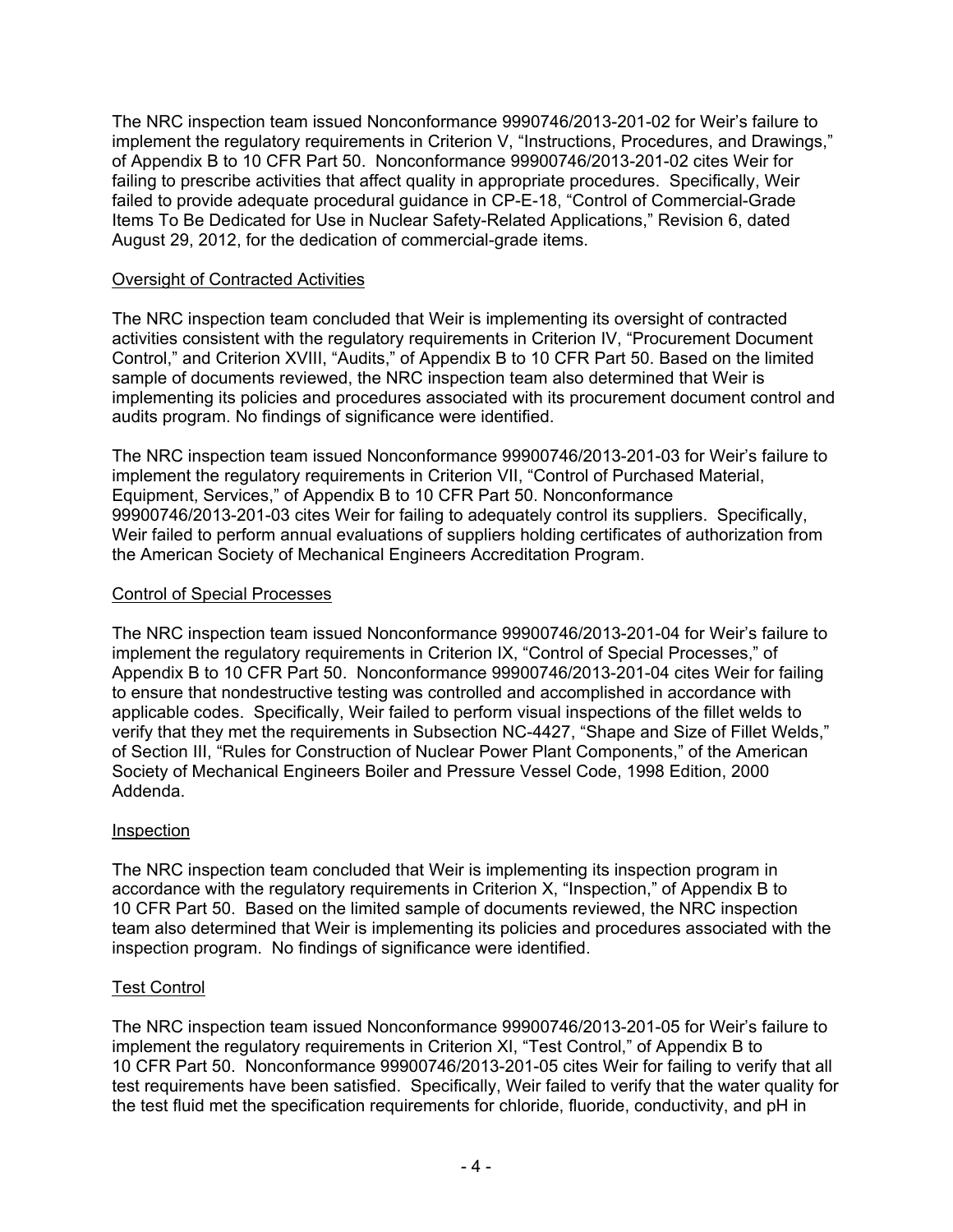accordance with Test Procedure 321-54536, "Manual Valves," Revision 6, dated September 6, 2012.

The NRC inspection team issued Nonconformance 9990746/2013-201-02 for Weir's failure to implement the regulatory requirements in Criterion V of Appendix B to 10 CFR Part 50. Nonconformance 99900746/2013-201-02 cites Weir for failing to accomplish activities that affect quality in accordance with the procedures. Specifically, Weir's QA engineers did not review and sign the test reports as required by its Quality Assurance Manual.

#### Control of Measuring and Test Equipment

The NRC inspection team concluded that Weir is implementing its M&TE program in accordance with the regulatory requirements in Criterion XII, "Control of Measuring and Test Equipment," of Appendix B to 10 CFR Part 50. Based on the limited sample of documents reviewed, the NRC inspection team also determined that Weir is implementing its policies and procedures associated with the M&TE program. No findings of significance were identified.

The NRC inspection team issued Nonconformance 99900746/2013-201-02 for Weir's failure to implement the regulatory requirements in Criterion V of Appendix B to 10 CFR Part 50. Nonconformance 99900746/2013-201-02 cites Weir for failing to accomplish activities that affect quality in accordance with the procedures. Specifically, Weir did not calibrate pressure gauges in accordance with CP-M-22, "Instruction for Calibration of Pressure Gauges with Dead Weight Tester," Revision 1, dated March 22, 2007, and did not evaluate the use of out-of-calibration M&TE in accordance with Step 10.2.3 of QC-C-1, "Control of Measuring and Test Equipment," Revision 32, dated August 7, 2012.

#### Nonconforming Materials, Parts, or Components

The NRC inspection team concluded that Weir is implementing its nonconforming materials, parts, or components program in accordance with the regulatory requirements of Criterion XV, "Nonconforming Materials, Parts, or Components," in Appendix B to 10 CFR Part 50. Based on the limited sample of documents reviewed, the NRC inspection team also determined that Weir is implementing its policies and procedures associated with the control of nonconforming materials, parts, or components. No findings of significance were identified.

#### Corrective Action

The NRC inspection team issued Nonconformance 99900746/2013-201-06 for Weir's failure to implement the regulatory requirements in Criterion XVI, "Corrective Action," of Appendix B to 10 CFR Part 50. Nonconformance 99900746/2013-201-06 cites Weir for failing to ensure that conditions adverse to quality were promptly identified and corrected. Specifically, Weir failed to promptly identify and correct conditions adverse to quality as committed to in its response to NRC's inspection report 99900746/2008-201, dated February 17, 2009, and as identified during two external audits.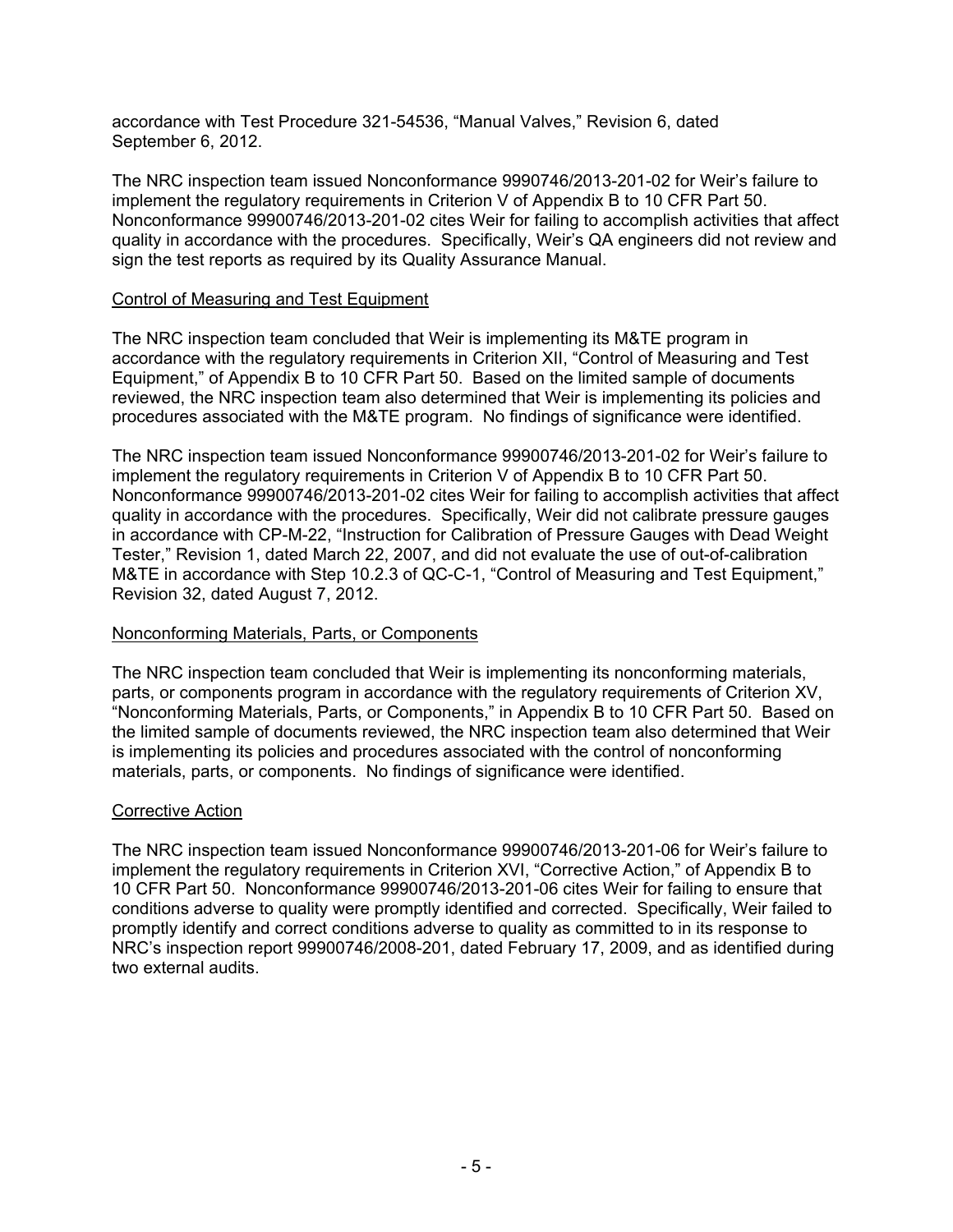# **REPORT DETAILS**

The U.S. Nuclear Regulatory Commission (NRC) inspection team observed various activities related to the Weir Valves & Controls USA, Inc. (hereafter referred to as Weir), quality assurance (QA) program. These activities include the design, fabrication, assembly, and testing of the butterfly and air-operated valves for the Westinghouse Electric Company (WEC) AP1000 pressurized water reactor design. Some of the activities observed by the NRC inspection team are associated with, or directly affect, the closure of Inspections, Tests, Analyses, and Acceptance Criteria (ITAAC) from Revision 19 to the certified AP1000 design. The NRC inspection team did not identify any findings associated with the ITAAC in Section 4 of the attachment to this report. Currently, the combined licenses of Vogtle Electric Generating Plant (hereafter referred to as Vogtle), Units 3 and 4, and Virgil C. Summer Nuclear Station (hereafter referred to as V.C. Summer), Units 2 and 3, incorporate these ITAAC.

The NRC inspection team observed the following specific activities:

- a Weir production meeting
- an O-ring dedication
- liquid penetrant examination of the hardfaced portion of a check valve disk for Susquehanna Steam Electric Station (hereafter referred to as Susquehanna), Unit 2
- final dimensional inspection of a swing check valve disc for Susquehanna, Unit 2
- calibration check of 100, 500, and 900 pound per square inch (psi) pressure gauges
- hydrostatic testing of a 6 inch motor operated butterfly valve for Vogtle, Units 3 and 4
- diagnostic stroke testing of a 3 inch motor operated butterfly valve for Vogtle, Units 3 and 4
- receipt inspection of body ring castings from PRL Industries, Inc.

In addition to observing these activities, the NRC inspection team verified that measuring and test equipment (M&TE) was properly identified, marked, calibrated, and used within its calibrated range. In addition, the NRC inspection team walked down Weir's assembly floor and verified that nonconforming components were properly identified, marked, and segregated, when practical, to ensure that they were not reintroduced into the manufacturing processes.

## 1. 10 CFR Part 21 Program

a. Inspection Scope

The NRC inspection team reviewed Weir's policies and implementing procedures that govern its program under Title 10 of the *Code of Federal Regulations* (10 CFR) Part 21, "Reporting of Defects and Noncompliance," to verify compliance with the regulatory requirements. In addition, the NRC inspection team evaluated postings under 10 CFR Part 21and a sample of Weir's purchase orders (PO) for compliance with the requirements in 10 CFR 21.6, "Posting Requirements"; 10 CFR 21.21, "Notification of Failure To Comply or Existence of a Defect and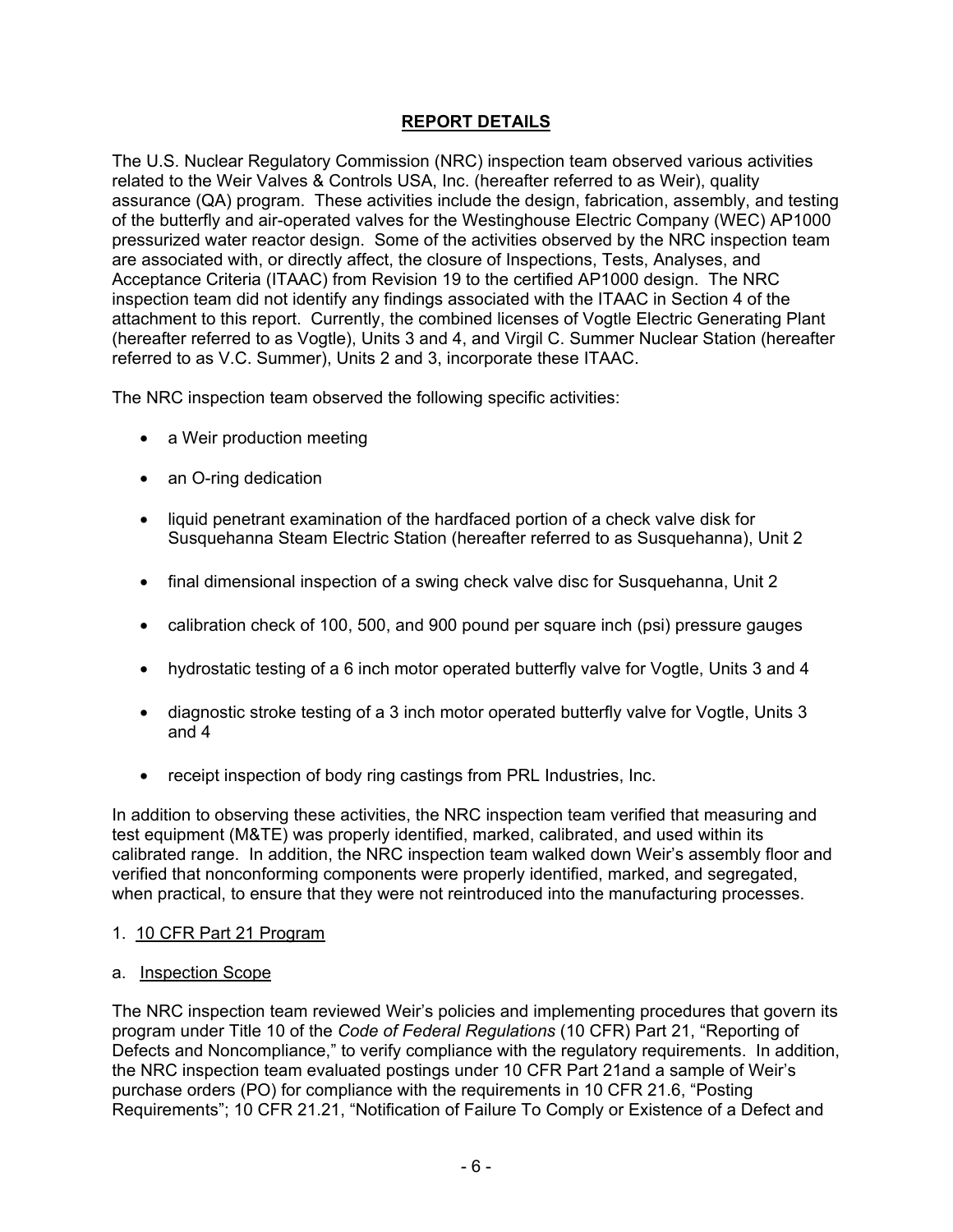Its Evaluation"; and 10 CFR 21.31, "Procurement Documents." Furthermore, the NRC inspection team discussed the 10 CFR Part 21 program with Weir's management and technical staff. The attachment to this inspection report lists the documents reviewed by the NRC inspection team.

### b. Observations and Findings

### b.1 10 CFR Part 21 Policies and Procedures

Weir's procedure CP-E-20, "Reporting of Defects and Noncompliance under 10 CFR Part 21," Revision 3, dated August 1, 2012, establishes the requirements for compliance with the regulatory requirements in 10 CFR Part 21. The NRC inspection team verified that the procedure defines the process for reporting defects; the posting requirements; the responsibilities, timelines, actions for identifying and evaluating deviations and failures to comply; and the records retention requirements. The NRC inspection team also verified that the processes to control nonconformances and corrective actions directly connect to the requirements in 10 CFR Part 21.

In addition, the NRC inspection team also reviewed a sample Weir POs and verified that each procurement document specified, when applicable, that the vendor must report defects and noncompliances in accordance with 10 CFR Part 21.

## b.2 10 CFR Part 21 Evaluations

For a sample of five evaluations under 10 CFR Part 21, the NRC inspection team verified that Weir had effectively implemented the requirements for evaluating deviations and failures to comply. In addition, the NRC inspection team reviewed a sample of corrective action reports (CAR) and nonconformance reports (NCR) to verify that Weir had appropriately determined that an evaluation of the reported issues was not necessary in accordance with 10 CFR Part 21.

#### b.3 10 CFR Part 21 Postings

The NRC inspection team verified the content of Weir's postings under 10 CFR Part 21 and the location of each posting. The NRC inspection team verified that Weir included the information required by 10 CFR 21.6 on the postings distributed throughout the Ipswich, MA, complex. The NRC inspection team walked down each of the locations and also verified that Weir posted the required documents in conspicuous locations in accordance with 10 CFR 21.6(2).

#### c. Conclusion

The NRC inspection team concluded that Weir is implementing its 10 CFR Part 21 program in accordance with the regulatory requirements in 10 CFR Part 21. Based on the limited sample of documents reviewed, the NRC inspection team also determined that Weir is implementing its policies and procedures associated with the 10 CFR Part 21 program. No findings of significance were identified.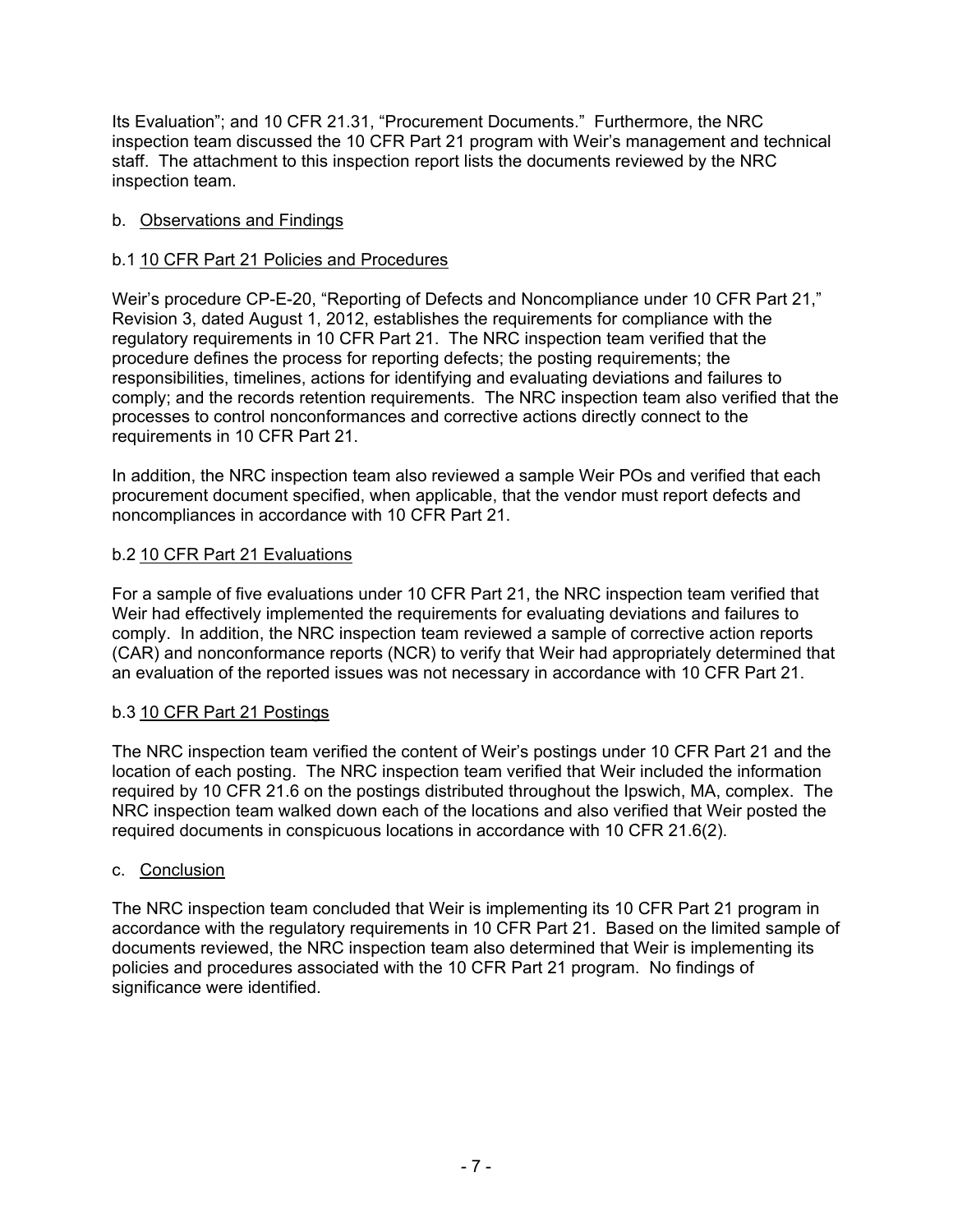### 2. Design Control

#### a. Inspection Scope

The NRC inspection team reviewed Weir's policies and implementing procedures that govern the design control program to verify compliance with the regulatory requirements in Criterion III, "Design Control," of Appendix B, "Quality Assurance Program Criteria for Nuclear Power Plants and Fuel Reprocessing Plants," to 10 CFR Part 50, "Domestic Licensing of Production and Utilization Facilities," and the requirements in Subsection NCA, "General Requirements for Division 1 and Division 2"; Subsection NC, "Class 2 Components"; and Subsection ND, "Class 3 Components," of Section III, "Rules for Construction of Nuclear Facility Components," of the American Society of Mechanical Engineers (ASME) Boiler and Pressure Vessel (B&PV) Code, 1998 Edition, 2000 Addenda. The NRC inspection team also reviewed a sample of assembly drawings, part drawings, bills of materials, applicant reports, design reports, engineering change notices (ECNs), and associated WEC POs.

In addition, the NRC inspection team reviewed Weir's program for the dedication of commercial-grade items for use in safety-related applications to verify compliance with the applicable regulatory requirements. The NRC inspection team reviewed several dedication packages, including dedication plans, the criteria for the selection of critical characteristics, the basis for the sampling plan selection, and the selection of verification methods to verify effective implementation of Weir's dedication process for commercial-grade items. Furthermore, the NRC inspection team also discussed the dedication program with Weir's management and technical staff. The attachment to this inspection report lists the documents reviewed by the NRC inspection team.

#### b. Observations and Findings

## b.1 Implementation of Weir's Design Control Process

Revision 7 to Weir's Quality Assurance Manual (QAM) describes Weir's design control process in accordance with the applicable regulatory and ASME B&PV Code requirements. The NRC inspection team confirmed that Weir's design control process provides controls for design inputs, outputs, analyses, records, reports, and interface between WEC and Weir.

Weir's design control process includes the development of the certified design specifications, design reports, and design review reports. In addition, Weir's engineering organization prepares assembly drawings, detailed drawings, and associated bills of materials. ECNs control engineering changes.

The NRC inspection team verified that the WEC AP1000 procurement specifications were properly translated into Weir's bills of materials, drawings, specifications, procedures, analyses, calculations, reports, and instructions and that engineering data supported this information. The NRC inspection team verified material specifications, applicable ASME B&PV Code construction requirements, qualification reports, test requirements, and test reports. All documents reviewed contained the appropriate technical details and met the WEC AP1000 procurement specifications.

Specifically, the NRC inspection team performed a detailed review of two valves designed and manufactured in accordance with the requirements in Section III of the ASME B&PV Code. The valves reviewed were PV11-Z0D-121 (ASME Section III, Class 2, 6-inch Class 150 Tricentric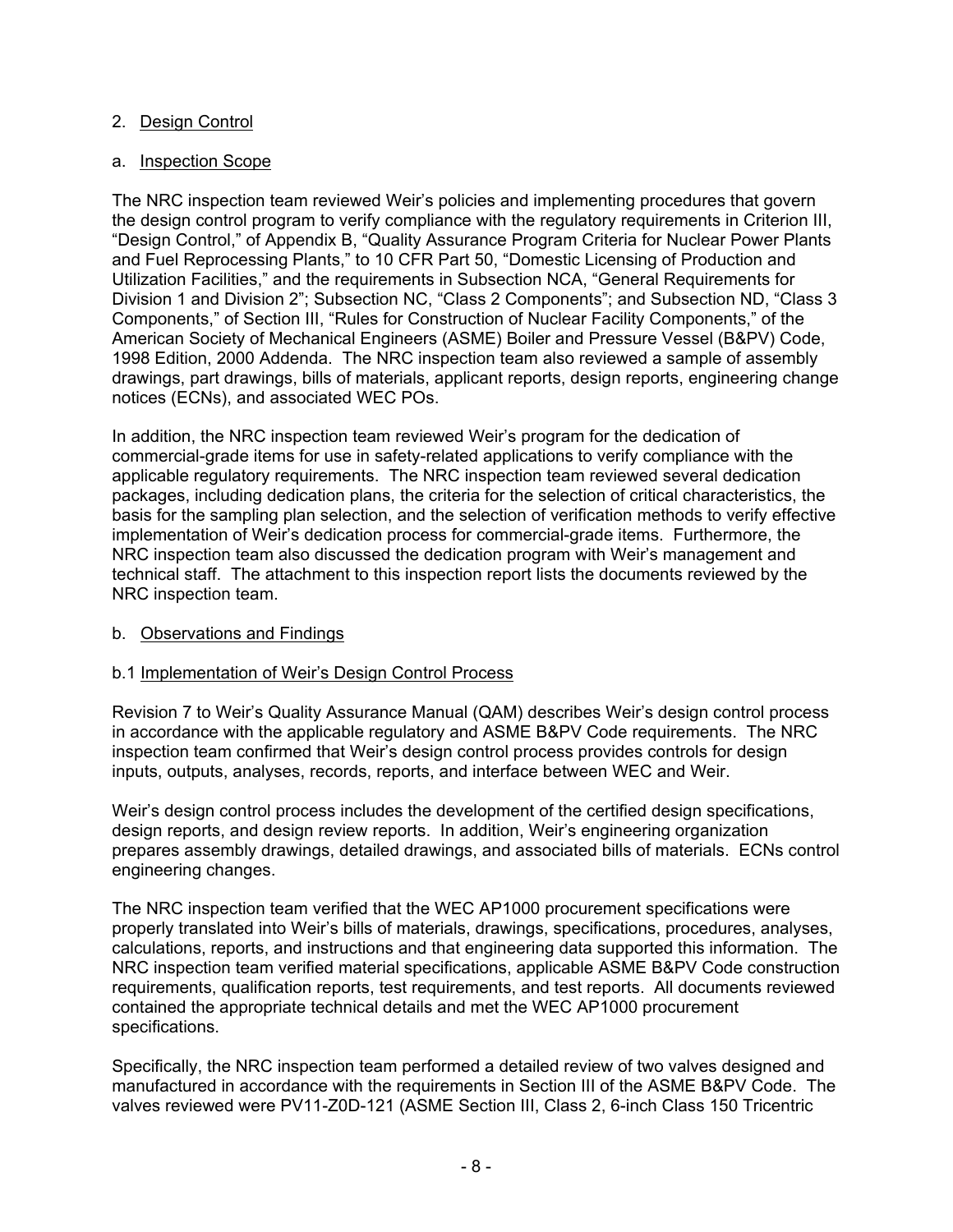Butterfly Valve with Limitorque Operator) and PV14-Z0D-190 (ASME Section III, Class 1, Class 1850 Stop Check with Air Operator). The NRC inspection team reviewed Weir's bill of materials and assembly drawings, compared them to the applicable WEC design specifications and valve data sheets, and confirmed that the design requirements were adequately translated into the vendor's documents. The NRC inspection team also reviewed Weir's assembly drawings against its procedure CP-E-04, "Guide for Classification of Valve Parts," Revision 3, dated September 22, 2011, and verified that the drawings and the bill of materials for the valves had the proper pressure retaining and safety-related classification.

In addition, the NRC inspection team reviewed ECN 24236 for PV11-Z0D-132. The ECN was associated with a torque value for the valve seating. The NRC inspection team verified that the design change request received a level of review commensurate with that applied to the original design by a qualified design engineer. The review included an analysis of the acceptability of the change request in regard to the associated requirements in the ASME B&PV Code and Appendix B to 10 CFR Part 50. The NRC inspection team verified that Weir's design change process was implemented into the vendor's affected documentation. Specifically, the Weir design engineer identified the applicable procedures, analyses, reports, drawings, and components affected by the design change request and verified that the revised design documentation continued to meet the necessary requirements.

Weir's nonconformance process captures any deficiencies identified during the design and fabrication process. A material review board determines the disposition of nonconformances. For a sample of NCRs, the NRC inspection team verified that engineering provides technical justification for "use as is" or for weld repair dispositions through a repair manufacturing order.

The NRC inspection team confirmed that (1) design documents specified and included the appropriate technical and quality requirements, (2) WEC and Weir coordinated sufficiently on the design of the AP1000 components, (3) Weir integrated independent verifications and checks into the process and performed these activities, and (4) Weir effectively controlled and implemented design changes.

#### b.2 Commercial Grade Item Dedication Policies and Procedures

Weir's procedure CP-E-04 identifies the safety classification of typical valve parts and the engineering rationale behind the classifications.

Weir's procedure CP-E-18, "Control of Commercial-Grade Items To Be Dedicated for Use in Nuclear Safety-Related Applications," Revision 6, dated August 29, 2012, describes the methods used to determine the classification of parts for valve assemblies and to determine and verify critical characteristics of commercial-grade items and services intended for safety-related applications. CP-E-18 requires the design engineer to perform a technical evaluation to determine the safety-related functions of the item and to determine the critical characteristics that will ensure that each safety-related function is maintained. CP-E-18 is based on Electric Power Research Institute (EPRI) guideline NP-5652, "Guideline for the Utilization of Commercial-Grade Items in Nuclear Safety-Related Applications (NCIG-07)," issued June 1988. NP-5652 provides a generic procedure for the acceptance of commercial-grade items through the following four acceptance methods: (1) special tests and inspections, (2) surveys of vendors that supply commercial-grade components, (3) source verification, and (4) the recording of acceptable supplier/item performance.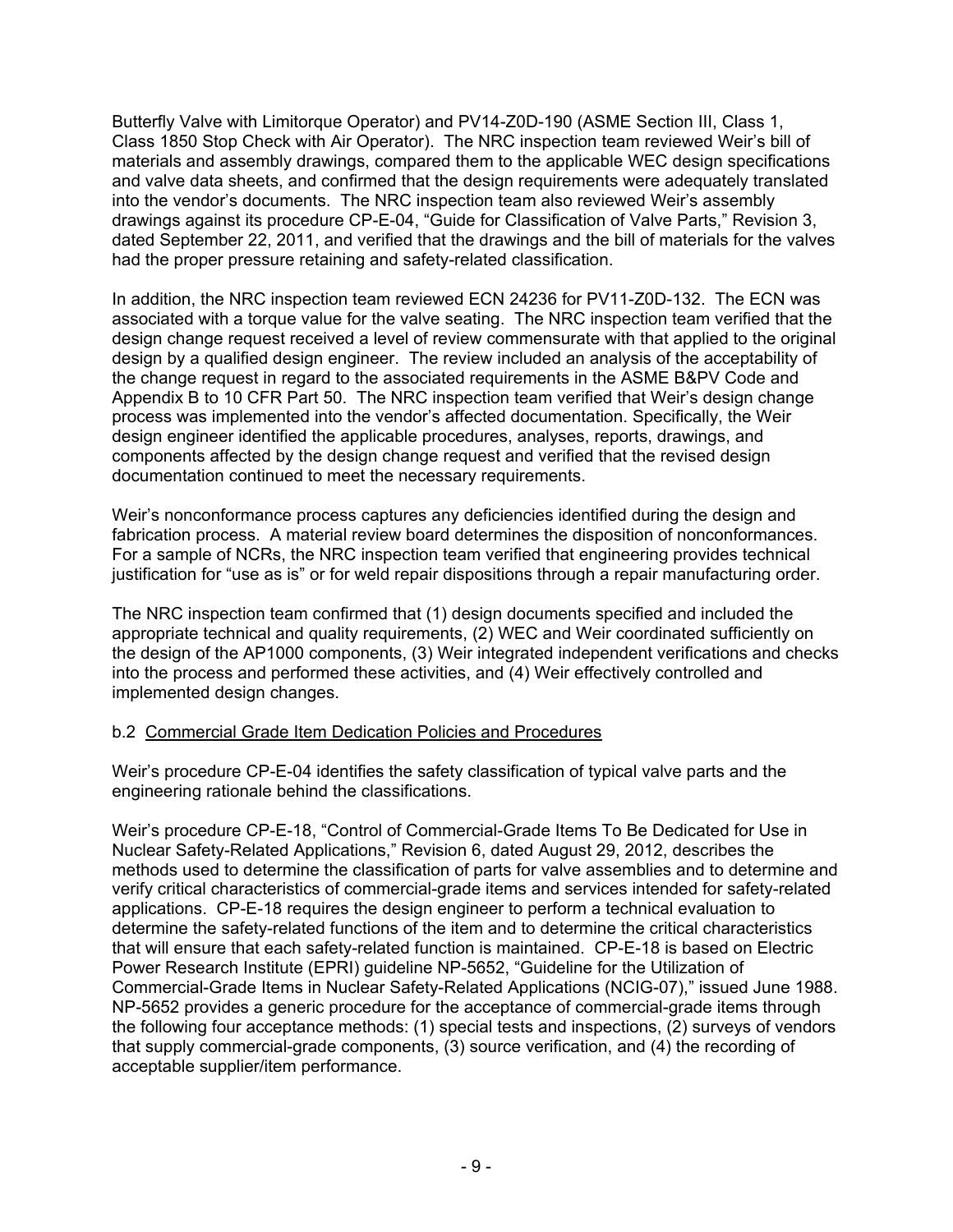For each item or service dedicated by Weir, an engineer prepares a technical evaluation form that identifies the item or service's safety function, performance requirements, functional classification, and applicable service conditions. The technical evaluation also includes the critical characteristics and dedication methods and determines whether the item or service has been provided before. The engineer then prepares a dedication page that lists the critical characteristics, the required value, acceptance criteria, dedication method, and sampling plan.

During the review of CP-E-18, the NRC inspection team noted some inconsistencies with the regulations. Weir supplies components to nuclear power plants licensed under 10 CFR Part 50 and 10 CFR Part 52, "Licenses, Certifications, and Approvals for Nuclear Power Plants." The regulations at 10 CFR Part 21 define a commercial-grade item, applied to nuclear power plant licensees, as a structure, system, or component, or part thereof that affects its safety function, that was not designed and manufactured as a basic component. Commercial-grade items do not include items for which the design and manufacturing process requires in-process inspections and verifications to ensure that defects or failures to comply are identified and corrected (i.e., verification of one or more critical characteristics of the item cannot be done). The regulations at 10 CFR Part 21 define a critical characteristic as the important design, material, and performance characteristics of a commercial-grade item that, once verified, will provide reasonable assurance that the item will perform its intended safety function. In addition, 10 CFR Part 21 defines dedication, in part, as an acceptance process undertaken to provide reasonable assurance that a commercial-grade item that will be used as a basic component will perform its intended safety function and is therefore deemed equivalent to an item designed and manufactured under a QA program in accordance with Appendix B to 10 CFR Part 50. The licensee can achieve this assurance by identifying the critical characteristics of the item and by verifying their acceptability.

The NRC inspection team noted that CP-E-18 contains the definition for a commercial-grade item that applies to licensees other than nuclear power plant licensees. Therefore, Weir did not identify that commercial-grade items do not include items for which verification of one or more critical characteristics of the items cannot be done and allows the design engineer to provide a technical justification for explaining why not verifying a critical characteristic is acceptable if it cannot be monitored. In addition, Weir's definitions for critical characteristic and dedication do not provide a connection to the item's safety function.

Furthermore, CP-E-18 is based on EPRI NP-5652. This document provides a generic procedure for acceptance of commercial-grade items by four acceptance methods: (1) special tests and inspections, (2) surveys of vendors that supply commercial-grade components, (3) source verification, and (4) the recording of acceptable supplier/item performance. The NRC conditionally endorsed this approach in Generic Letter 89-02, "Actions To Improve the Detection of Counterfeit and Fraudulently Marketed Products," dated March 21, 1989, but it prohibits the use of commercial-grade surveys and supplier performance as the sole basis for acceptance. CP-E-18 allows the use of commercial-grade surveys as the sole basis for acceptance. The NRC inspection team identified the issues with CP-E-18 as an example of Nonconformance 99900746/2013-201-02 for Weir's failure to prescribe activities that affect quality in appropriate procedures. Weir initiated CAR No. 13-41 to address this issue.

#### b.3 Implementation of Weir's Commercial-Grade Item Dedication Program

The NRC inspection team observed dedication activities and reviewed completed dedication packages to verify that Weir properly developed and implemented a plan for the dedication of commercial-grade items. For safety-related valves manufactured by Weir for the WEC AP1000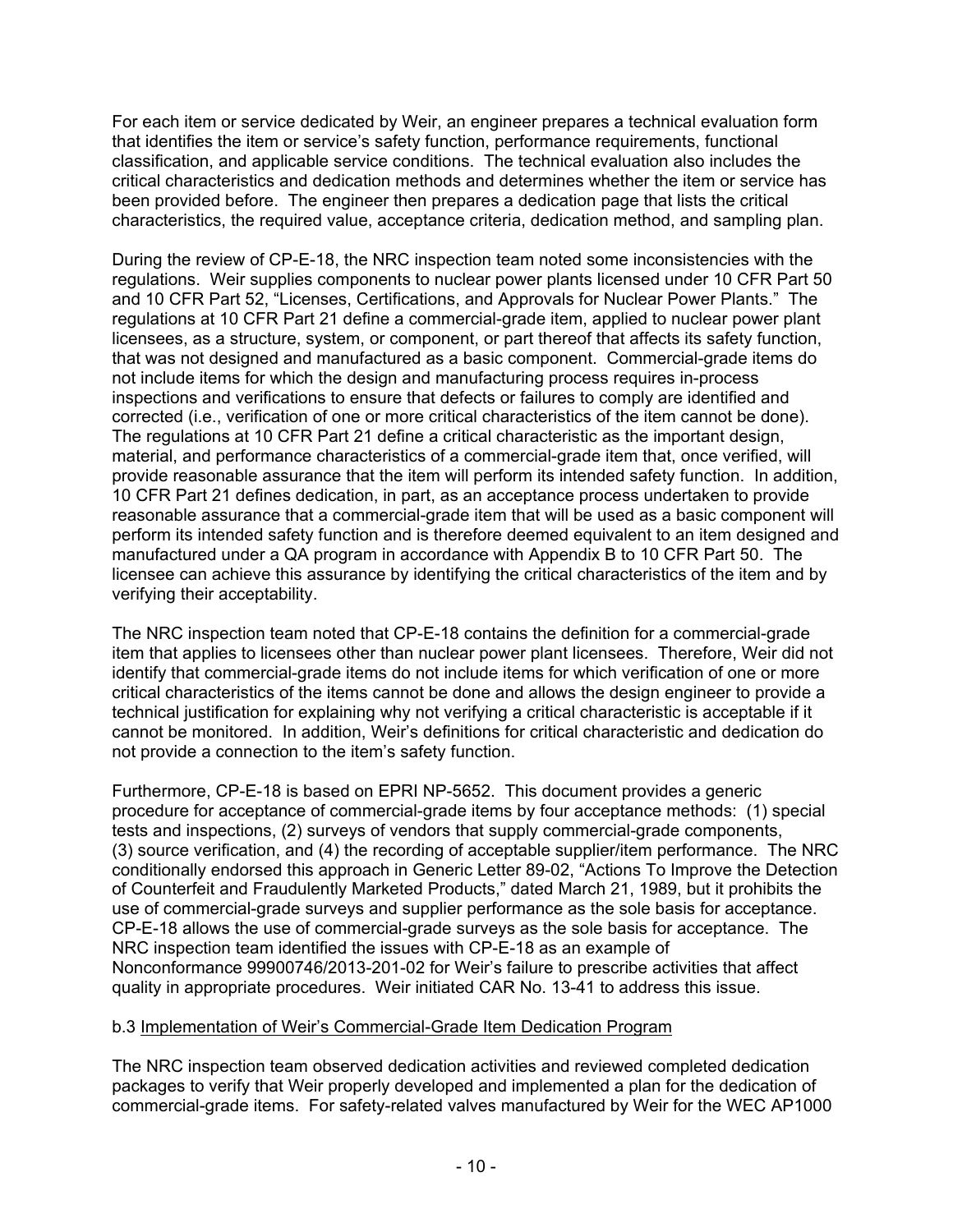reactor design and for the current fleet of operating nuclear power plants, the NRC inspection team reviewed a sample of dedication packages to verify that Weir appropriately identified basic components and their critical characteristics. Specifically, the NRC inspection team selected a sample of valve subcomponents (e.g., maximum torque actuators, packing rings, spiral gaskets, O-rings, wiper rings, and seat rings) that Weir procured as commercial-grade items and dedicated for use in safety-related applications. The NRC inspection team reviewed the dedication packages, associated drawings, and inspection reports to confirm that the critical characteristics and verification methods were correctly specified on the dedication documentation, that the drawings and material specifications that contain the associated acceptance criteria for each critical characteristic were referenced, and that the inspection reports adequately documented the acceptance of the critical characteristics.

During the review of the dedication package for seat rings for a gate valve for Browns Ferry Nuclear Plant, the NRC inspection team verified that the technical evaluation and associated dedication documents identified the design, material, and performance characteristics relevant to the safety function and that it demonstrated that the critical characteristics are met through the use of appropriate acceptance methods. However, the NRC inspection team identified that the dedication documents identified traceability and a certificate of conformance as critical characteristics and listed the conduct of special tests and inspections as the verification method used for these critical characteristics. Although documentation that attests to traceability and a certificate of conformance could be verified by special tests and inspections, the conduct of special tests and inspections is not a suitable method to verify that the supplier has controls for traceability and for the creation of a certificate of conformance. These controls would have to be verified through the performance of a commercial-grade survey or source verification, not through special tests and inspections. The NRC inspection team identified this issue as an example of Nonconformance 99900746/2013-201-01 for Weir's failure to establish adequate measures for the selection and review for suitability of application of equipment. Weir initiated CAR No. 13-43 to address this issue.

During the review of the dedication package for a packing ring and a gasket spiral for a check valve for Browns Ferry Nuclear Plant, the NRC inspection team verified that the technical evaluations and associated dedication documents identified the design, material, and performance characteristics relevant to the safety function and that they demonstrated that the critical characteristics are met through the use of appropriate acceptance methods. The sampling methodology in CP-E-18 is based on EPRI Technical Report (TR) 017218, "Guideline for Sampling in the Commercial-Grade Item Acceptance Process," Revision 1, issued January 1999. The sample and lot sizes listed in the dedication documents for destructive and nondestructive testing of the packing ring and gasket spiral correlate to sampling plans in EPRI TR 017218 that assume that line item or single product manufacturer traceability exists and that the lot has sufficient homogeneity that a randomly selected sample will represent the whole. The NRC inspection team noted that Weir did not perform an adequate engineering evaluation to document the sample population identified for the control of critical characteristics and that it did not conduct commercial-grade survey to verify that the supplier had lot and batch control to ensure traceability of material. The NRC inspection team identified this issue as another example of Nonconformance 99900746/2013-201-01 for Weir's failure to establish adequate measures for the selection and review for suitability of application of equipment. Weir initiated CAR No. 13-42 to address this issue.

During the review of the dedication documents for the same packing ring and gasket spiral described above, the NRC inspection team noted that Weir listed one of the critical characteristics as graphite and listed the acceptance method as material verification. The NRC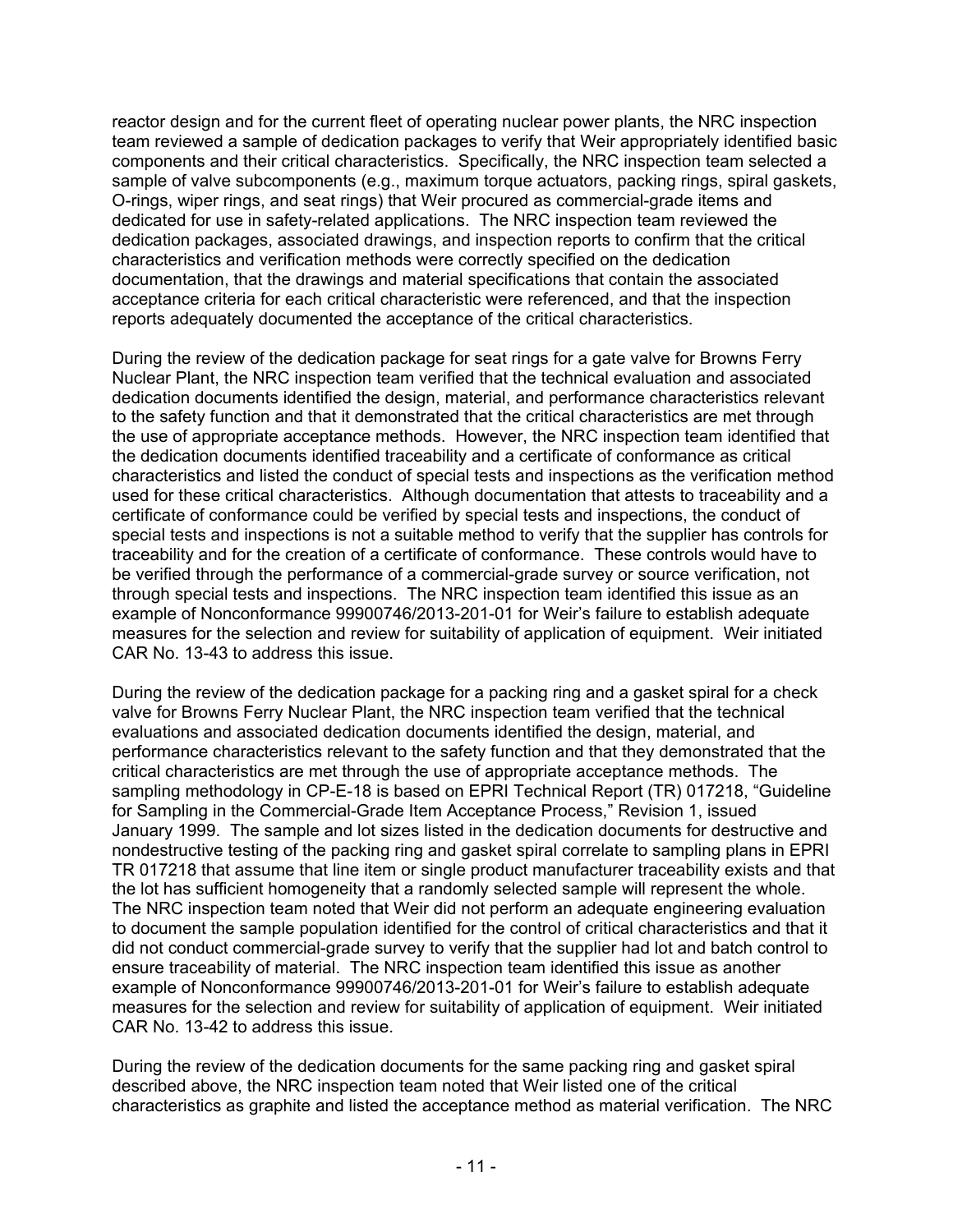inspection team also noted that the acceptance criteria was listed only as "graphite" and did not include any range of acceptance or allowable impurities. The associated test report identifies that the material is 95% graphite. When the NRC inspection team asked Weir to provide a technical justification as to whether 95% graphite was an acceptable composition, it was not able to provide the technical justification. In addition, Weir neither specified the type of material verification that would be performed nor identified whether it should be a quantitative or qualitative test.

Similarly, during the review of the dedication documents for an actuator for the AP1000 FH06 fuel-handling valve, the NRC inspection team noted that Weir listed the critical characteristic as "cover material" and "case material" and listed the acceptance criteria as "per drawing," which only stated "316SS." The acceptance method is listed as material verification. The acceptance criteria do not identify whether the material has to be a 316-type stainless steel (e.g., 316, 316L, 316Ti, and 316H) or a specific type of 316 stainless steel that must meet the chemical composition requirements in a specification. In addition, Weir neither specified the type of material verification that would be performed nor identified whether it should be a quantitative or qualitative test. The NRC inspection team identified this issue as another example of Nonconformance 99900746/2013-201-01 for Weir's failure to establish adequate measures for the selection and review for suitability of application of equipment. Weir initiated CAR No. 13-43 to address this issue.

### c. Conclusion

The NRC inspection team issued Nonconformance 99900746/2013-201-01 in association with Weir's failure to implement the regulatory requirements in Criterion III of Appendix B to 10 CFR Part 50. Nonconformance 99900746/2013-201-01 cites Weir for failing to establish adequate measures for the selection and review for suitability of application of equipment that is essential to the safety-related functions of certain structures, systems, and components. Specifically, Weir (1) did not adequately identify the acceptance methods (i.e., commercial-grade survey) to appropriately verify two of the critical characteristics (e.g., traceability and certificates of conformance) for the seat rings of a 20 inch gate valve, (2) did not perform an adequate engineering evaluation to document the sample population identified for the control of critical characteristics for a packing ring and a gasket spiral of a check valve and did not conduct a commercial-grade survey to verify that the supplier had lot and batch control to ensure traceability of material, and (3) did not identify the appropriate critical characteristics (e.g., material composition) and the associated acceptance methods for a packing ring and a gasket spiral of a check valve and an actuator of a fuel-handling valve.

The NRC inspection team issued Nonconformance 9990746/2013-201-01 for Weir's failure to implement the regulatory requirements in Criterion V, "Instructions, Procedures, and Drawings," of Appendix B to 10 CFR Part 50. Nonconformance 99900746/2013-201-02 cites Weir for failing to prescribe activities that affect quality in appropriate procedures. Specifically, Weir did not provide adequate procedural guidance in CP-E-18 for the dedication of commercial-grade items.

#### 3. Oversight of Contracted Activities

#### a. Inspection Scope

The NRC inspection team reviewed Weir's policies and implementing procedures that govern the oversight of contracted activities to verify compliance with the requirements of Criterion IV,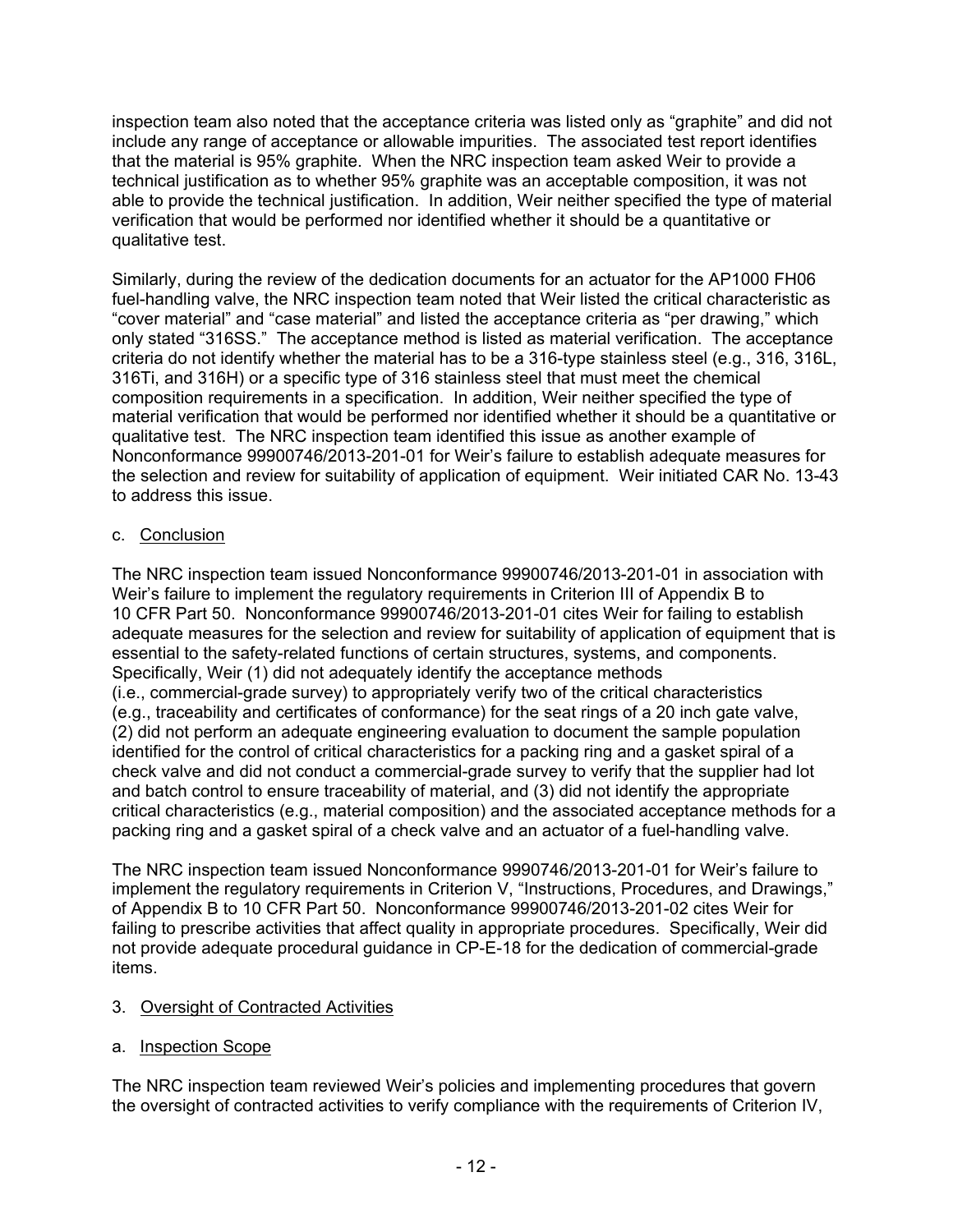"Procurement Document Control," Criterion VII, "Control of Purchased Material, Equipment, and Services," and Criterion XVIII, "Audits," of Appendix B to 10 CFR Part 50. The NRC inspection team reviewed a sample of POs, and external and internal audits to evaluate Weir's compliance with its program and technical requirements. In addition, the NRC inspection team reviewed the disposition of corrective actions to resolve deficiencies that audit findings identified for adequacy and timeliness. Furthermore, the NRC inspection team discussed the oversight of contracted activities with Weir's management and technical staff. The attachment to this inspection report lists the documents reviewed by the NRC inspection team.

## b. Observations and Findings

## b.1 Procurement Document Control

The NRC inspection team reviewed a sample of POs that Weir issued in support of the WEC AP1000 design to determine whether the requirements identified in the procedures were imposed on the applicable purchasing documents. The NRC inspection team found that the POs adequately documented the procurement requirements as established by Weir's governing policies and implementing procedures, which include (1) imposition of appropriate quality, technical, and regulatory requirements and (2) identification of the applicable codes and standards. The NRC inspection team also found that these POs adequately defined contract deliverables, instructions for the disposition of nonconformances, access rights, and provisions for the extension of contractual requirements to subcontractors. The NRC inspection team also verified that when changes to approved procurement documents were necessary, Weir applied the same level of review and approval to these documents as it did to the original documents. In addition, the NRC inspection team confirmed that all the safety-related POs reviewed included clauses that invoke the provisions of 10 CFR Part 21 and that require the vendor or supplier to conduct safety-related work under its approved QA program.

## b.2 Maintenance of the Approved Suppliers List

The NRC inspection team reviewed the approved suppliers list (ASL) to ensure that qualified and approved suppliers were listed; that the lists were maintained, distributed, and periodically updated by authorized personnel; and that any revisions to the lists were implemented following the applicable procedures. The NRC inspection team confirmed that the suppliers performing work for Weir were appropriately listed on the ASL. In addition, the NRC inspection team confirmed that the scope of supply was documented and consistent for the activities contracted.

## b.3 External and Internal Audits

The NRC inspection team reviewed a sample of external and internal audits to verify the implementation of Weir's audit program. The NRC inspection team verified that Weir had prepared and approved plans that identify the audit scope, focus, and applicable checklist criteria before the initiation of the audit activity. The NRC inspection team confirmed that the audit reports contained a review of the relevant QA criteria in Appendix B to 10 CFR Part 50 for the activities that individual suppliers performed and documentation of pertinent supplier guidance associated with each criterion. For audits that resulted in findings, the NRC inspection team verified that the supplier had established a plan for corrective action and that Weir had reviewed and approved the corrective action and verified its satisfactory completion and proper documentation.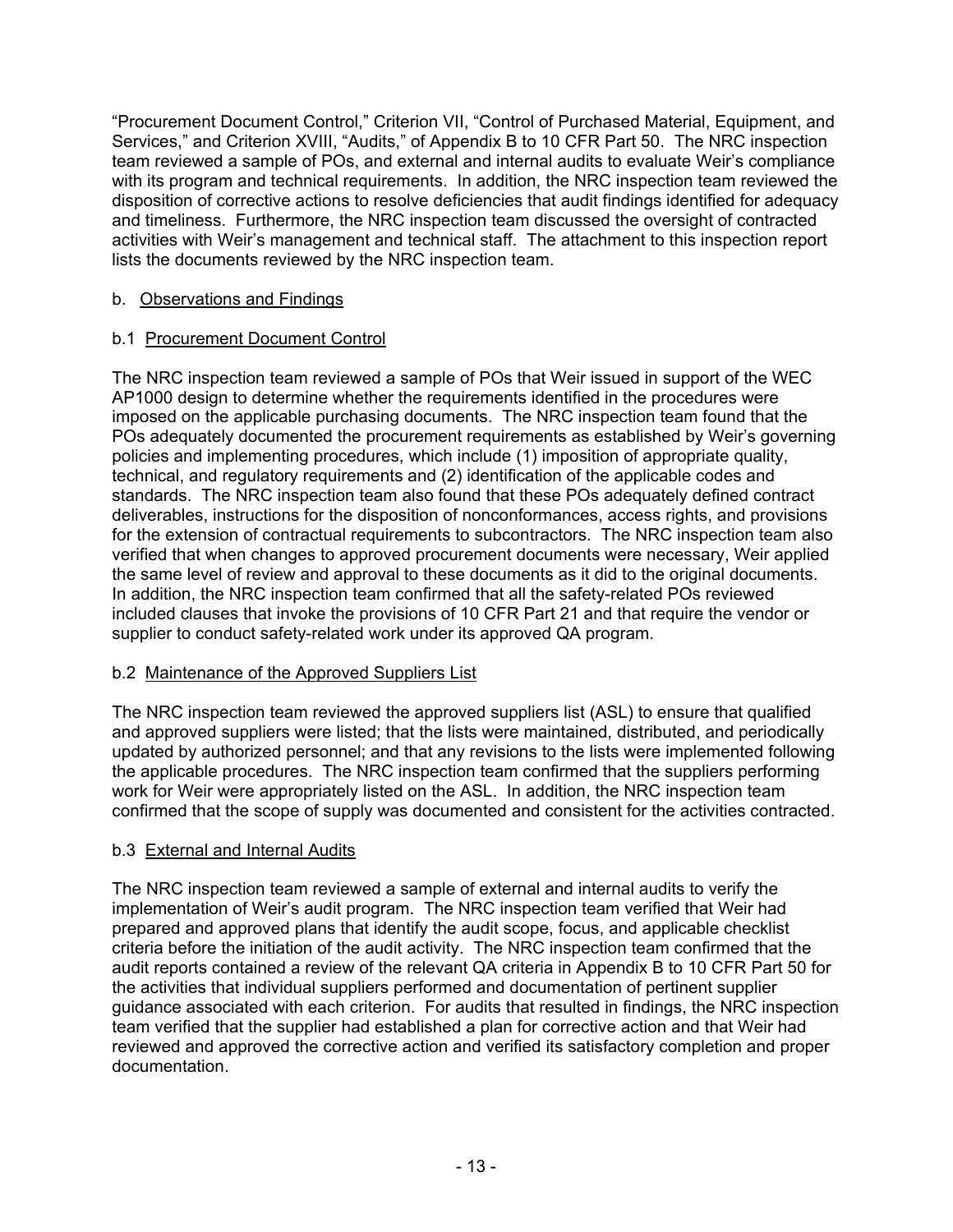Weir is a member of the Nuclear Industry Assessment Committee (NIAC), which consists of companies that supply goods and services to the nuclear industry based on a quality program that meets the requirements in Appendix B to 10 CFR Part 50 and that accept 10 CFR Part 21. NIAC develops and maintains procedures and processes necessary to plan, guide, and share supplier evaluations (audits) with its members. Weir uses NIAC audits to support the qualification and maintenance of suppliers. Once an NIAC audit is received, Weir's QA Director reviews the audit for completeness and adequacy, evaluates the audit report in accordance with Weir's QA program and the appropriateness of the scope, and approves the audit report as the basis for including the vendor on the ASL.

Weir's audit program includes the performance of annual assessments of the vendor's suppliers to ensure that they are effectively implementing their approved QA programs. During the review of a sample of annual performance assessments, the NRC inspection team noted that Weir had not performed annual assessments of suppliers that hold certificates of authorization from the ASME Accreditation Program.

WEC design specifications APP-PV11-Z0-001, "Butterfly Valves, ASME Boiler and Pressure Vessel Code Section III, Class 2 and 3," Revision 7, dated May 25, 2012, and APP-PV14-Z0-001, "Air-Operated Globe and Stop Check Valves, ASME Boiler and Pressure Vessel Code, Section III, Class 1, 2, and 3," Revision 5, dated May 25, 2012, define Regulatory Guide 1.28, "Quality Assurance Program Requirements (Design and Construction)," Revision 3, issued August 1985, as a quality requirement with which Weir must comply during the fabrication of the butterfly and air-operated valves for the AP1000 reactor design.

Regulatory Guide 1.28 states that "the applicant or licensee should perform or arrange for annual evaluations of suppliers. This evaluation should be documented and should take into account, where applicable, (1) review of supplier-furnished documents and records, such as certificates of conformance, nonconformance notices, and corrective actions, (2) results of previous source verifications, audits, and receiving inspections, (3) operating experience of identical or similar products furnished by the same supplier, and (4) results of audits from other sources, e.g., customer, ASME, or NRC audits."

Furthermore, as described in Information Notice 86-21, "Recognition of American Society of Mechanical Engineers Accreditation Program for N Stamp Holders," dated March 31, 1986 (and its supplements), the NRC recognized the ASME Accreditation Program and associated certificates of authorization as evidence that the holder of the certificate of authorization has a documented QA program that meets the requirements in Appendix B to 10 CFR Part 50. However, recognition of the ASME Accreditation Program applies only to the programmatic aspects of the QA programs. Licensees, construction permit holders, and their subcontractors are still responsible for ensuring that the supplier is effectively implementing its approved QA program. The NRC inspection team identified this issue as an example of Nonconformance 99900746/2013-201-03 for Weir's failure to adequately control its suppliers. Weir initiated CAR No. 13-47 to address this issue.

#### b.4 Qualification and Training of Auditors and Lead Auditors

The NRC inspection team reviewed a sample of the training and qualification records of Weir's lead auditors and auditors and confirmed that auditing personnel had completed all required training and had maintained qualification and certification in accordance with Weir's policies and procedures. The NRC inspection team also verified that audit teams that Weir selected were sufficiently qualified to evaluate areas within the scope of the audit.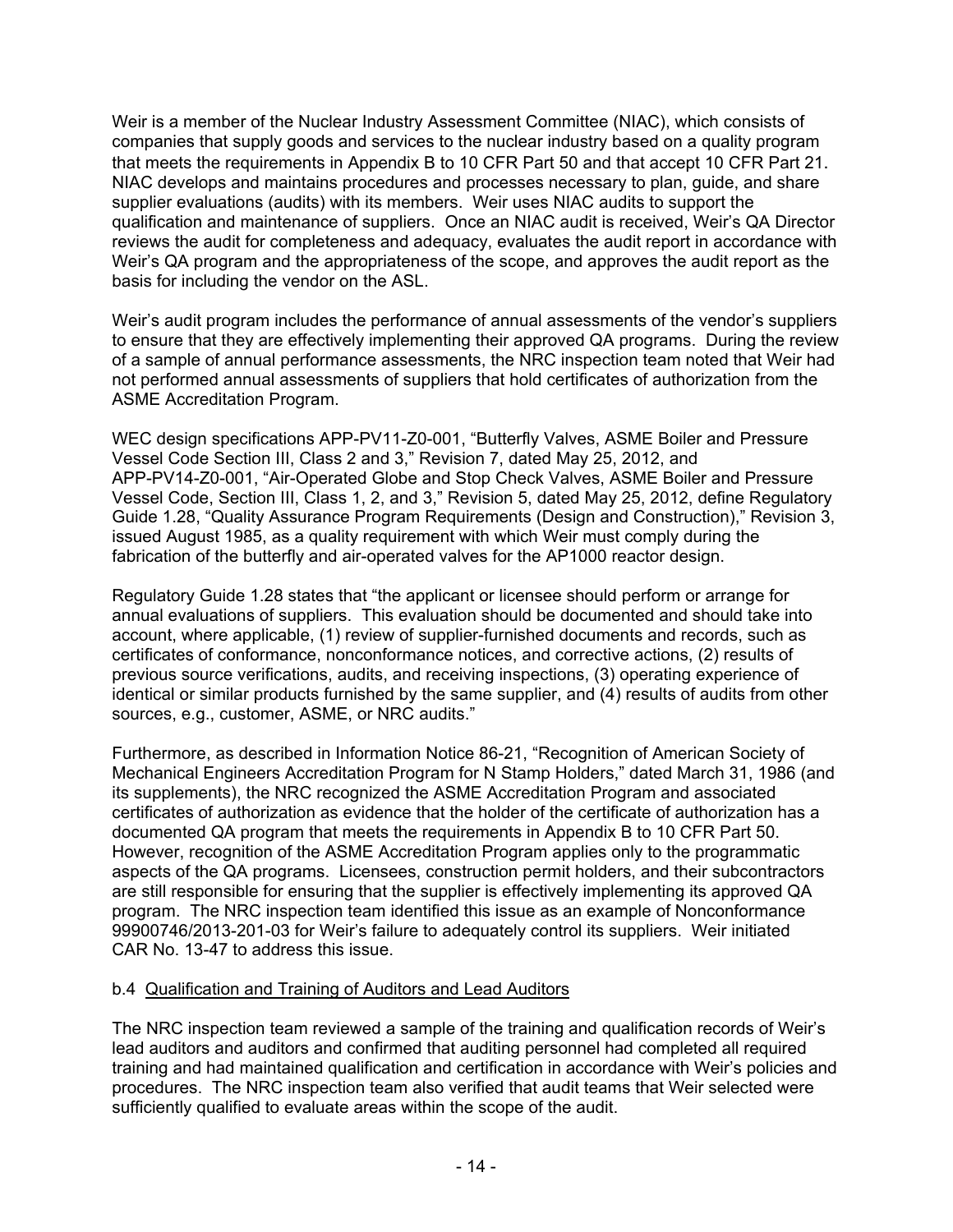### c. Conclusion

The NRC inspection team concluded that Weir is implementing its oversight of contracted activities consistent with the regulatory requirements in Criterion IV and Criterion XVIII of Appendix B to 10 CFR Part 50. Based on the limited sample of documents reviewed, the NRC inspection team also determined that Weir is implementing its policies and procedures associated with its procurement document control and audits program. No findings of significance were identified.

The NRC inspection team issued Nonconformance 99900746/2013-201-03 for Weir's failure to implement the regulatory requirements in Criterion VII of Appendix B to 10 CFR Part 50. Nonconformance 99900746/2013-201-03 cites Weir for failing to adequately control its suppliers. Specifically, Weir failed to perform annual evaluations of suppliers' holding certificates of authorization from the ASME Accreditation Program.

### 4. Control of Special Processes

#### a. Inspection Scope

The NRC inspection team reviewed Weir's policies and implementing procedures that govern the control of special processes to verify compliance with the regulatory requirements of Criterion IX, "Control of Special Processes," of Appendix B to 10 CFR Part 50, Section III, Section V, "Nondestructive Examination," and Section IX, "Welding and Brazing Qualification," of the ASME B&PV Code, 1998 Edition, 2000 Addenda. The NRC inspection team also observed liquid penetrant testing on valve components and reviewed a sample of weld travelers and nondestructive test reports. In addition, the NRC inspection team discussed the control of special processes program with Weir's management and technical staff. The attachment to this inspection report lists the documents reviewed by the NRC inspection team.

#### b. Observations and Findings

#### b.1 Welding Process

At the time of the inspection, Weir did not perform any welding activities. Therefore, the NRC inspection team proceeded to review a sample of welding records associated with welding performed during the fabrication of the butterfly valves for the WEC AP1000 reactor design. Specifically, the NRC inspection team verified that Welding Procedure Specification (WPS) 90-64-176, "Gas Tungsten Arc Welding of Stainless Steel Material to Carbon Steel," Revision 5, dated April 26, 2011, and its accompanying Procedure Qualification Record (PQR) PQ-99-012, Revision 0, dated August 27, 1999, and WPS 504-54536, "Plasma Arc Hardfacing Alloy [No.] 6 on Stainless Steel," Revision 1, dated August 10, 2012, and its accompanying PQR PQ-99-08A, Revision 1, dated August 10, 2012, were prepared in accordance with the requirements in Section IX of the ASME B&PV Code, 1998 Edition, 2000 Addenda, and the applicable Weir policies and procedures.

In addition, the NRC inspection team verified that, for a sample of welding records associated with a 10-inch butterfly valve (APP-PV11-Z0D-124) and a 16 inch butterfly valve (APP-PV11-Z0D-133) for the AP1000 reactor design, the information contained in these records (e.g., the procedures used and the type of weld filler material) met the requirements in Subsection NC of Section III of the ASME B&PV Code, 1998 Edition, 2000 Addenda.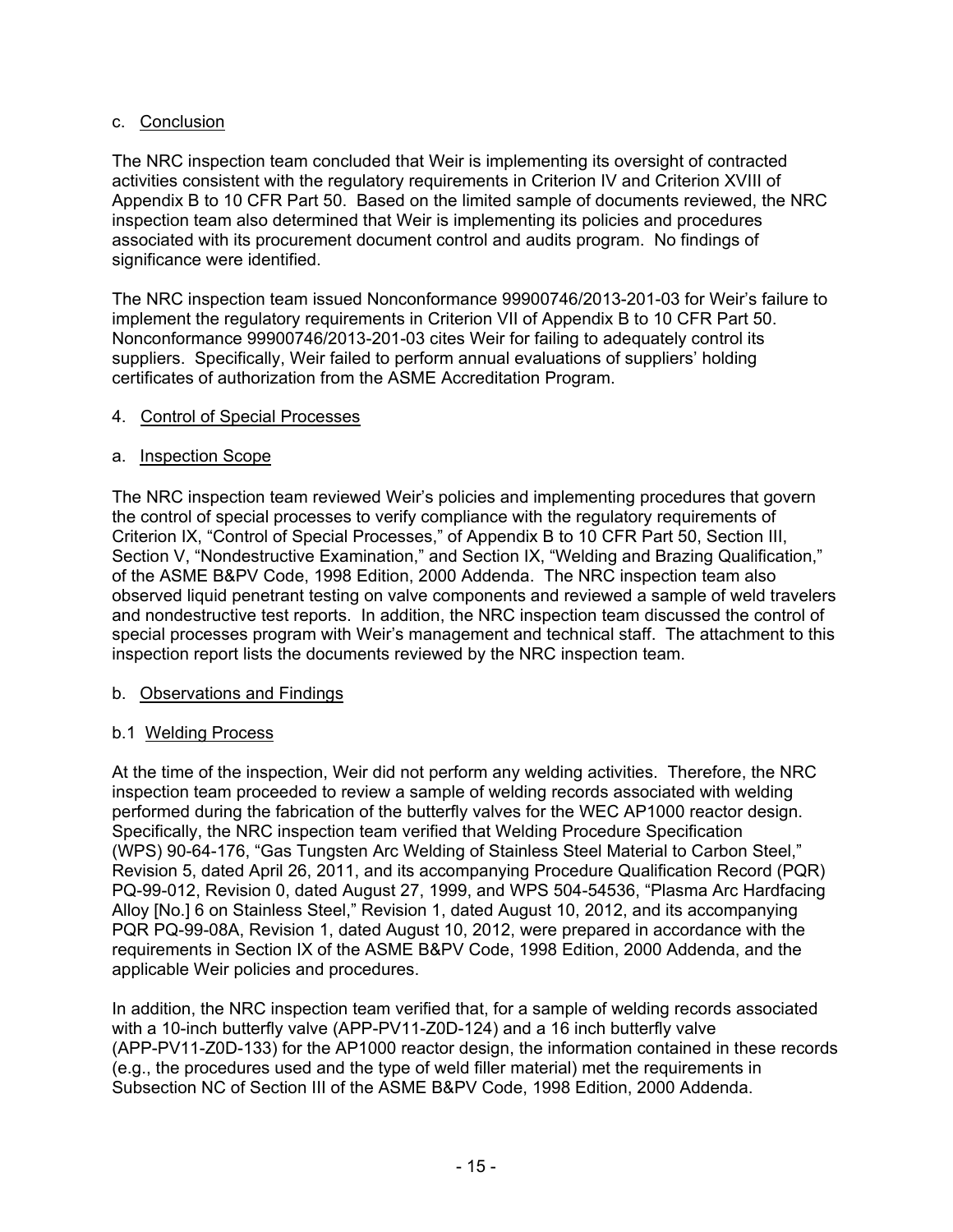The NRC inspection team determined that qualified welders perform welding on ASME B&PV Code materials and fabrication of ASME B&PV Code items in accordance with approved WPS. The NRC inspection team also confirmed that, for a sample of certified material test reports, the reports complied with the chemical composition and mechanical properties, as required by Subsection NC of Section III of the ASME B&PV Code, 1998 Edition, 2000 Addenda.

## b.2 Control of Weld Material

The NRC inspection team walked down the welding material storage and welding material issue areas and verified that welding material was adequately controlled and that covered weld electrodes were stored in hermetically sealed containers and were kept in ovens held at specified temperatures to control moisture, as applicable, in accordance with Section IX of the ASME B&PV Code.

# b.3 Nondestructive Examination

The NRC inspection team observed a liquid penetrant examination on the hardfaced portion of a disk of a check valve for Susquehanna, Unit 2. The NRC inspection team confirmed that Weir performed the liquid penetrant testing using qualified procedures, certified nondestructive examination (NDE) inspectors, approved NDE materials, and calibrated M&TE.

The NRC inspection team verified that, for a sample of NDE procedures and liquid penetrant test reports for valve data records APP-PV11-Z0D-120, APP-PV11-Z0D-124, and APP-PV11-Z0D-133, the procedures and reports were in compliance with the requirements in Subsection NC of Section III of the ASME B&PV Code, 1998 Edition, 2000 Addenda.

During the review of Weir's procedure CP-Q-38, "Performing Visual Inspection of Materials and Items," Revision 0, dated October 8, 2003, the NRC inspection team noted that the procedure does not include visual examination or acceptance criteria for fillet welds. Weir's valve design specifies a fillet weld for joining the seat ring to the valve body for butterfly valves. Subsection NC-4427, "Shape and Size of Fillet Welds," of Section III of the ASME B&PV Code, 1998 Edition, 2000 Addenda, describes the requirements for the shape and size of fillet welds. Specifically, Subsection NC-4427 states, in part, that "a fillet weld in a single continuous weld may be less than the specified fillet weld dimension by not more than 1/16 in., provided that the total undersize portion of the weld does not exceed 10% of the length of the weld. Individual undersize weld portions shall not exceed 2 in. in length." During discussions with Weir staff, the NRC inspection team found that Weir had not been performing visual inspections of the fillet welds to verify that these welds met the requirements in Subsection NC-4427. The NRC inspection team identified this issue as an example of Nonconformance 99900746/2013-201-04 for Weir's failure to control special processes in accordance with applicable codes. Weir initiated CAR No. 13-46 to address this issue.

## b.4 Qualification and Training of Welding Personnel

The NRC inspection team reviewed a sample of training and qualification records for welding personnel and confirmed that they had met all the required training and had maintained qualification and certification in accordance with Weir's policies and procedures and that the welding personnel were qualified in accordance with the applicable requirements in Sections III and IX of the ASME B&PV Code, 1998 Edition, 2000 Addenda.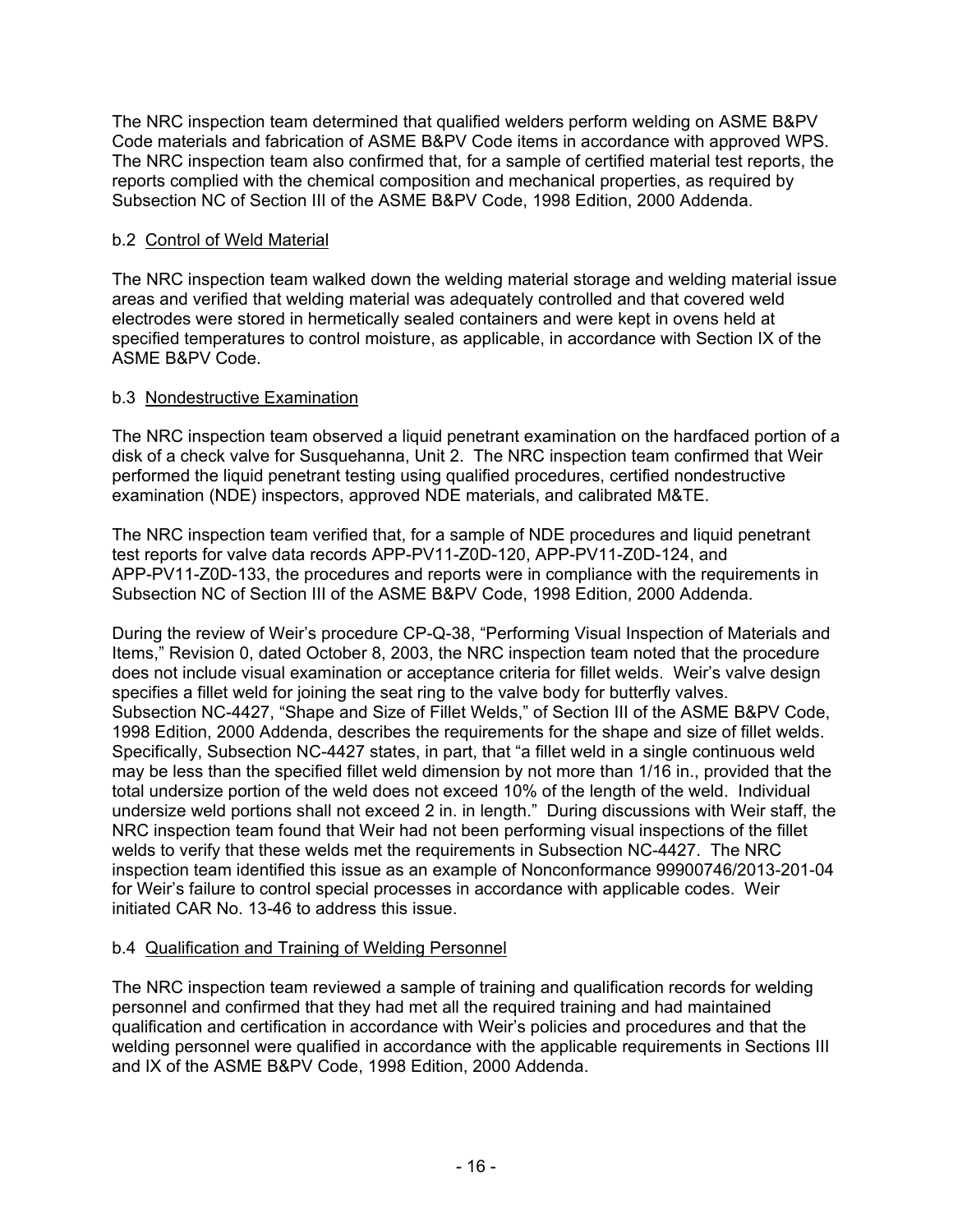## b.5 Qualification and Training of Nondestructive Testing Personnel

The NRC inspection team selected a sample of training and qualification records for Weir's Level I and Level II NDE personnel. The NRC inspection team confirmed that Weir's personnel were trained and qualified in accordance with American Society for Nondestructive Testing SNT-TC-1A, "Personnel Qualification and Certification in Nondestructive Testing," 1992 Edition, and the applicable requirements of Subsection NB-5520, "Personnel Qualification, Certification, and Verification," of Section III of the ASME B&PV Code, 1998 Edition, 2000 Addenda.

#### c. Conclusion

The NRC inspection team issued Nonconformance 99900746/2013-201-0X for Weir's failure to implement the regulatory requirements in Criterion IX of Appendix B to 10 CFR Part 50. Nonconformance 99900746/2013-201-04 cites Weir for failing to ensure that nondestructive testing was controlled and accomplished in accordance with applicable codes. Specifically, Weir failed to perform visual inspections of the fillet welds to verify that they met the requirements in Subsection NC-4427 of Section III of the ASME B&PV Code, 1998 Edition, 2000 Addenda.

- 5. Inspection
- a. Inspection Scope

The NRC inspection team reviewed Weir's policies and implementing procedures that govern the inspection program to verify compliance with the requirements in Criterion X, "Inspection," of Appendix B to 10 CFR Part 50. The NRC inspection team reviewed a sample of receipt and final inspection records and observed receipt inspection of a body ring casting. In addition, the NRC inspection team discussed the inspection program with Weir's management and technical staff. The attachment to this inspection report lists the documents reviewed by the NRC inspection team.

- b. Observations and Findings
- b.1 Implementation of Weir's Inspection Process

Weir's procedure CP-Q-33, "Receiving and Receiving Inspection," Revision 1, dated January 14, 2013, describes the process for the performance of receipt inspection activities at Weir, including routing and the review of travelers, POs, drawings, specifications, inspections, and documentation. The procedure also contains provisions for generating an NCR when materials do not conform to the inspection requirements.

The NRC inspection team observed the receipt of the inspection of three body ring castings from PRL Industries, Inc. The NRC inspection team observed the Weir inspector review documentation, confirm the PO information, conduct a review for any obvious damage, verify the quantity received, verify dimensional aspects of the castings, and compare measurements to the drawing.

CP-Q-19, "Final Inspection of Parts and Valve Assemblies," Revision 4, dated June 11, 2012, describes the conduct and documentation of the final inspection of valve parts and valve assemblies. The NRC inspection team observed in-process inspection activities and documentation for a swing check valve disc destined for Susquehanna Steam Electric Station.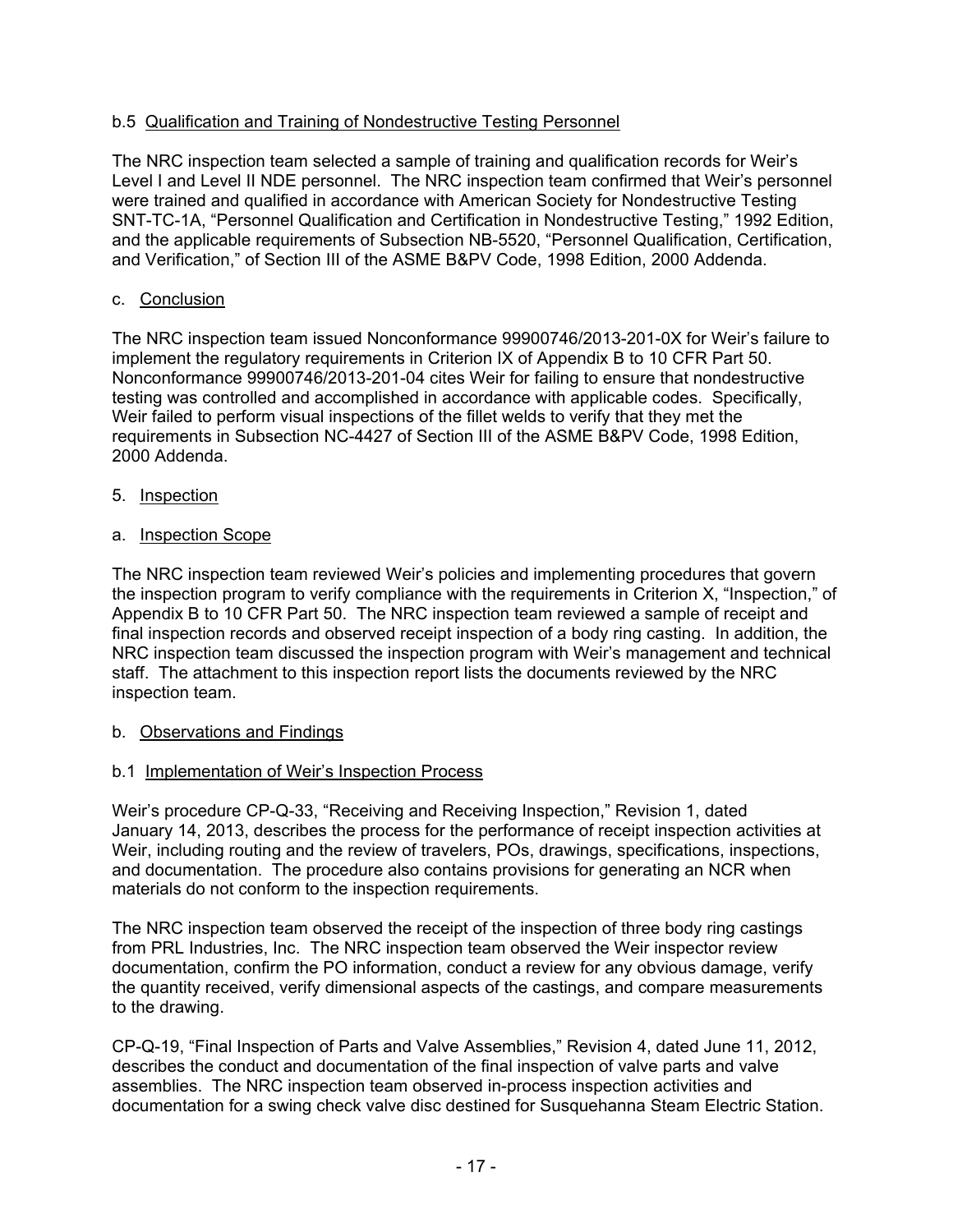The NRC inspection team observed the Weir inspector using various M&TE during the inspections and confirmed that the inspector was knowledgeable about the proper use and configuration of each instrument. The NRC inspection team verified that the Weir inspector compared the finished product to the production documentation, which listed the required dimensional checks. The Weir inspector identified that one of the dimensions was out of specification and generated an NCR.

The NRC inspection team also reviewed receipt inspection documentation for six machined valve bodies and seats and verified that the inspection record sheets were completed in accordance with the procedures.

## b.2 Qualification and Training of Inspection Personnel

The NRC inspection team verified that Weir had established and implemented a training and qualification program for the training and qualification of inspection personnel. Weir's procedures CP-Q-44, "Indoctrination and Training of Inspection Personnel," Revision 2, dated February 25, 2009, and CP-Q-45, "Training and Qualification of Inspection Personnel," Revision 3, dated March 3, 2009, contain the requirements for selection, training, qualification, and administration of inspection personnel.

The NRC inspection team reviewed sample training and qualification records for inspection personnel and confirmed that the qualification records of the inspection and test personnel were complete and current and were in accordance with Weir's procedural requirements.

### c. Conclusion

The NRC inspection team concluded that Weir is implementing its inspection program in accordance with the regulatory requirements in Criterion X of Appendix B to 10 CFR Part 50. Based on the limited sample of documents reviewed, the NRC inspection team also determined that Weir is implementing its policies and procedures associated with the inspection program. No findings of significance were identified.

## 6. Test Control

#### a. Inspection Scope

The NRC inspection team reviewed Weir's policies and implementing procedures that govern the test control program to verify compliance with the requirements in Criterion XI, "Test Control," of Appendix B to 10 CFR Part 50. In addition, the NRC inspection team discussed the test control program with Flowserve's management and technical staff. The NRC inspection team also reviewed a sample of test plans and test procedures and observed a sample of testing activities. The attachment to this inspection report lists the documents reviewed by the NRC inspection team.

## b. Observations and Findings

## b.1 Test Plan and Procedures

Weir's procedure CP-Q-06, "Test Control," Revision 7, dated July 25, 2012, describes the controls for testing and for the preparation of test records that are used as evidence of conformance for the finished product to the specified requirements.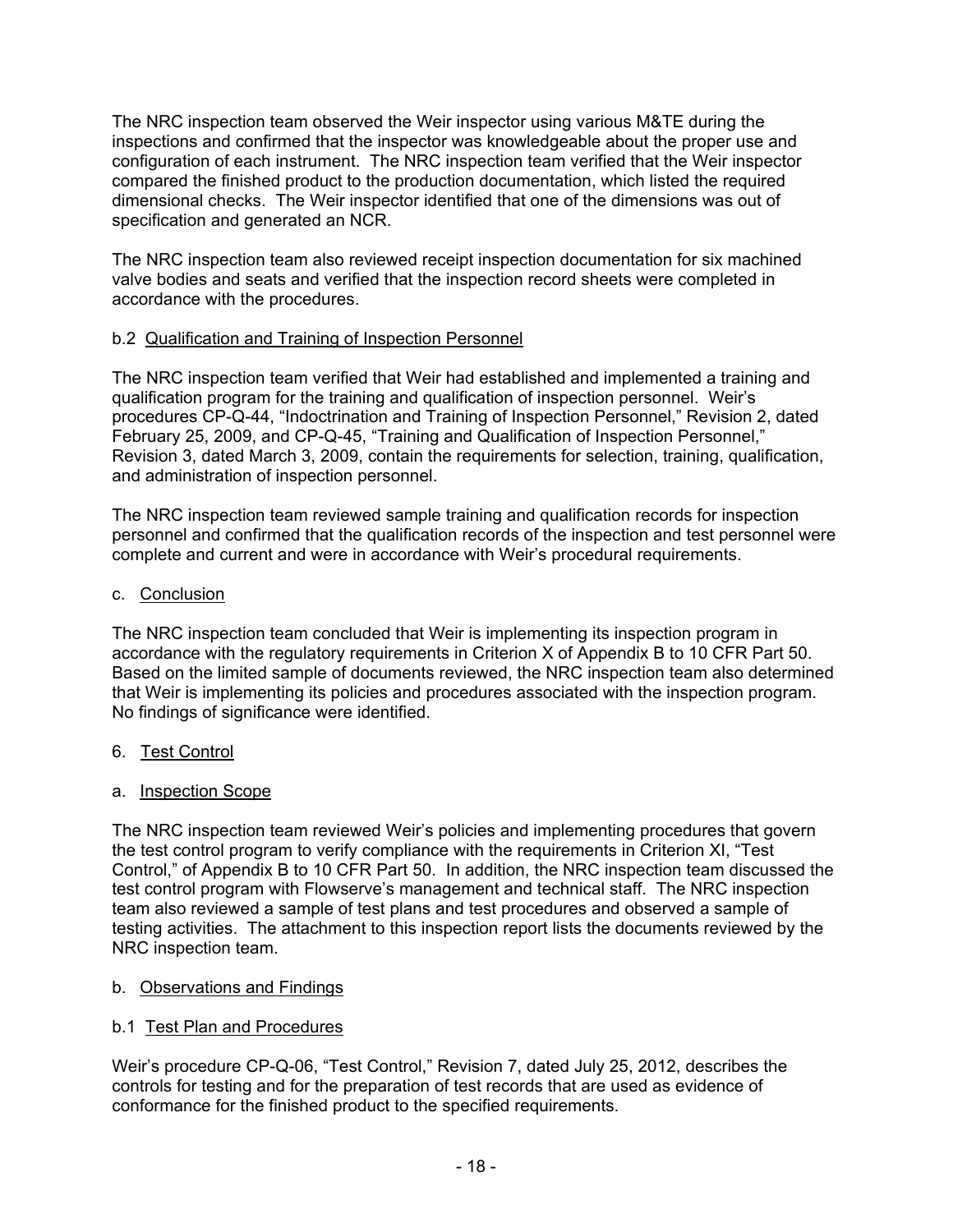The NRC inspection team evaluated the following Weir test procedures:

- Test Procedure 321-54536, "Manual Valves," Revision 6, dated October 23, 2012
- Test Procedure 322-54536, "Air-Operated Valves," Revision 6, dated June 8, 2012
- Test Procedure 323-54536, "Motor-Operated Valves," Revision 6, dated September 6, 2012

The NRC inspection team verified that Weir's test procedures adequately included the technical, quality, and regulatory requirements identified in the associated customer POs and technical specifications. The NRC inspection team also verified that Weir's test procedures provided an adequate description of the test responsibilities, objectives, sequences, instructions, parameters, M&TE usage, acceptance criteria, and posttest activities and that they also met the requirements in CP-Q-06 and Subsections NC and ND of the ASME B&PV Code, 1998 Edition, 2000 Addenda.

### b.2 Test Program Implementation

The NRC inspection team observed and interviewed Weir's test personnel during the performance of shell, packing, closure, and seat leakage hydrostatic testing and pneumatic seat leakage testing for a 6 inch motor-operated Tricentric butterfly valve for Vogtle, Units 3 and 4. The NRC inspection team noted that all tests were manually controlled and that the test technician manually recorded and interpreted results at the time of the test in accordance with the test procedures. The NRC inspection team also observed the performance of diagnostic testing for a 3 inch motor-operated Tricentric butterfly valve for Vogtle, Units 3 and 4.

The NRC inspection team verified that the test instrumentation used in the performance of these tests were within its allowed calibration period and range. The NRC inspection team confirmed that the test personnel performing the tests were knowledgeable about the testing procedures and that they adequately implemented Weir's testing control requirements. In addition, the NRC inspection team verified that the test technician qualification documentation met Weir's requirements for the observed testing. The NRC inspection team compared the observed testing activities and the final test records to the associated test procedures to confirm that they were performed correctly and that the test results were adequately evaluated.

Test Procedure 323-54536, which governs the observed motor-operated valve test, contains quality requirements for the test medium (i.e., water) that is necessary to meet the purchase specification. The quality requirements included acceptable ranges for chloride ion, fluoride, conductive, and pH. While observing the valve testing, the NRC inspection asked the test technician and assembly/test supervisor how the water quality was controlled because it was not included on the test record. Weir stated that there was no formal procedure to control water quality testing; however, the vendor was able to provide the NRC inspection team with water quality test records. The NRC inspection team reviewed the water quality test records and noted that the test water pH and conductivity were outside the acceptable ranges and that the testing company was unable to determine the chloride and fluoride concentrations because of the rust inhibitor that Weir had added to the water. The NRC inspection team identified this issue as an example of Nonconformance 99900746/2013-201-05 for Weir's failure to verify that it had satisfied all test requirements. Weir initiated CAR No. 13-52 to address this issue.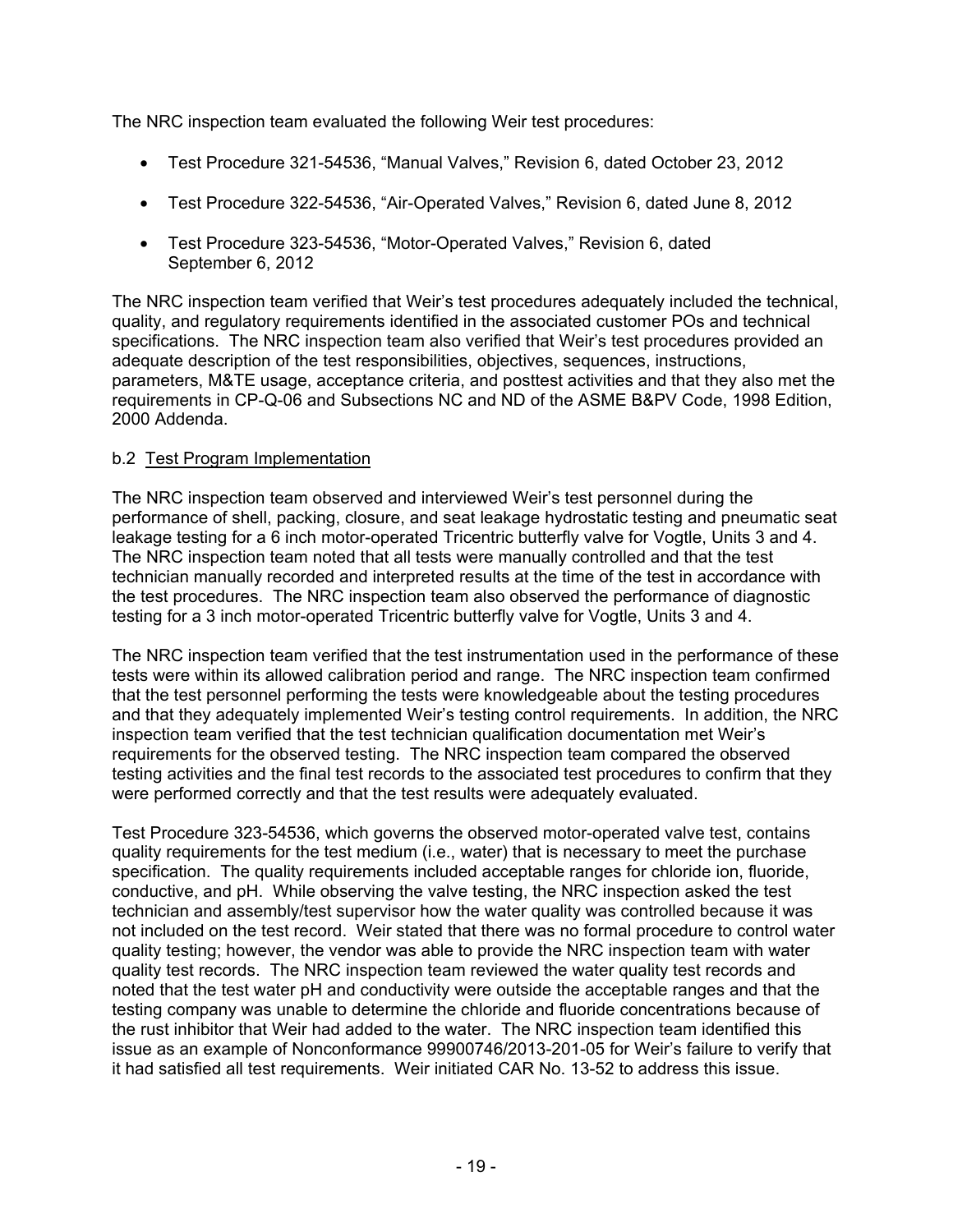### b.3 Test Results and Data Evaluation

The NRC inspection team reviewed a sample of test records for the shell, packing, closure, and seat leakage hydrostatic testing; pneumatic seat leakage testing; and diagnostic testing for the following valves:

- 6 inch motor-operated Tricentric butterfly valve 1-55023-G
- 28 inch motor-operated Tricentric IC butterfly valve 2-55023-S
- 8 inch air-operated Tricentric butterfly valve 3-54536-P
- 8 inch air-operated Tricentric butterfly valve 2-54537-P

The NRC inspection team confirmed that the format and content of the test documentation was representative of other completed test reports and that a qualified test technician appropriately recorded and evaluated required test data in accordance with the PO, CP-Q-06, and the test procedure requirements.

During the review of a sample of test records, the NRC inspection team noted that the test reports were only signed by the test technician and, if required, by the authorized nuclear inspector (ANI). Section 11, "Test Control," of Weir's QAM, states, in part, that "the QA Engineer signs and dates the Test Report to indicate [that] the pressure gauge has been recalibrated after the test. The QA Engineer monitors test performance to verify compliance with requirements. The QA Engineer and ANI sign and date in the remarks portion of the Test Report for those tests which they witness." During discussions with Weir staff, the NRC inspection team found that a QA engineer was not present during the conduct of the observed tests and that only the test technician and ANI, if present, signed the test reports. Therefore, a Weir QA engineer did not sign the reviewed test reports. The NRC inspection team identified this issue as another example of Nonconformance 99900746/2013-201-02 for Weir's failure to accomplish activities that affect quality in accordance with the procedures. Weir initiated CAR No. 13-52 to address this issue.

#### c. Conclusion

The NRC inspection team issued Nonconformance 99900746/2013-201-0X for Weir's failure to implement the regulatory requirements in Criterion XI of Appendix B to 10 CFR Part 50. Nonconformance 99900746/2013-201-0X cites Weir for failing to verify that it had satisfies all test requirements. Specifically, Weir failed to verify that the water quality for the test fluid met the specification requirements for chloride, fluoride, conductivity, and pH in accordance with Test Procedure 323-54536.

The NRC inspection team issued Nonconformance 9990746/2013-201-01 for Weir's failure to implement the regulatory requirements in Criterion V of Appendix B to 10 CFR Part 50. Nonconformance 99900746/2013-201-02 cites Weir for failing to accomplish activities that affect quality in accordance with the procedures. Specifically, Weir's QA engineers did not review and sign the test reports as required by the QAM.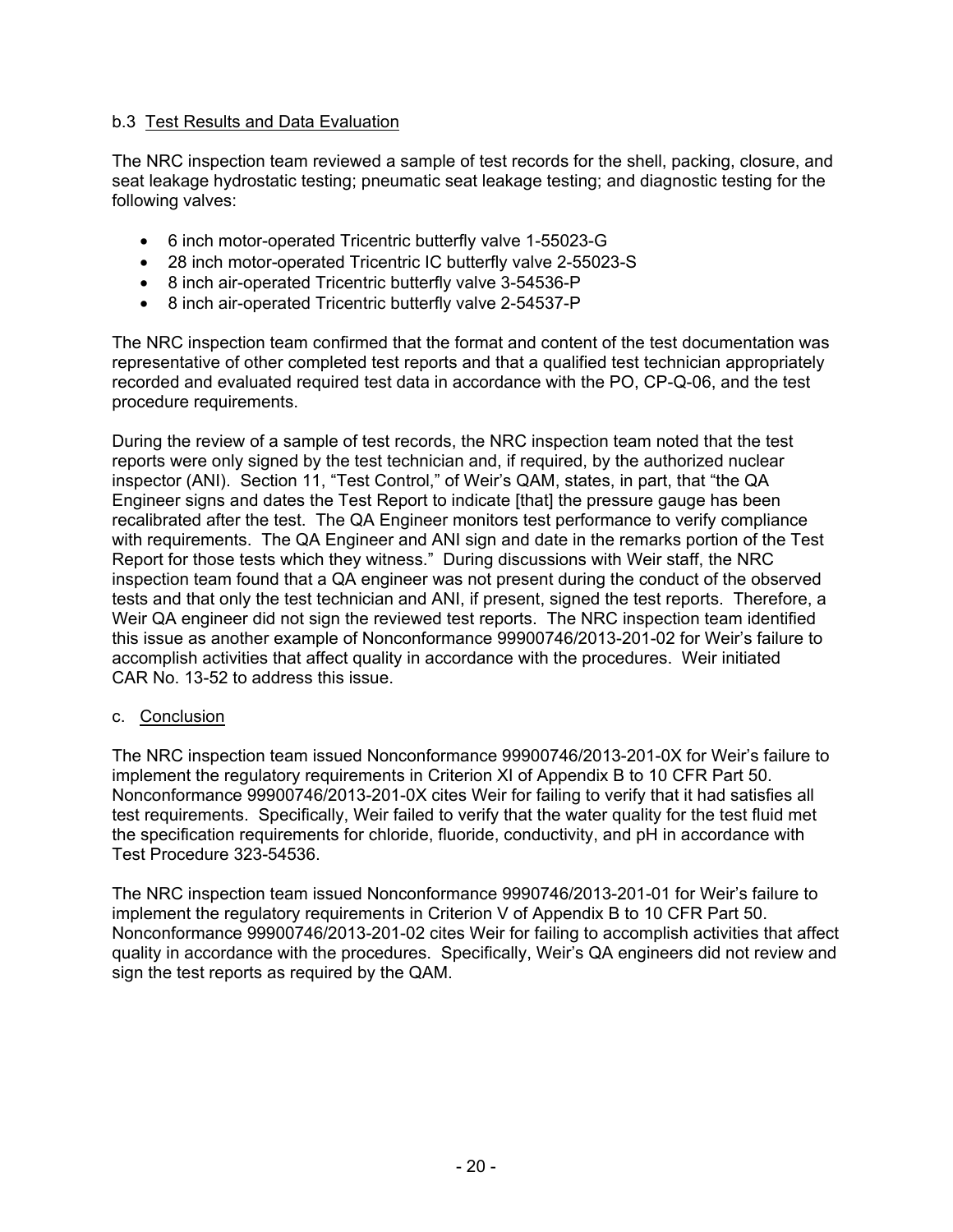### 7. Control of Measuring and Test Equipment

#### a. Inspection Scope

The NRC inspection team reviewed Weir's policies and implementing procedures that govern the M&TE program to verify compliance with the requirements in Criterion XII, "Control of Measuring and Test Equipment," of Appendix B to 10 CFR Part 50. The NRC inspection team also reviewed a sample of calibration records for various M&TE and observed the calibration of pressure gauges. In addition, the NRC inspection team discussed the M&TE program with Weir's management and technical staff. The attachment to this inspection report lists the documents reviewed by the NRC inspection team.

### b. Observations and Findings

The NRC inspection team verified that the M&TE requirements in Weir's QAM and associated procedures provide a system for the control of M&TE. The M&TE program ensures that devices used in activities that affect quality are of the proper range, type, and accuracy to verify conformance with the established requirements.

The NRC inspection team also performed a visual sample inspection of several M&TE devices. The NRC inspection team found that the sampled M&TE had the appropriate calibration stickers and current calibration dates, including the calibration due date. In addition, the calibration records reviewed by the NRC inspection team indicated the as-found or as-left conditions, accuracy required, calibration results, calibration dates, and the due date for recalibration. The NRC inspection team also verified that the selected M&TE was calibrated using procedures traceable to known industry standards.

The NRC inspection team observed the calibration of pressure gauges that will be used for hydrostatic testing in accordance with CP-M-22, "Instruction for Calibration of Pressure Gauges with Dead Weight Tester," Revision 1, March 22, 2007. Weir calibrated the pressure gauges with a deadweight tester, which is an oil-filled machine that uses a piston cylinder and a set of traceable weights to determine the accuracy of the gauge's pressure reading. For a 100 psi gauge, the NRC inspection team observed the quality technician add weights to the piston to observe equilibrium. The NRC inspection team noted that the quality technician added the number of weights indicated by a printed spreadsheet matrix at the workstation—one 60 psi weight, three 10 psi weights, one 5 psi weight, and three 1 psi weights totaling 98 psi. CP-M-22 states that "the pressure measured is the sum of the weights plus the Piston Weight Carrier." The NRC inspection team examined the deadweight tester and noted that the piston weight carrier was 3 psi, which would cause the pressure measured to equal 101 psi, not 100 psi. The NRC inspection team noted that the spreadsheet matrix was used for pressure gauges as low as 10 psi, which could lead to a 10% error. The NRC inspection team identified this issue as another example of Nonconformance 99900746/2013-201-02 for Weir's failure to accomplish activities that affect quality in accordance with the procedures. At the time of the inspection, Weir had not written a CAR to address this issue.

During the review of a sample of calibration records, the NRC inspection team noted that the calibration record for outside micrometer 1M36 indicated that it was out of calibration when the calibration vendor received it. The NRC inspection team proceeded to asked Weir whether it had generated an NCR, as required by Step 10.2.3 of QC-C-1, "Control of Measuring and Test Equipment," Revision 32, dated August 7, 2012. QC-C-1 states, "When M&TE are found to be nonconforming or defective, the Quality Technician generates an NCR for the piece of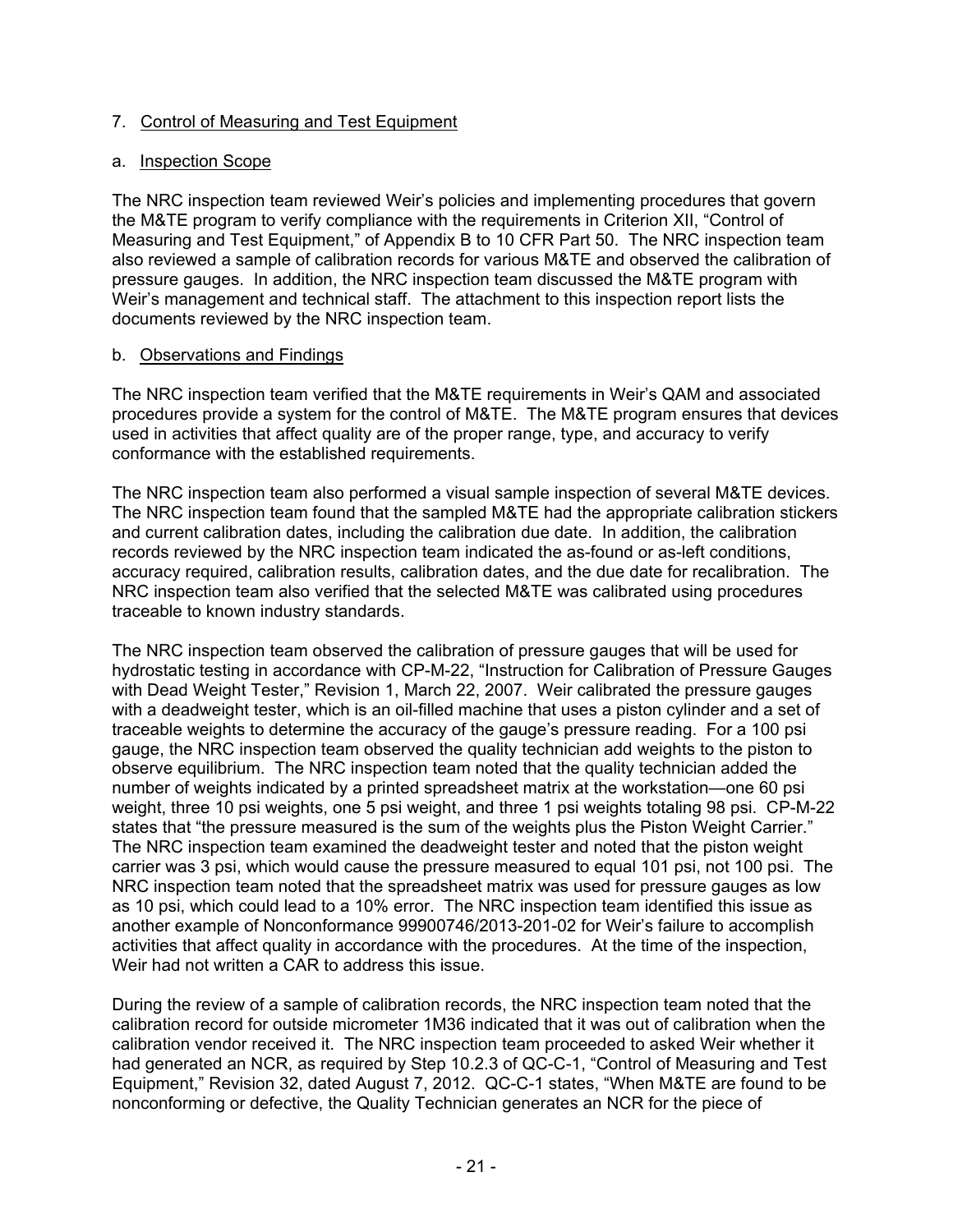equipment, describing the nonconformance or nature of the defect. The NCR is forwarded to the Director, Quality Assurance, who shall review the M&TE logbook to identify items that [have] been accepted using this equipment since the last valid calibration date." During further discussions with the Weir staff, the NRC inspection team found that Weir had not generated an NCR for the out-of-tolerance condition. The NRC inspection team also noted that blade-depth micrometer 1M23 and inside micrometer 1M32 were both missing a rod at the time of calibration. Such a condition would warrant an evaluation. The NRC inspection team identified this issue as another example of Nonconformance 99900746/2013-201-02 for Weir's failure to accomplish activities that affect quality in accordance with the procedures. Weir initiated CAR No. 13-48 to address this issue.

## c. Conclusion

The NRC inspection team concluded that Weir is implementing its M&TE program in accordance with the regulatory requirements in Criterion XII of Appendix B to 10 CFR Part 50. Based on the limited sample of documents reviewed, the NRC inspection team also determined that Weir is implementing its policies and procedures associated with the M&TE program. No findings of significance were identified.

The NRC inspection team issued Nonconformance 99900746/2013-201-02 for Weir's failure to implement the regulatory requirements in Criterion XII of Appendix B to 10 CFR Part 50. Nonconformance 99900746/2013-201-02 cites Weir for failing to accomplish activities that affect quality in accordance with the procedures. Specifically, Weir did not calibrate pressure gauges in accordance with CP-M-22 and did not evaluate the use of out-of-calibration M&TE in accordance with Step 10.2.3 of QC-C-1.

## 8. Nonconforming Materials, Parts, or Components

## a. Inspection Scope

The NRC inspection team reviewed Weir's policies and implementing procedures that govern the control of nonconformances to verify compliance with the requirements in Criterion XV, "Nonconforming Materials, Parts, or Components," of Appendix B to 10 CFR Part 50. The NRC inspection team reviewed a sample of NCRs, attended a daily production meeting, and observed the segregation areas. In addition, the NRC inspection team discussed the nonconformance program with Weir's management and technical staff. The attachment to this inspection report lists the documents reviewed by the NRC inspection team.

## b. Observations and Findings

The NRC inspection team verified that Weir's processes and procedures provide for the identification, documentation, segregation, evaluation, and disposition of nonconforming items. These processes also apply the principles of accepted, rework, scrap, on-hold, or "use as is" and provide for the applicable justifications that will be adequately supported and properly documented. Because Weir performs work under Section III of the ASME B&PV Code, the nonconformance authorizes the ANI to review work performed under the ASME B&PV Code. The NRC inspection team also verified that Weir's nonconformance process provides guidance to evaluate nonconformances for reportability under Weir's 10 CFR Part 21 program. The nonconformance process is also linked to the corrective action program.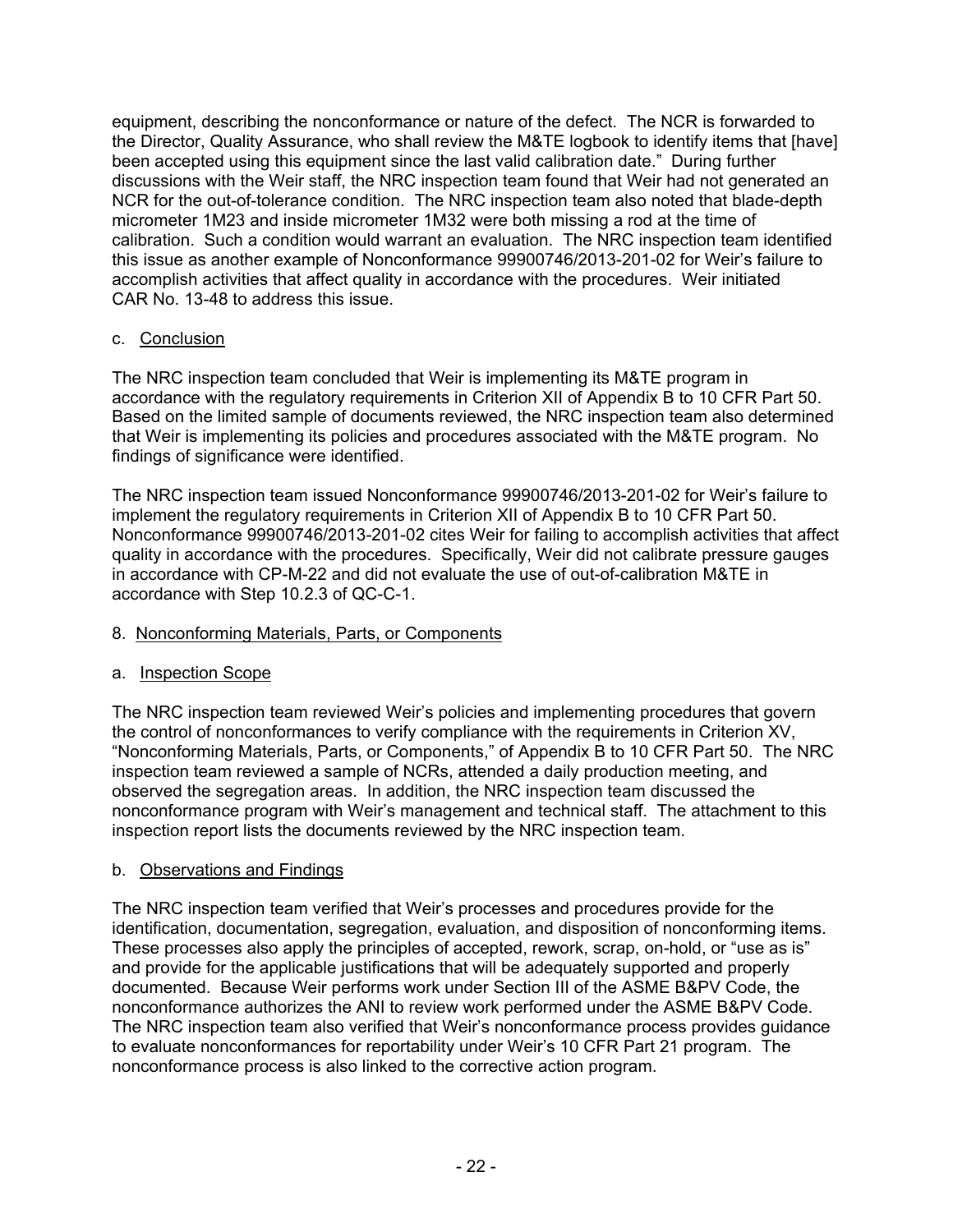The NRC inspection team walked down Weir's assembly floor and verified that nonconforming materials were properly identified, marked, and segregated, when practical, to ensure that they were not reintroduced into the production processes. The NRC inspection team also verified that Weir had adequate controls for segregation of in-process nonconforming materials.

The NRC inspection team verified that, for the sample nonconformances reviewed, Weir had (1) dispositioned identified nonconformances in accordance with Weir's approved procedures, (2) presented an appropriate technical justification for each disposition, (3) taken adequate action in regard to the nonconforming material or item, and (4) subjected all identified nonconformances (as appropriate) to an assessment or evaluation under 10 CFR Part 21.

## c. Conclusion

The NRC inspection team concluded that Weir is implementing its nonconforming materials, parts, or components program in accordance with the regulatory requirements in Criterion XV of Appendix B to 10 CFR Part 50. Based on the limited sample of documents reviewed, the NRC inspection team also determined that Weir is implementing its policies and procedures associated with the control of nonconforming materials, parts, or components. No findings of significance were identified.

### 9. Corrective Action

### a. Inspection Scope

The NRC inspection team reviewed the current status of the corrective actions implemented in response to the findings from the 2008 NRC inspection at Weir. The NRC inspection team also reviewed Weir's policies and implementing procedures that govern the corrective action program to verify compliance with the requirements in Criterion XVI, "Corrective Action," of Appendix B to 10 CFR Part 50. The NRC inspection team reviewed a sample of CARs, and discussed the corrective action program with Weir's management and technical staff. The attachment to this inspection report lists the documents reviewed by the NRC inspection team.

## b. Observations and Findings

## b.1 Corrective Action Associated with Violation 99900746/2008-201-01

The NRC issued Violation 99900746/2008-201-01 for Weir's failure to properly evaluate a deviation associated with the Constellation Energy PO 6603289 (Weir Job No. 53797), dated August 16, 2007. Specifically, the PO required Weir to provide a "weak link analysis" as part of the technical deliverables. After the valve failed in service, the NRC determined that Weir did not include a contributing factor in the weak link analysis. However, a subsequent Weir review incorrectly determined that all contract documents had been met and that no deviation existed that required an evaluation under 10 CFR Part 21. As a result of the incorrect conclusion, Weir had not completed the evaluation under 10 CFR Part 21 and had not informed its customer, Constellation Energy, so that the end user could perform an evaluation in accordance with 10 CFR 21.21(a).

In its response to the NRC, Weir stated that it continued its evaluation and concluded that it did not have the capability to determine whether a substantial safety hazard could be created. The evaluation determined that the condition affected two customers. These affected customers were notified of the deviation in accordance with 10 CFR Part 21.21(b). Weir included this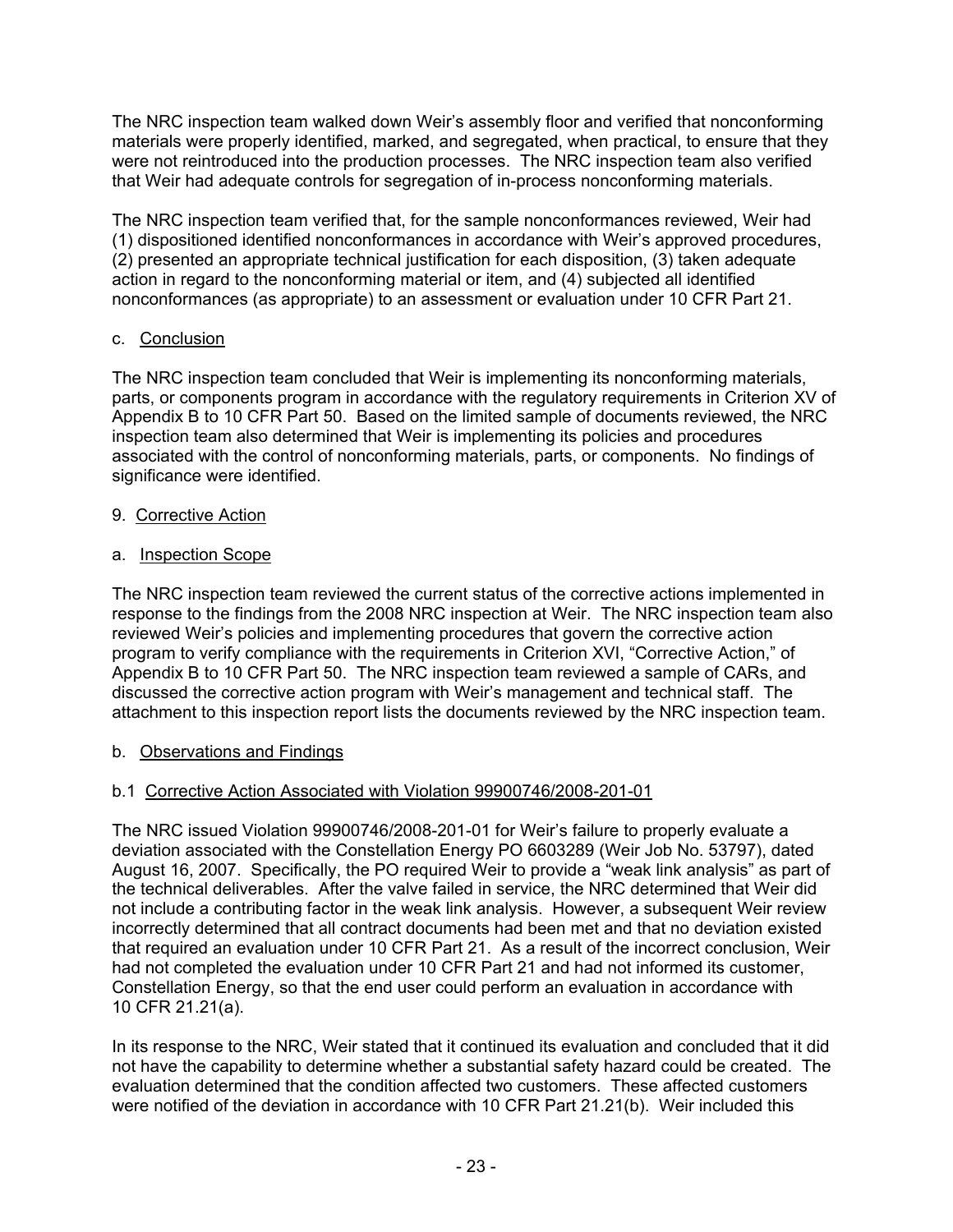information in its evaluations under 10 CFR Part 21 and performed a training session for the responsible parties on the violation and the associated corrective action.

The NRC inspection team reviewed the documentation that provided objective evidence for the completion of the corrective actions. The NRC inspection team determined that Weir's corrective actions were adequate to address the identified finding. Based on its review, the NRC inspection team closed Violation 99900746/2008-201-01.

### b.2 Corrective Action Associated with Nonconformance 99900746/2008-201-02

The NRC issued Nonconformance 99900746/2008-201-02 for Weir's failure to identify that the certificate of compliance provided by Flowserve and accepted by Weir's staff (Job No. 53797, dated April 9, 2008) did not include the required information to verify material certification. The certificate of compliance did not contain item numbers, quantities, material identification (heat numbers), or material specification, grade class, or condition.

In its response to the NRC, Weir stated that it had issued a CAR to address the nonconformance. Weir performed a review of the 19 nuclear safety-related POs issued to Flowserve over the past 2 years to determine whether there were any additional instances for which it had submitted and accepted incomplete certificates of compliance. Two additional instances of this condition were found. Corrected certificates of compliance were obtained, reviewed, and approved. Weir performed a training session with the purchasing and QA personnel to emphasize that reviews of certificates of compliance must ensure that applicable PO requirements have been met.

The NRC inspection team reviewed the documentation that provided objective evidence for the completion of the corrective actions. The NRC inspection team determined that Weir's corrective actions were adequate to address the identified finding. Based on its review, the NRC inspection team closed Nonconformance 99900746/2008-201-02.

#### b.3 Implementation of Weir's Corrective Action Program

The NRC inspection team reviewed a sample of CARs and verified that each contained a detailed description of the nonconformance and a justification for the disposition, which usually included the corrective action that would be taken to prevent a recurrence, when applicable. The NRC inspection team noted that Weir's policies and implementing procedures provide the necessary guidance to adequately document, evaluate, correct, report, and verify resolution of conditions adverse to quality. The NRC inspection team also verified that the corrective action process provides a connection to Weir's 10 CFR Part 21 program and that Weir had established a management system for the overview of CARs and identification of trends for significant conditions adverse to quality.

The NRC inspection team also conducted discussions with Weir's staff to verify that all personnel are aware of the CAR process, that they recognize when and how to enter into the process, and that they understand the types of dispositions that can result from a CAR. The NRC inspection team concluded that all personnel interviewed have adequate knowledge of Weir's CAR program.

While reviewing the correctives actions taken by Weir in response to an NRC inspection in 2008, the NRC inspection team noted that the agency's response to Weir's letter dated February 17, 2009, states, in part, "As discussed with Mr. Webb of your staff on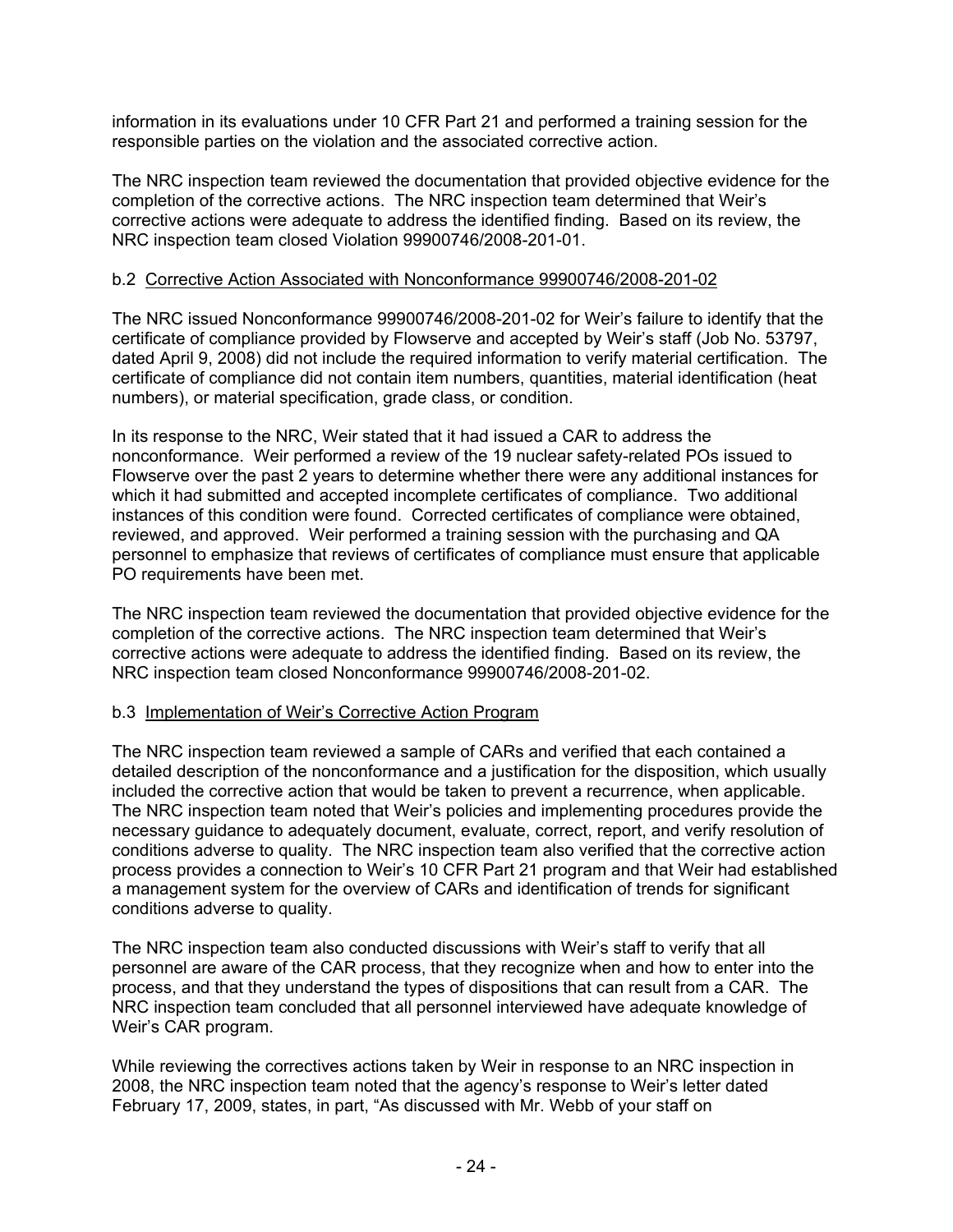February 3, 2009, we find that your actions to determine the scope of the Notice of Nonconformance (NON) may have been too limiting. Although our finding articulated in the NON was limited to one example, Weir certificates of compliance (CofCs) received from other suppliers may also have been inadequately verified by WVC receipt inspector. Mr. Webb committed to identifying other suppliers who provided CofCs to Weir and committed to determine whether similar discrepancies were found. Your staff also committed to process any findings within Weir's corrective action process." The NRC inspection team identified that Weir failed to enter this issue into its corrective action program. The NRC inspection team identified this issue as an example of Nonconformance 99900746/2013-201-06 for Weir's failure to ensure that conditions adverse to quality were promptly identified and corrected. Weir initiated CAR No. 13-51 to address this issue.

In response to an audit finding associated with the inadequate dedication of commercial-grade testing services procured from Kalsi Engineering, Weir issued CAR No. 12-36A; revised the dedication procedure to address commercial services, surveys, and technical evaluations; and then reviewed open orders to verify that they included sufficient dedication plans with technical evaluations. During the review of the implementation of corrective actions associated with CAR No. 12-36A, the NRC inspection team noted that Weir did not perform an extent of condition to evaluate the effect of improperly dedicated commercial testing services for items that had already been shipped. The NRC inspection team identified this issue as another example of Nonconformance 99900746/2013-201-06 for Weir's failure to ensure that conditions adverse to quality were promptly identified and corrected. Weir initiated CAR No. 12-36A to address this issue.

In response to an audit finding associated with critical characteristics for the performance of a commercial-grade survey of Ledford Gage Laboratory, Inc., Weir issued CAR No. 12-36B and revised the ASL list to identify those suppliers that were approved as commercial-grade suppliers in addition to those approved as ASME suppliers and suppliers under Appendix B to 10 CFR Part 50. In addition, Weir committed to performing commercial-grade surveys on suppliers that required them. During the review of the implementation of corrective actions associated with CAR No. 12-36B, the NRC inspection team noted that Weir did not perform an extent of condition to evaluate how the inadequate dedication would affect the M&TE, where this equipment might have been used, and how it would affect safety-related components. Furthermore, although Weir did revise its ASL by removing the commercial-grade calibration laboratories from that list, Weir did not complete the dedication of the affected M&TE and continued to use that equipment. The NRC inspection team identified this issue as another example of Nonconformance 99900746/2013-201-06 for Weir's failure to ensure that conditions adverse to quality were promptly identified and corrected. Weir initiated CAR No. 13-35 to address this issue.

#### c. Conclusion

The NRC inspection team issued Nonconformance 99900746/2013-201-06 for Weir's failure to implement the regulatory requirements in Criterion XVI of Appendix B to 10 CFR Part 50. Nonconformance 99900746/2013-201-06 cites Weir for failing to ensure that conditions adverse to quality were promptly identified and corrected. Specifically, Weir failed to promptly identify and correct conditions adverse to quality as committed to in its response to NRC's inspection report 99900746/2008-201, dated February 17, 2009, and as identified during two external audits.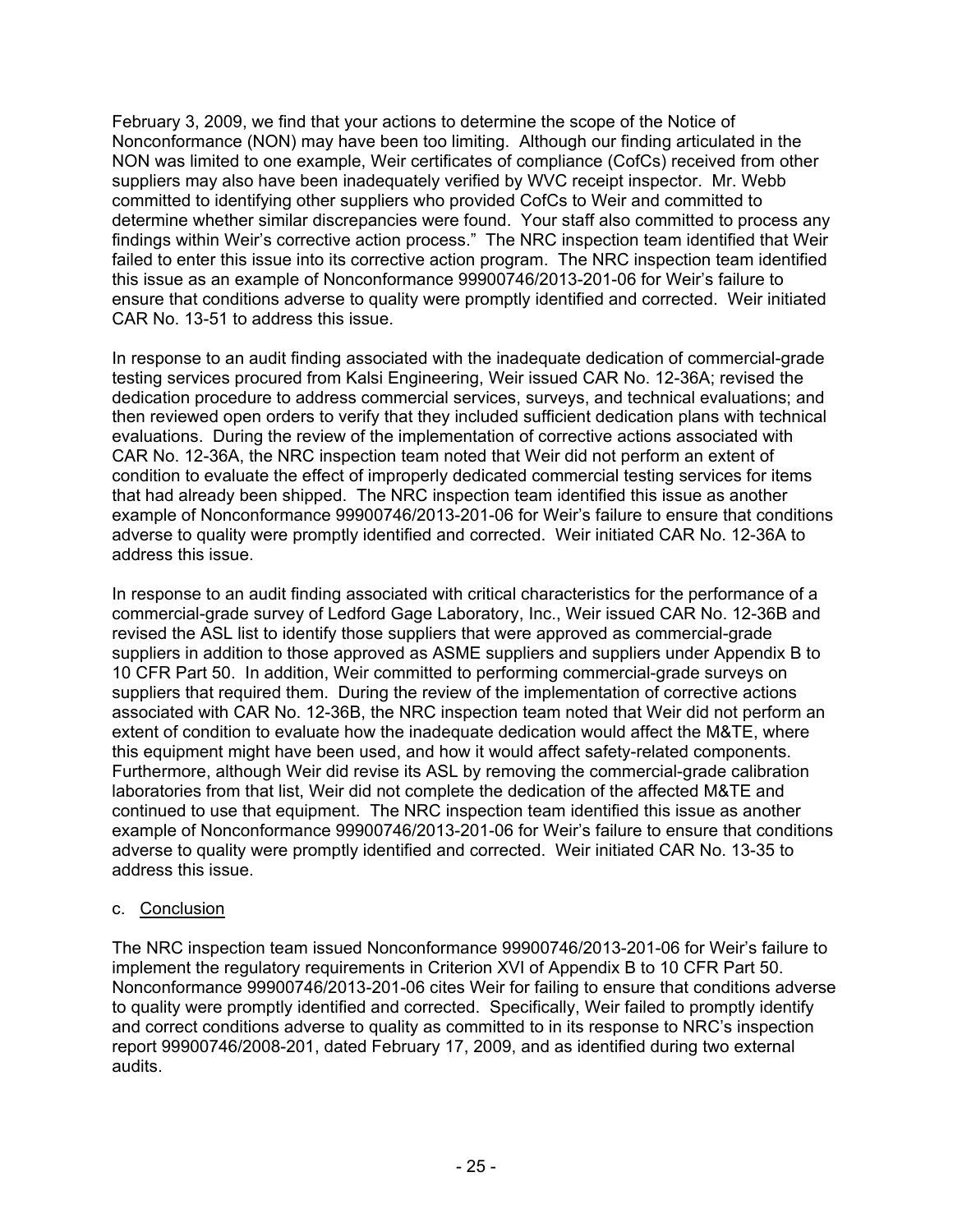#### 10. Entrance and Exit Meetings

On February 4, 2013, the NRC inspection team discussed the scope of the inspection with Mr. Shawn Grizzell, Weir's President, and other members of the vendor's management and technical staff. On February 7, 2012, the NRC inspection team presented the inspection results and observations during an exit meeting with Mr. Brian Sullivan, Director, Quality Assurance, at Weir and other members of the vendor's management and technical staff. The attachment to this report lists the entrance and exit meeting attendees and those individuals who were interviewed by the NRC inspection team.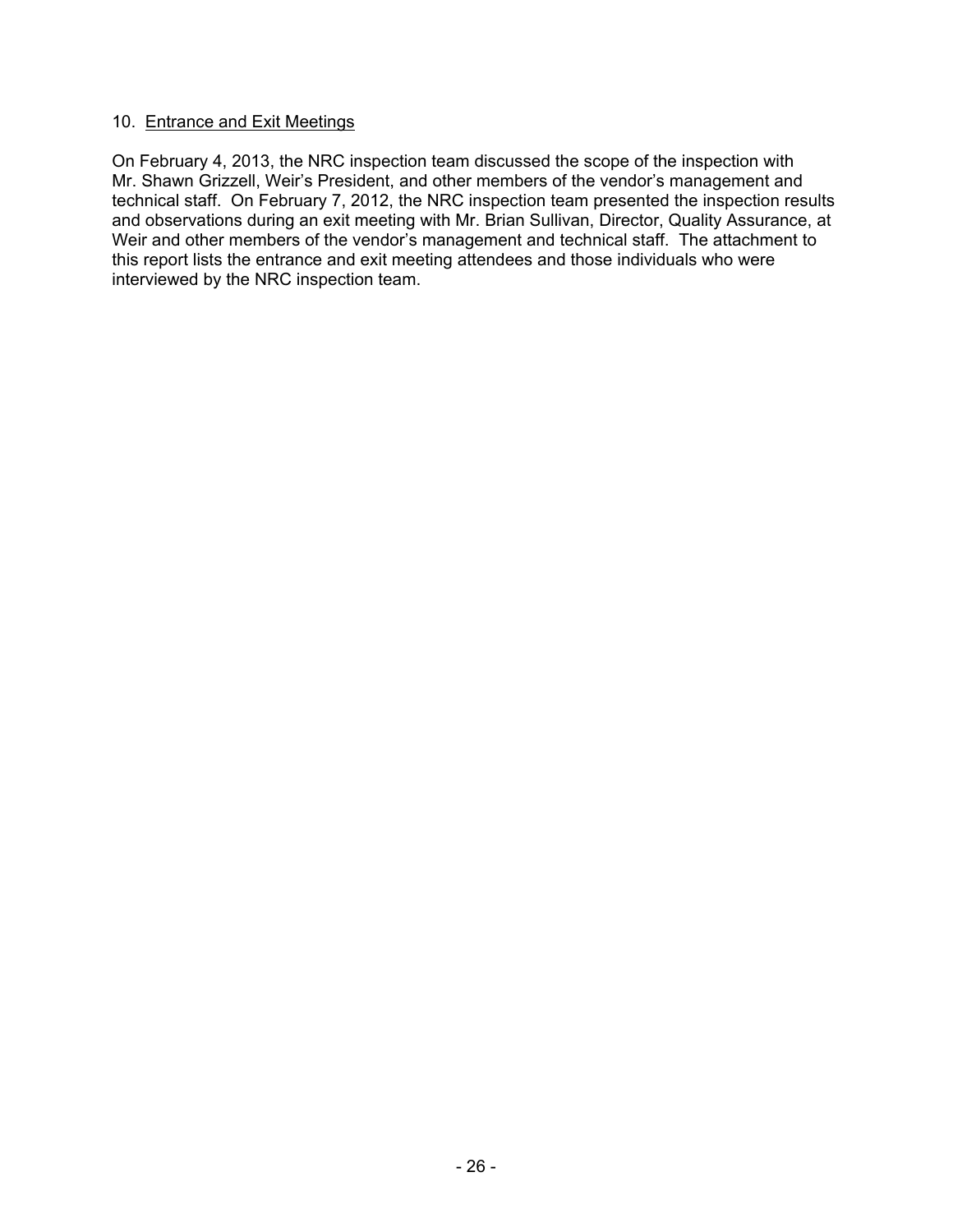# **ATTACHMENT**

# 1. ENTRANCE/EXIT MEETING ATTENDEES

| <b>Name</b>                             | <b>Title</b>                                         | <b>Affiliation</b>                        | <b>Entrance</b> | <b>Exit</b> | <b>Interviewed</b> |
|-----------------------------------------|------------------------------------------------------|-------------------------------------------|-----------------|-------------|--------------------|
| Sean J. Grizzell                        | President                                            | Weir Valves &<br>Controls, Inc.<br>(Weir) | X               |             |                    |
| Michael Ferrucci                        | Vice-President (VP)<br>Finance and<br>Administration | Weir                                      | X               | X           |                    |
| Don Bowers                              | Sales VP                                             | Weir                                      | X               | X           |                    |
| Jeff LeBlane                            | Supplier<br>Development<br>Director                  | Weir                                      | X               |             |                    |
| <b>Arthur Butters</b>                   | <b>Engineering Director</b>                          | Weir                                      | X               | X           | X                  |
| Brian D. Sullivan                       | <b>Quality Assurance</b><br>(QA) Director            | Weir                                      | X               | X           | X                  |
| <b>Todd McKinney</b>                    | QA Manager                                           | Weir                                      | X               | X           | X                  |
| <b>Ernest Robbio</b>                    | <b>Nuclear Business</b><br>Unit Manager              | Weir                                      | X               | X           |                    |
| John M. Wilkins                         | Supply Chain<br>Manager                              | Weir                                      | X               | $\sf X$     |                    |
| <b>Vincent Titone</b>                   | Project<br>Management<br>Manager                     | Weir                                      | X               | X           |                    |
| Andy Johnson                            | Assembly/Test<br>Supervisor                          | Weir                                      |                 |             | X                  |
| Chris Venn                              | <b>Assistant Shop</b><br>Supervisor                  | Weir                                      |                 |             | X                  |
| Larry Quinn                             | Plant<br>Superintendent                              | Weir                                      |                 |             | X                  |
| <b>Tim Gates</b>                        | QA Engineer                                          | Weir                                      |                 |             | X                  |
| Jason Gallant<br><b>Test Technician</b> |                                                      | Weir                                      |                 |             | X                  |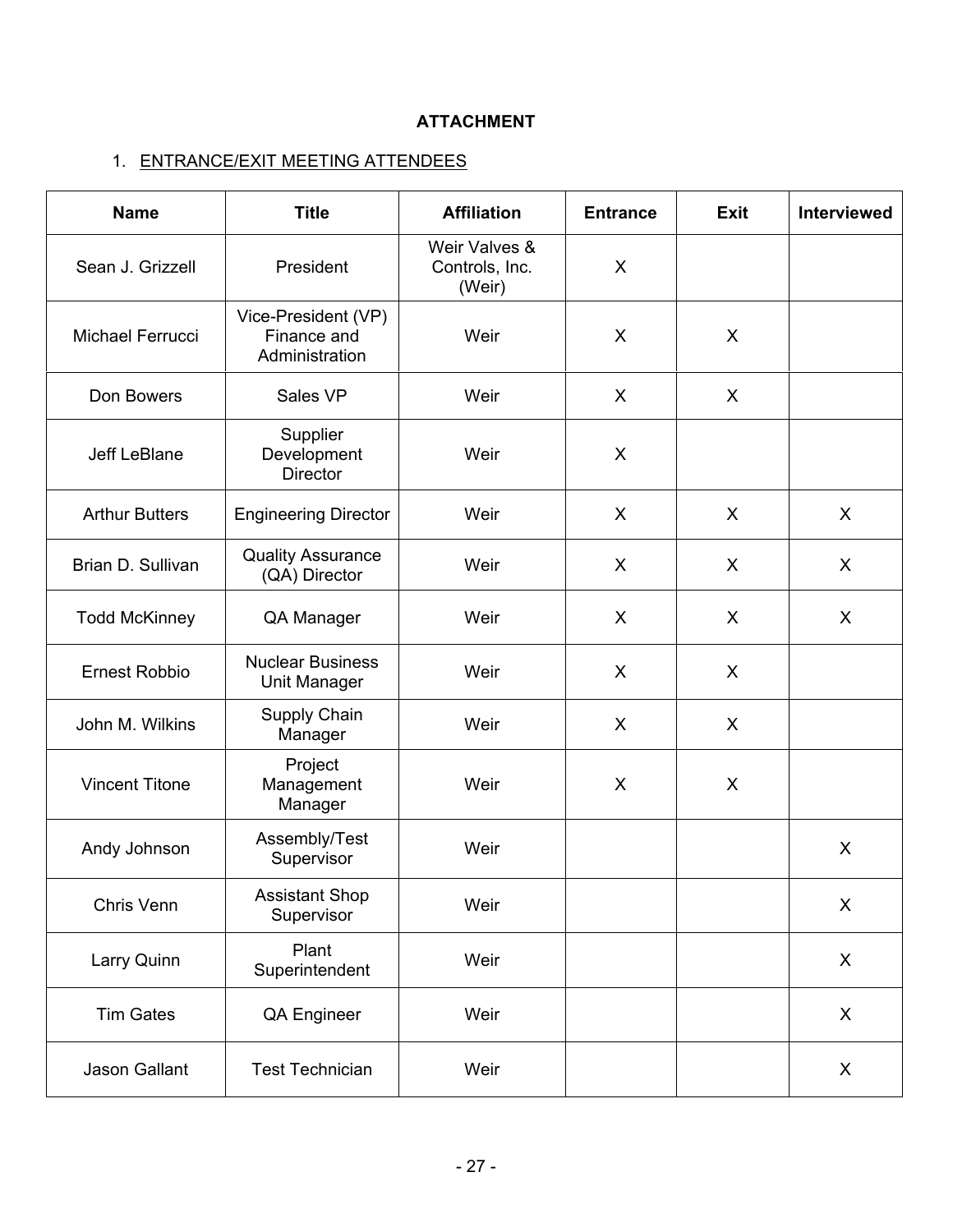| <b>Name</b>           | <b>Title</b>                                    | <b>Affiliation</b> | <b>Entrance</b> | Exit    | <b>Interviewed</b> |
|-----------------------|-------------------------------------------------|--------------------|-----------------|---------|--------------------|
| Chris Major           | <b>Test Engineer</b>                            | Weir               |                 |         | X                  |
| Ken Krochaml          | Nondestructive<br>Examination (NDE)<br>Level II | Weir               |                 |         | X                  |
| James Collins         | <b>NDE Level I</b>                              | Weir               |                 |         | X                  |
| Yamir Diaz-Castillo   | <b>Inspection Team</b><br>Leader                | <b>NRC</b>         | X               | X       |                    |
| Samantha Crane        | Inspector                                       | <b>NRC</b>         | X               | $\sf X$ |                    |
| <b>Brent Clarke</b>   | Inspector                                       | <b>NRC</b>         | X               | X       |                    |
| <b>Garrett Newman</b> | Inspector                                       | <b>NRC</b>         | X               | X       |                    |
| Larry Wheeler         | Inspector                                       | <b>NRC</b>         | X               | $\sf X$ |                    |
| David Failla          | Inspector                                       | <b>NRC</b>         | X               | X       |                    |

## 2. INSPECTION PROCEDURES USED

Inspection Procedure (IP) 36100, "Inspection of 10 CFR Part 21 and Programs for Reporting Defects and Noncompliance," dated February 13, 2012.

IP 43002, "Routine Inspections of Nuclear Vendors," dated April 25, 2011.

IP 43004, "Inspection of Commercial-Grade Dedication Programs," dated April 25, 2011.

## 3. LIST OF ITEMS OPENED, CLOSED, AND DISCUSSED

| <b>Item Number</b>   | <b>Status</b> | <b>Type</b> | <b>Description</b>   | <b>Applicable</b><br><b>ITAAC</b> from the<br>AP1000 Design<br>Control<br><b>Document, Tier</b><br>1, Revision 19 |
|----------------------|---------------|-------------|----------------------|-------------------------------------------------------------------------------------------------------------------|
| 99900746/2008-201-01 | Closed        | <b>NOV</b>  | 10 CFR Part 21       | N/A                                                                                                               |
| 99900746/2008-201-02 | Closed        | <b>NON</b>  | <b>Criterion VII</b> | N/A                                                                                                               |
| 99900746/2013-201-01 | Opened        | <b>NON</b>  | <b>Criterion III</b> | N/A                                                                                                               |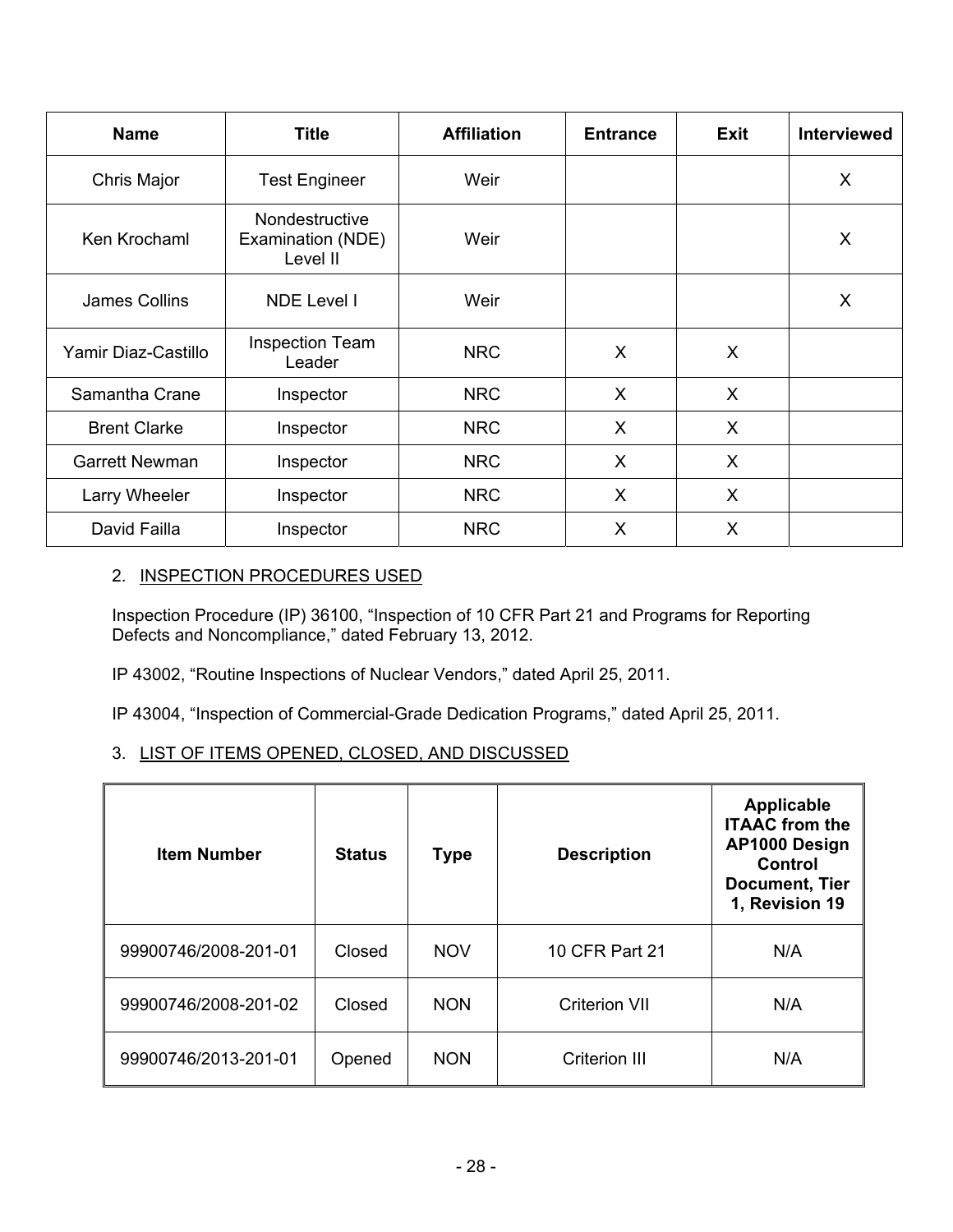| <b>Item Number</b>   | <b>Status</b> | <b>Type</b> | <b>Description</b>   | Applicable<br><b>ITAAC</b> from the<br>AP1000 Design<br>Control<br><b>Document, Tier</b><br>1, Revision 19 |
|----------------------|---------------|-------------|----------------------|------------------------------------------------------------------------------------------------------------|
| 99900746/2013-201-02 | Opened        | <b>NON</b>  | <b>Criterion V</b>   | N/A                                                                                                        |
| 99900746/2013-201-03 | Opened        | <b>NON</b>  | <b>Criterion VII</b> | N/A                                                                                                        |
| 99900746/2013-201-04 | Opened        | <b>NON</b>  | Criterion IX         | N/A                                                                                                        |
| 99900746/2013-201-05 | Opened        | <b>NON</b>  | <b>Criterion XI</b>  | N/A                                                                                                        |
| 99900746/2013-201-06 | Opened        | <b>NON</b>  | <b>Criterion XVI</b> | N/A                                                                                                        |

## 4. INSPECTIONS, TESTS, ANALYSES, AND ACCEPTANCE CRITERIA

At the time of the inspection, Weir was involved in manufacturing ASME Code Section III safetyrelated butterfly and air-operated control valves for the AP1000 reactor design. The NRC inspection team noted that depending on the system where the valves will be installed, the inspections, tests, analyses, and acceptance criteria's (ITAAC) design commitment as described below will apply. The NRC inspection team reviewed Weir's QA controls in the areas of design control, procurement, training, inspection, testing, and measuring and test equipment. The ITAAC's design commitment referenced below are for future use by the NRC staff during the ITAAC closure process; the listing of these ITAAC design commitments does not constitute that they have been met and closed. The NRC inspection team did not identify any findings associated with the ITAAC identified below.

| Appendix C from the combined license<br>for Vogtle Electric Generating Plant<br>(Vogtle) Units 3 and 4 and V.C.<br>Summer Nuclear Station (V.C.<br>Summer) Units 2 and 3 | Pressure boundary welds in components identified as<br>ASME Code Section III meet ASME Code Section III<br>Non-destructive examination requirements. |
|--------------------------------------------------------------------------------------------------------------------------------------------------------------------------|------------------------------------------------------------------------------------------------------------------------------------------------------|
| Appendix C from the combined license                                                                                                                                     | Components identified as ASME Code Section III                                                                                                       |
| for Vogtle Units 3 and 4 and V.C.                                                                                                                                        | retain their pressure boundary integrity at their design                                                                                             |
| Summer Units 2 and 3                                                                                                                                                     | pressure.                                                                                                                                            |

#### 5. DOCUMENTS REVIEWED

- Weir's Quality Assurance Manual, Revision 7, dated August 7, 2012
- CP-E-01, "Design Control," Revision 9, dated May 1, 2007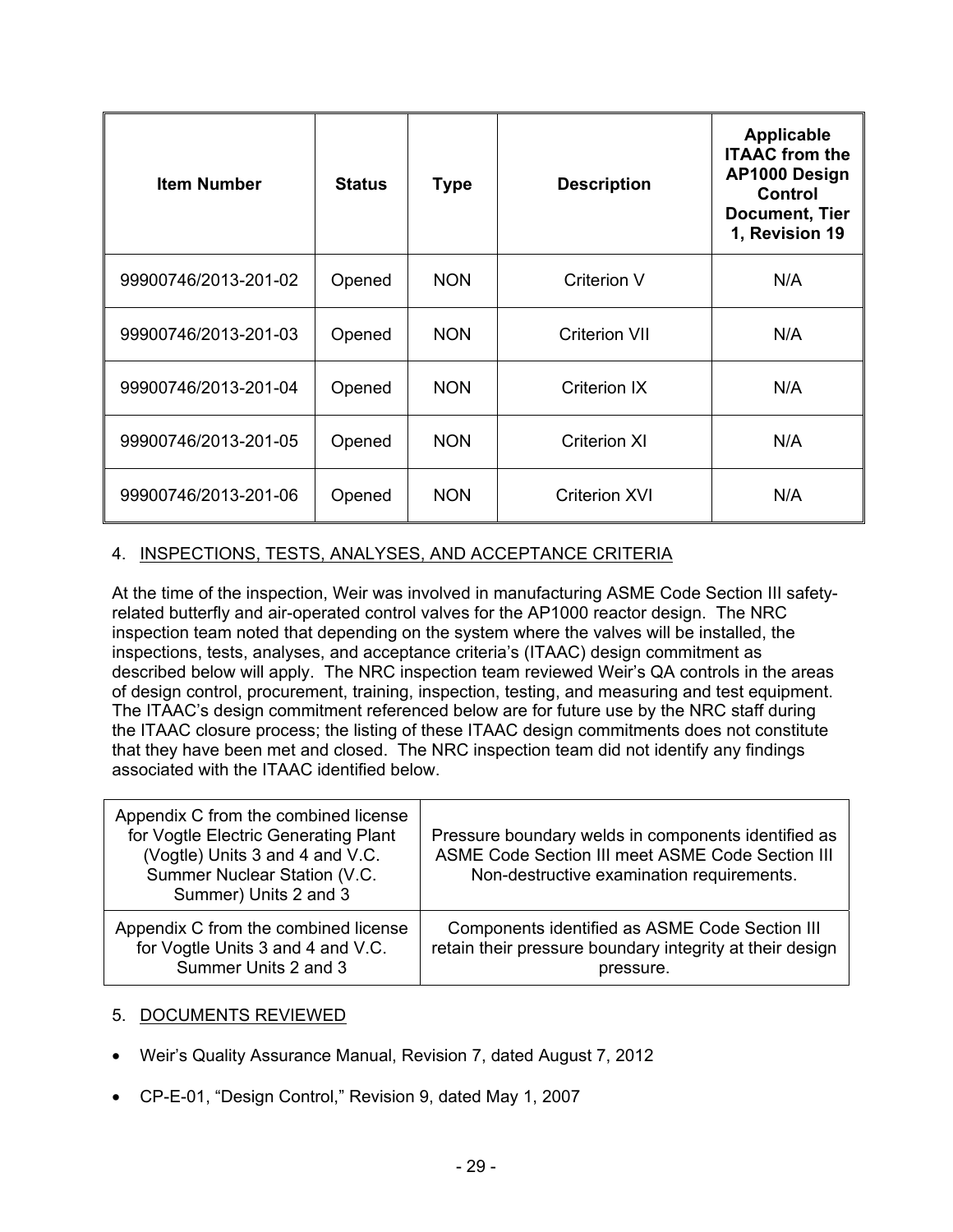- CP-E-04, "Guide for Classification of Valve Parts," Revision 3, dated September 22, 2011
- CP-E-10, "Assembly Procedure for Tricentric Butterfly," Revision 0, dated March 27, 2000
- CP-E-12, "Preparation, Review, Approval, and Certification of Design Specifications," Revision 2, dated May 1, 2007
- CP-E-18, "Control of Commercial Grade Items To Be Dedicated for Use in Nuclear Safety Related Applications," Revision 6, dated August 29, 2012
- CP-E-20, "Reporting of Defects and Noncompliance under 10 CFR Part 21," Revision 3, dated August 1, 2012
- CP-E-21, "Bolting Torque Procedure," Revision 0, dated May 14, 2003
- CP-E-22, "Controlling Design of Products under ASME, Section III and 10 CFR [Part] 50 Division 1 Appendix B," Revision 6, dated August 1, 2012
- CP-E-50, "Suspect Counterfeit Items," Revision 0, dated April 2, 2009
- CP-M-07, "First Piece and In-Process Inspection," Revision 2, dated March 22, 2007
- CP-M-22, "Instruction for Calibration of Pressure Gauges with Dead Weight Tester," Revision 1, dated March 22, 2007
- CP-P-01, "Purchasing," Revision 10, dated April 25, 2011
- CP-Q-02, "Corrective Action Program," Revision 10, dated January 15, 2013
- CP-Q-03, "Internal Audit Program," Revision 11, dated January 14, 2013
- CP-Q-04, "Auditor Qualification Program," Revision 3, dated June 21, 2012
- CP-Q-05, "Preparing and Processing the Nonconformance Report [NCR]," Revision 6, dated October 12, 2012
- CP-Q-06, "Test Control," Revision 7, dated July 25, 2012
- CP-Q-19, "Final Inspection of Part and Valve Assemblies," Revision 4, dated June 11, 2012
- CP-Q-24, "Management Involvement in the Corrective Action Program," Revision 3, dated January 30, 2012
- CP-Q-25, "Management Improvement," Revision 0, dated December 10, 2003
- CP-Q-26, "Performance Assessment for Suppliers of Materials/Items," Revision 1, dated May 14, 2012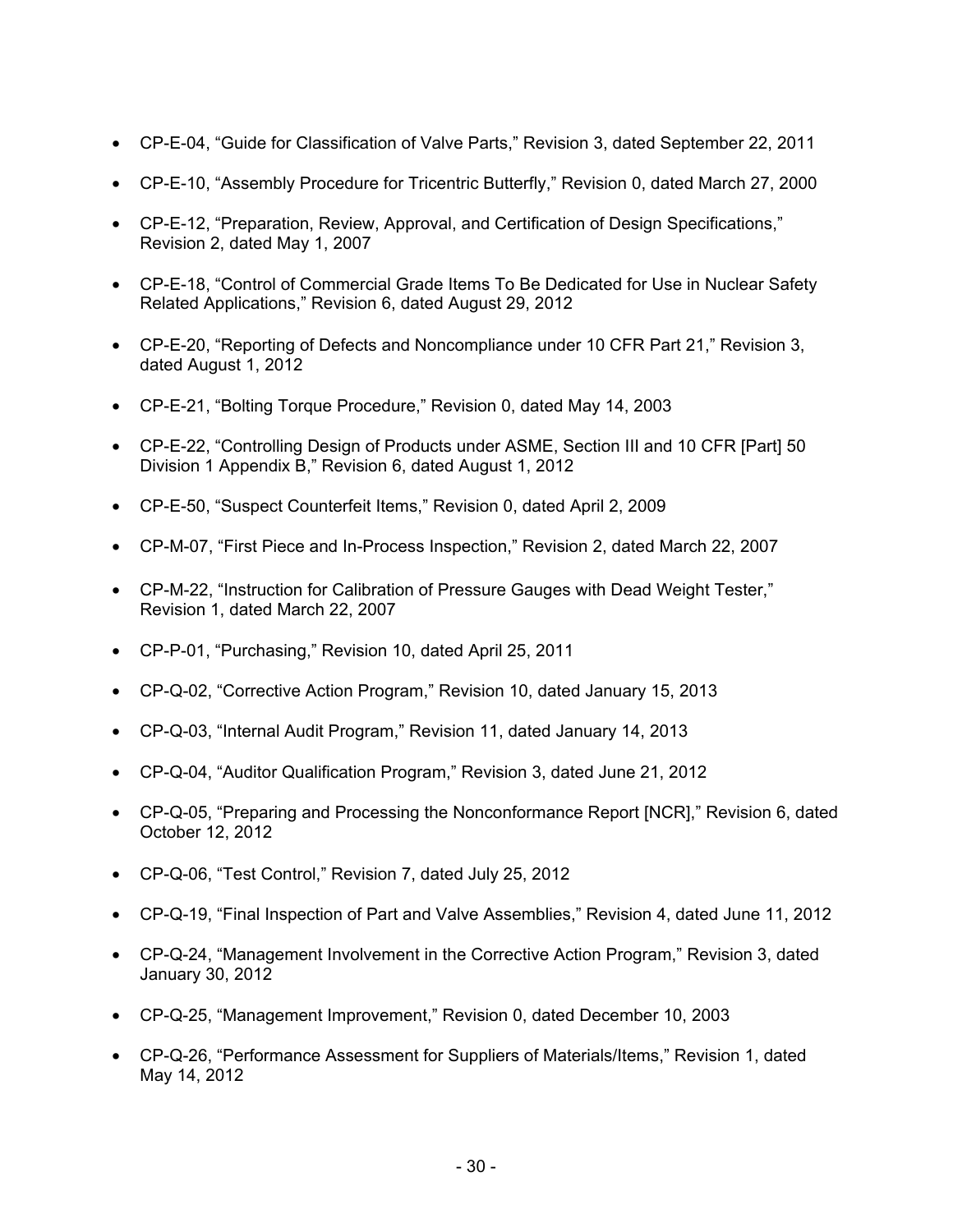- CP-Q-29, "Procedure for Suppler Audits/Surveys," Revision 4, dated December 17, 2012
- CP-Q-30, "Lead Auditor Training and Qualification," Revision 5, dated April 30, 2012
- CP-Q-31, "Preparing, Maintaining, and Distribution of the Approved Suppliers List for CMS and ASME Code Materials and Services," Revision 5, dated June 11, 2012
- CP-Q-33, "Receiving and Receiving Inspection," Revision 2, dated January 14, 2013
- CP-Q-38, "Performing Visual Inspection of Materials and Items," Revision 0, dated October 8, 2003
- CP-Q-43, "NDE Training, Examination and Certification Manual Written Practice in Accordance with SNT-TC-1A 1992 Code Section III," Revision 5, dated September 30, 2011
- CP-Q-44, "Indoctrination and Training of Inspection Personnel," Revision 2, dated February 25, 2009
- CP-Q-45, "Training and Qualification of Inspection Personnel," Revision 3, dated March 20, 2009
- CP-Q-47, "Continual Improvement," Revision 0, dated December 10, 2003
- CP-S-04, "Customer Complaints and Warranty Administration," Revision 10, dated July 31, 2012
- P-66-026, "Procurement Specification for ASME Code Pressure Retaining Material and Services," Revision 5, dated December 17, 2012
- P-66-027, "Procurement Specification for 10 CFR 50 Appendix B Items and Services," Revision 4, dated January 20, 2013
- P-66-029, "Procurement Specification for Complete Valves Purchased by Weir Valves & Controls USA Inc.," Revision 2, dated January 16, 2012
- Work Instruction (WI)-Q-05-01, "NCR Process Quality Assurance," Revision 2, October 12, 2012
- WI-Q-05-02, "NCR Process Engineering," Revision 1, dated October 12, 2012
- WI-Q-05-03, "NCR Process Manufacturing," Revision 1, dated October 12, 2012
- 501-55106, "Cleaning Procedure for In-Process Components, Final Assembled Carbon, Low Alloy and Stainless Steel Valves per Westinghouse Cleaning Specification APP-GW-Z0- 602," Revision 5
- 403-54536, "Water Washable Liquid Penetrant Examination Procedure ASME Sections III and V," Revision 2, dated August 12, 2011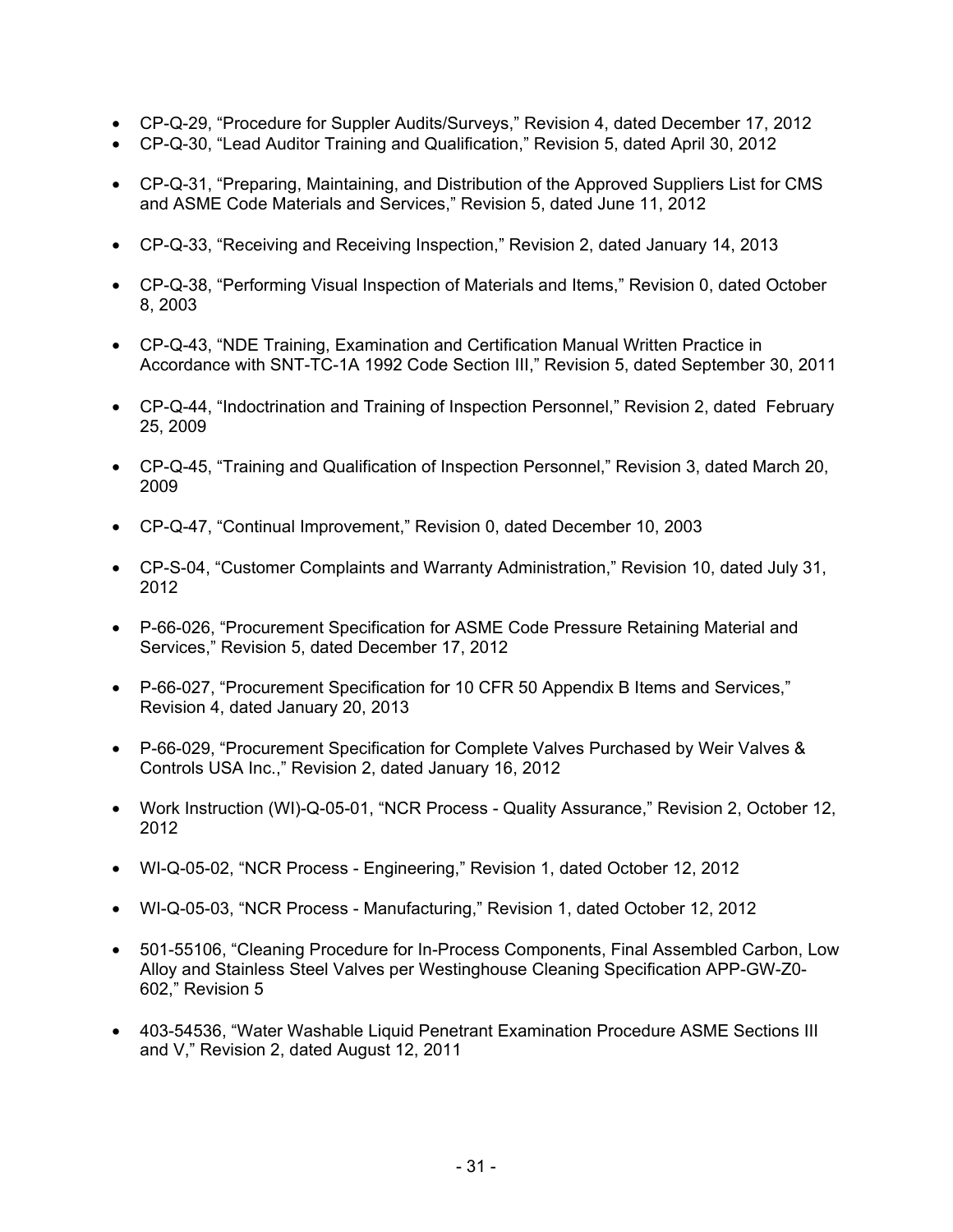- 90-67-028, "Liquid Penetrant Examination Procedure in Accordance with ASME Sections III and V," Revision 9, dated April 27, 2011
- 90-67-029, "Water Washable Liquid Penetrant Examination Procedure ASME Sections III and V," Revision 11, dated April 27, 2011
- 90-67-031, "Magnetic Particle Examination Procedure in Accordance with ASME Sections III and V," Revision 3, dated April 24, 2007
- Welding Procedure Specification (WPS) 90-64-179, "Gas Tungsten Arc Welding of Stainless Steel Material to Carbon Steel," Revision 5, dated April 26, 2011 and associated Procedure Qualification Record (PQR) PQ-99-012
- WPS 504-54536, "Plasma Arc Hardfacing Alloy #[No.] 6 on Stainless Steel," Revision 1, August 10, 2012 and associated PQR PQ-99-08A, Revision 1
- Drawing No. 54776-B, "3-inch Class 1850 SPL Stop Check Valve (ASME Class 1)," Revision 0
- Drawing No. 55170-A, "Gate Valve 30-inch Class 150 (ASME Class 3)," Revision 4
- Drawing No. APP-PV14-Z0D-190, "3-inch Class 1850 SPL (ASME Class 1)," Revision 9
- Drawing No. APP-PV11-Z0D-132, "8-inch CL 150 Tricentric Valve General Arrangement (ASME Class 2)," Revision 3
- Drawing No. APP-PV11-Z0D-121, "6-inch CL 150 Tricentric Valve General Arrangement (ASME Class 2)," Revision 7
- Drawing No. APP-PV11-Z0D-121, C-32281-315, "Clamp Ring 6-inch 150 TCBV Machining," Revision 1
- Drawing No. APP-PV11-Z0D-121, D-32475-264 "Disc 6-inch 150 TBV," Revision 2
- Drawing No. APP-PV11-Z0D-121, D-41733-103, "Body 6-inch 150 TBV," Revision 1
- Drawing No. APP-PV11-Z0D-121, C-34573-124, "Drive Shaft 6-inch 150 TBV," Revision 0
- Drawing No. APP-PV11-Z0D-107, "6-inch Class 150 Carbon Steel Tricentric Valve General Arrangement," Revision 7, dated August 4, 2011
- Drawing No. APP-PV11-Z0D-129, "3-inch Class 150 Tricentric Valve General Arrangement," Revision 3, dated June 14, 2011
- Drawing No. D-31732-208, "Body Machining 3-150 TCBV," Revision 2, dated April 6, 2010
- Drawing No. D-41733-103, "Body 6-150 TCB Nuclear Service," Revision 1, dated December 18, 2009
- Bill of Materials for APP-PV11-Z0D-121, 6" CL 150 Tricentric Valve General Arrangement (ASME Class 2), Revision 7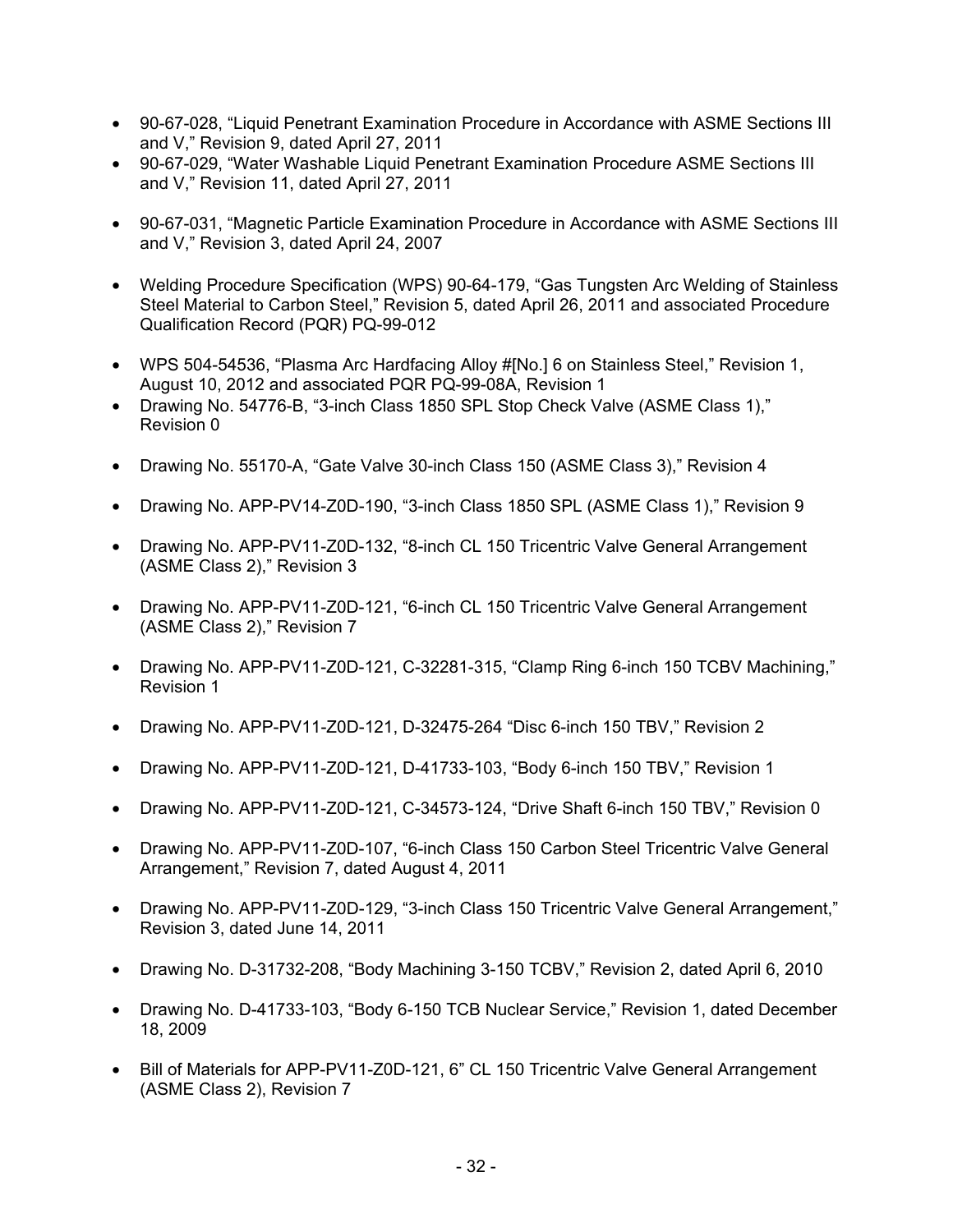- Bill of Materials for 55170-A, Gate Valve 30-inch Class 150 (ASME Class 3), Revision 4
- Bill of Materials for 54776-B, "3-inch Class 1850 SPL Stop Check Valve (ASME Class 1), Revision 0
- Engineering Change Notice (ECN) 23913 for PV11-Z0D-132, dated July 18, 2011
- ECN 24236 for PV11-Z0D-132, dated July 3, 2012
- ECN 23492 for PV11-Z0D-132
- Reconciliation Record Sheet for PV11-Z0D-132, Revision 3
- Design Review Check List for PV11-Z0D-132
- Actuator Drawing No. 60599 for PV11-Z0D-132, Revision 4
- Design/Seismic Report for PV11-Z0D-132, Revision 4
- Weak Link Analysis for PV11-Z0D-132, Revision 3
- Design Torque Values for PV11-Z0D-132, Revision 1
- Weir Application Report No. 305-54536-P, "Tricentric NPS 8 Butterfly Valve for use in Westinghouse AP1000 Nuclear Power Plants (Vogtle/V.C. Summer PV-11-132)," Revision 1
- Westinghouse Electric Company (WEC) Design Specification (WEC) APP-GW-Z0-620, "AP1000 Requirements for Marking of Reactor Plant Components and Piping," Revision 1
- WEC Design Specification APP-PV11-Z0-001, "Butterfly Valves, ASME Boiler and Pressure Vessel Code Section III, Class 2 and 3," Revision 7, dated May 25, 2012.
- WEC Design Specification APP-PV14-Z0-001, "Air Operated Globe and Stop Check Valves, ASME Boiler and Pressure Vessel Code, Section III, Class 1, 2, and 3," Revision 5, dated May 25, 2012.
- WEC Design Specification APP-PV-Z0R-001, "Globe and Check Valves, ASME Boiler and Pressure Vessel Code, Section III, Class 1, 2 and 3," Revision 3
- WEC Document No. APP-GW-VLR-010, "AP1000 Supplemental Fabrication and Inspection Requirements," Revision 1, dated May 11, 2010
- WEC Document No. APP-PV11-Z5-001, "Appendix 3: Technical and Quality Requirements for the Procurement and Delivery of PV11 Butterfly Valves for AP1000 Projects," Revision 1, dated October 22, 2012
- AP1000 Valve Data Sheet APP-PV11-Z0D-121, Revision 3
- AP1000 Valve Data Sheet APP- PV11-Z0D-132, Revision 3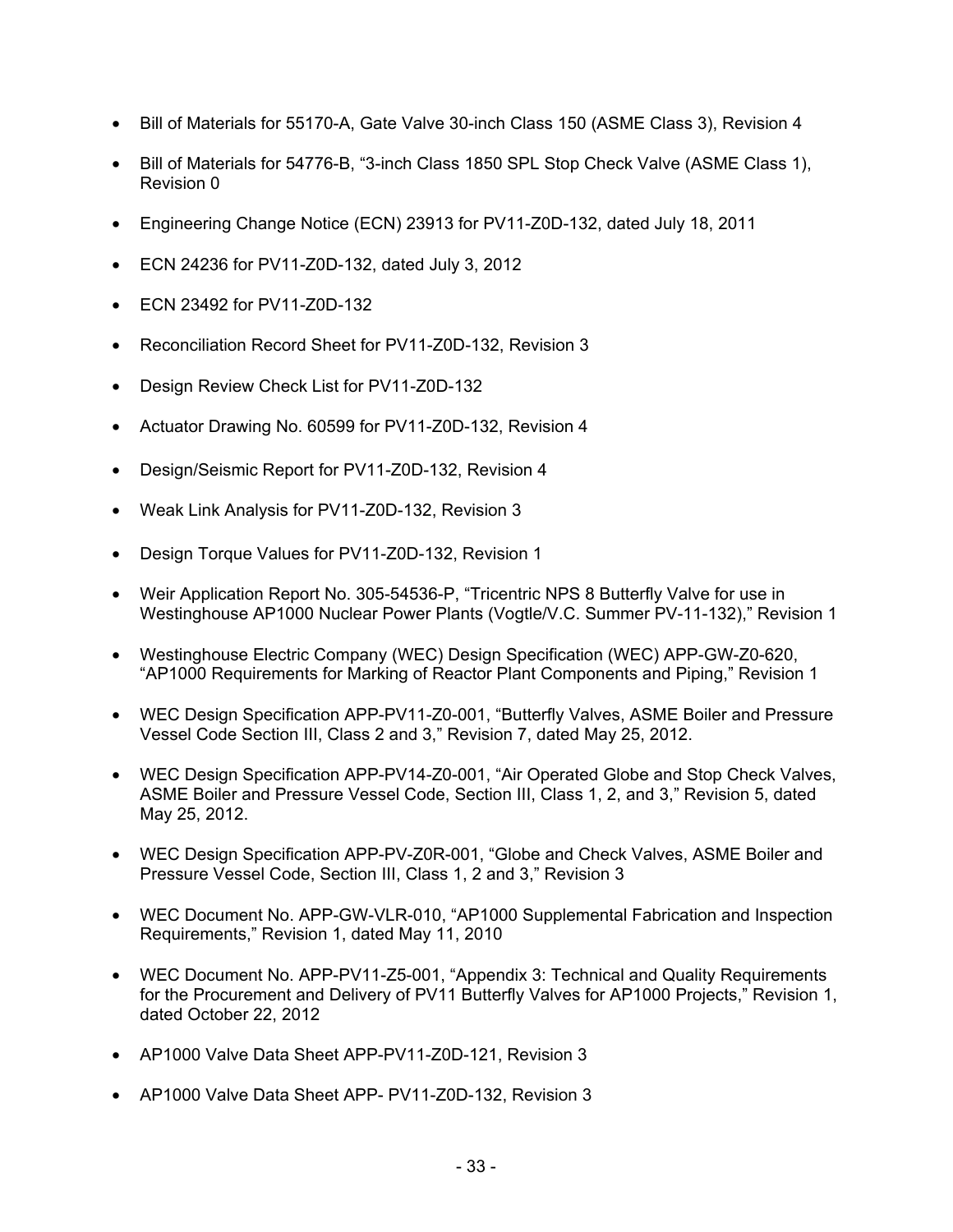- AP1000 Valve Data Sheet APP-FH06-A001, Revision 3
- AP1000 Valve Data Sheet APP-PV14-Z0-001, Revision 5
- APP-PV11-Z0D-107, "PV11 Datasheet 107," Revision 3, dated February 14, 2012
- APP-PV11-Z0D-107, "PV11 Datasheet 123," Revision 3, dated October 12, 2011
- APP-PV11-Z0D-129, "PV11 Datasheet 129," Revision 3, dated October 3, 2012
- Technical Evaluation (TE) 000001 for Max Torque HSS3.5 SS Special for FH06 fuel Handling Valve for Customer Order No. 55170A, Revision 1, dated November 13, 2012
- TE-00002 and Associated Dedication Documents for Engineering Services dated September 13, 2012
- TE-00007 and Associated Dedication Documents for an O-ring Hydroline dated January 18, 2013
- TE-000005 and Associated Dedication Documents for a Packing Ring dated September 18, 2012
- TE-000006 and Associated Dedication Documents for a Gasket Spiral dated September 18, 2012
- TVA Sales Order (SO) No. 0020000754 for a Gasket for a Check Valve for Browns Ferry Nuclear Plant
- Evaluation of tolerances for a gasket for a 28-inch seal stack that could create higher than allowable leakage, completed December 30, 2011
- Evaluation of a gasket that was not procured and supplied in accordance with the customer's purchase order (PO), completed May 11, 2012
- Evaluation of inability of washers and a disc assembly to sear on the main steam isolation valves for Palisades Nuclear Plant, completed May 17, 2012
- Evaluation for not following the preheat and postheat treat requirements in accordance with Tables NX-4622.1-1 and 4622.7(b)-1, completed August 16, 2011
- Evaluation for a race bearing that contained a crack that propagated from the inside diameter to the outside diameter of the race and for balls within the bearing that appeared to be very loose completed July 24, 2012
- Penetrant Testing (PT) reports performed on valve data Report No. APP-PV11-Z0D-107
- PT reports performed on valve data Report No. APP-PV11-Z0D-120
- PT reports performed on valve Data Report no. APP-PV11-Z0D-124
- PT reports performed on valve Data Report no. APP-PV11-Z0D-123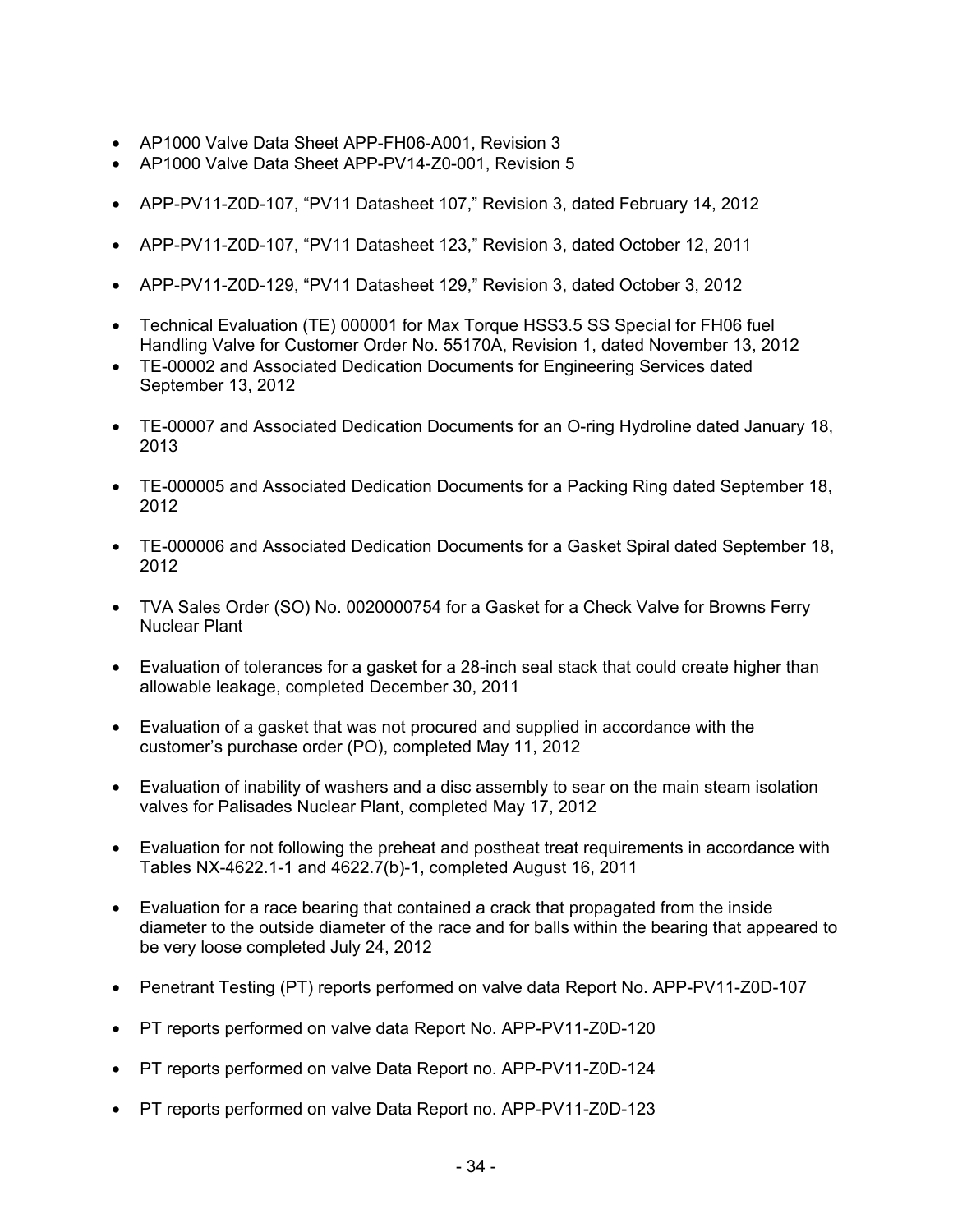- PT report performed on disc with Heat No. 12313
- Radiographic Testing (RT) Report No. 7012, "16-inch Disc, Heat No. 11130," dated July 13, 2011
- RT Report No. 6953, "16-inch Disc, Heat No. 11126," dated July 13, 2011
- Certificate of Compliance for ER309/309L, Heat No. 740383, Lot No. DT9344, for PO No. 111146, dated August 12, 2011
- Certificate of Certification for Spotcheck Developer, SKD-S2, Batch 12H05K, PO 6061545
- Certificate of Certification for Spotcheck, SKC-S, Batch 12C038, PO 2002036
- Certificate of Certification for Spotcheck Penetrant, SKL-SP1, Batch 02K028, PO 201134-20
- Certified Material Test Report (CMTR) 270789, 5½-inch plate used for valve data Report No. APP-PV11-Z0D-133
- CMTR 270657, 5-inch plate used for valve data Report No. APP-PV11-Z0D-133
- CMTR 270658, 5½-inch plate used for valve data Report No. APP-PV11-Z0D-124
- CMTR 269444, 5½-inch plate used for valve data Report No. APP-PV11-Z0D-124
- Weld records for a seat ring to body for valve data Report No. APP-PV11-Z0D-124
- Weld records for a seat ring to body for valve data Report No. APP-PV11-Z0D-133
- Weld records for a seat ring to body for valve data Report No. APP-PV11-Z0D-107
- "Receiving Inspection Report—Castings" for PO 2005231, dated February 7, 2013
- "Receiving Inspection Report—Castings" for PO 2005660, dated December 20, 2012
- Certificate of Conformance 100304-2 from Teledyne Technologies, Inc., for probes, position indicator, and transducers, dated December 4, 2012
- Certificate of Conformance 99982-2 from Teledyne Technologies, Inc., for its QUIKLOOK II, dated June 20, 2012
- Dimensional Inspection Report for Part No. 31732-208-4781-000QLA, SO No. 55022-M/55023-M, dated November 22, 2011, and November 19, 2011, SN 5-8
- Dimensional Inspection Report for Part No. 324436408A001, SO No. 20001656, dated February 5, 2013, SN AE187
- Dimensional Inspection Report for Part No. 417331039221000QLA, SO No. 55022G/55023G, dated September 9, 2011, and July 29, 2012, SN 3-4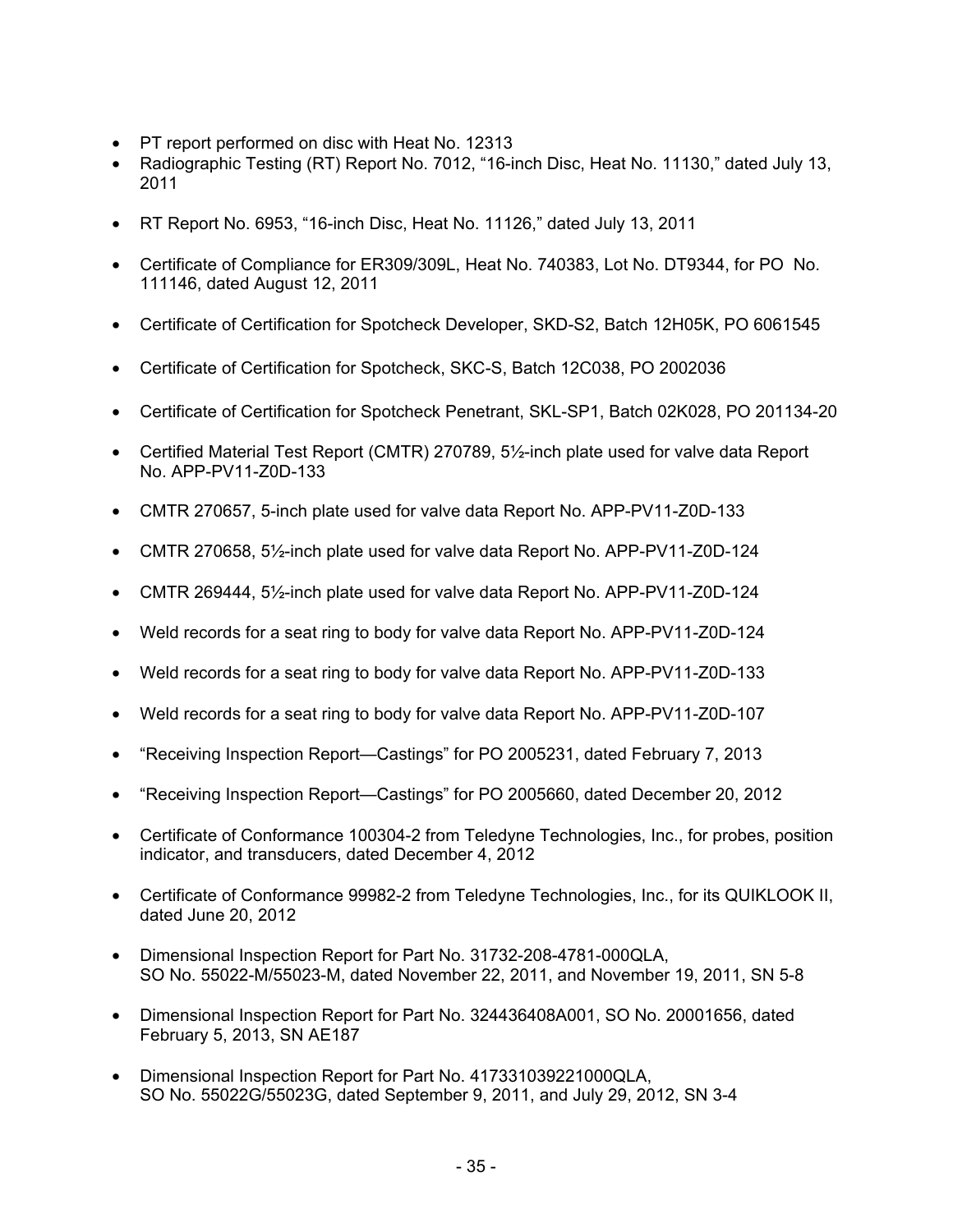- Form 90-67-040, "Min-Wall—Disc," completed February 5, 2013
- Gauge Certification for Instrument ID 1D56, dated September 4, 2012
- Gauge Certification for Instrument ID 1M23, dated September 4, 2012
- Gauge Certification for Instrument ID 1M36, dated September 4, 2012
- Gauge Certification for Instrument ID 1M36, dated September 4, 2012
- Gauge Certification for Instrument ID 1M50, dated September 4, 2012
- Gauge Certification for Instrument ID 1V06, dated September 4, 2012
- Gauge Certification for Instrument ID 2S20, dated September 4, 2012
- Memorandum entitled, "Nuclear Valves and Parts," from Brian Sullivan (Weir), dated February 6, 2013
- Pressure Gauge Calibration Record for Gauge No. 1KC, dated February 1, 2013
- Pressure Gauge Calibration Record for Gauge No. 5KB, dated January 9, 2013
- Procedure No. 321-54536, "Manual Valves," Revision 6, dated October 23, 2012
- Procedure No. 322-54536, "Air-Operated Valves," Revision 6, dated June 8, 2012
- Procedure No. 323-54536, "Motor-Operated Valves," Revision 6, dated September 6, 2012
- Test Report for Valve Job No. 1-55023-G, Valve Drawing No. APP-PV11-Z0D-245, Tricentric Butterfly
- Test Report for Valve Job No. 2-54537-P, Valve Drawing No. APP-PV11-Z0D-132, Tricentric Butterfly, dated April 17, 2012
- Test Report for Valve Job No. 2-54537-P, Valve Drawing No. APP-PV11-Z0D-132, Tricentric Butterfly, dated February 23, 2012
- Test Report for Valve Job No. 2-54537-P, Valve Drawing No. APP-PV11-Z0D-132, Tricentric Butterfly, dated April 17, 2012
- Test Report for Valve Job No. 2-55023-S, Valve Drawing No. APP-PV11-Z0D-245, Tricentric **Butterfly**
- Test Report for Valve Job No. 3-54536-P, Valve Drawing No. APP-PV11-Z0D-132, Tricentric Butterfly, dated January 29, 2012
- Test Report for Valve Job No. 3-54536-P, Valve Drawing No. APP-PV11-Z0D-132, Tricentric Butterfly, dated April 17, 2012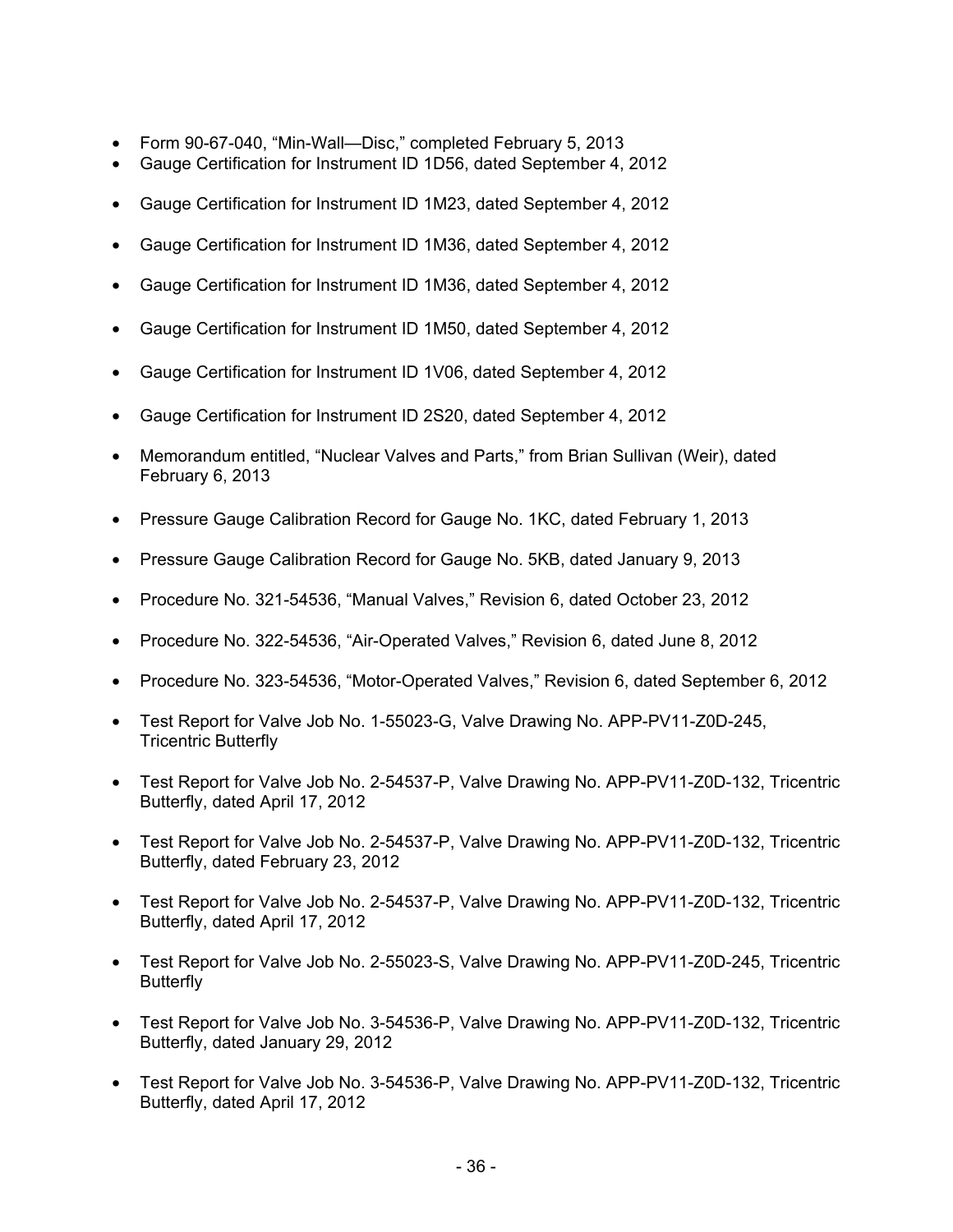- Water analysis from Culligan/Cassidy Water Conditioning, dated April 15, 2011
- Water analysis from Culligan/Cassidy Water Conditioning, dated January 1, 2013
- American Society of Mechanical Engineers (ASME)/CMS QA internal audit schedule for fiscal year 2013
- Approved Suppliers List for ASME, CMS, and Commercial-Grade Materials and Services
- Approved Suppliers Listing Change Memorandum, Revision 1
- PO 2006554 to Ocean State Technical Services for welding services
- PO 2005002 to C&C Metals Engineering for machining services, Revision 2
- PO 20053366 to Ledford Gage Laboratory, Inc., for calibration services
- PO 2000968 to L.F. O'Leary Company, for calibration services, Revision 4
- PO 2005035 to ESSCO Calibration Laboratory for calibration services
- PO 2005587 to Patriot Forge Company for forging of a bonnet cover
- PO 2003624 to Carboline Company for protective coatings, Revision 1
- PO 2007101 to Ronson Manufacturing Company for ASME material
- External audit of Dubose National Energy Services, dated May 23, 2012
- External audit of Ocean State Technical Services, dated December 8, 2011
- External audit of Patriot Forge Company, dated August 4, 2011
- External audit of Carboline Company, dated March 16, 2012
- External audit of Consolidated Power Supply, dated March 14, 2011
- External audit of Continental Field Systems, dated February 22, 2011
- External audit of Draco Springs Manufacturing Company, dated February 18, 2010
- External audit of Fin-Tech, Inc., dated June 6, 2012
- External audit of Laboratory Testing, Inc., dated February 17, 2011
- Training records for the following lead auditors and auditors: Gilbert Valentine, Paul Watts, Todd McKinney, and Brian Sullivan
- ASME/CMS QA internal audit schedule for 2012 and 2013